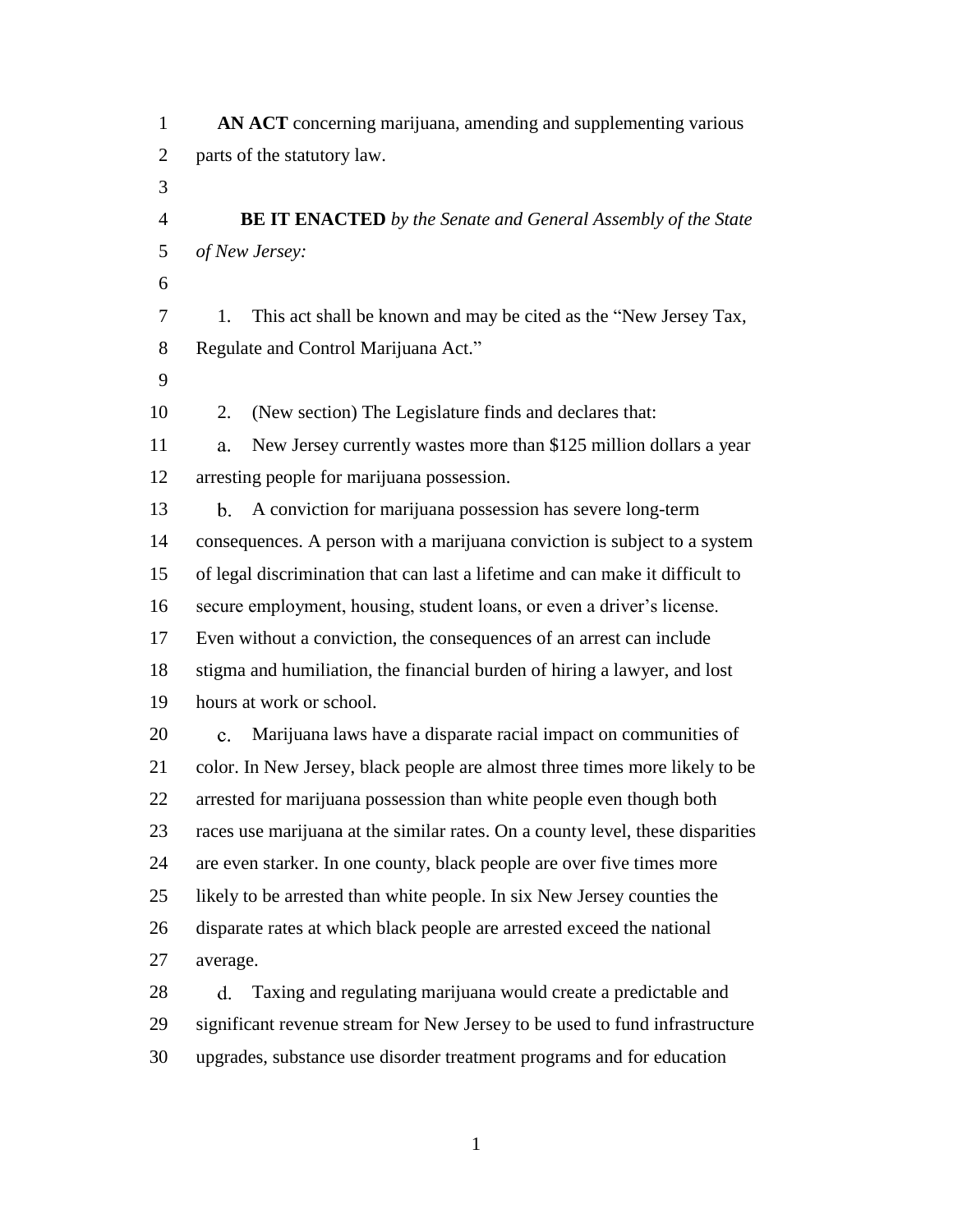- and reinvestment in the communities most negatively harmed by New
- Jersey's current marijuana laws.

 Four states (Alaska, Colorado, Oregon and Washington) and the District of Columbia have now legalized marijuana, and a majority of New Jersey residents support legalizing, taxing and regulating marijuana like alcohol for adults. This legislation would make New Jersey's marijuana laws consistent with the values and opinions of New Jersey residents and would build on smart and popular reforms across the country.

3. (New section) Definitions.

As used in this act:

 "Advertise" means the publication or dissemination of an advertisement.

14 b. "Advertisement" includes any written or verbal statement, illustration, or depiction which is calculated to induce sales of marijuana or marijuana products, including any written, printed, graphic, or other material, billboard, sign, or other outdoor display, public transit card, other periodical literature, publication, or in a radio or television broadcast, or in any other media; except that such term shall not include:

 (1) Any label affixed to any marijuana or marijuana products, or any individual covering, carton, or other wrapper of such container that 22 constitutes a part of the labeling under provisions of P.L., c. (C.) (pending before the Legislature as this bill).

 (2) Any editorial or other reading material (e.g., news release) in any periodical or publication or newspaper for the publication of which no money or valuable consideration is paid or promised, directly or indirectly, by any licensee, and which is not written by or at the direction of the licensee.

29 c. "Advertising sign" is any sign, poster, display, billboard, or any other stationary or permanently-affixed advertisement promoting the sale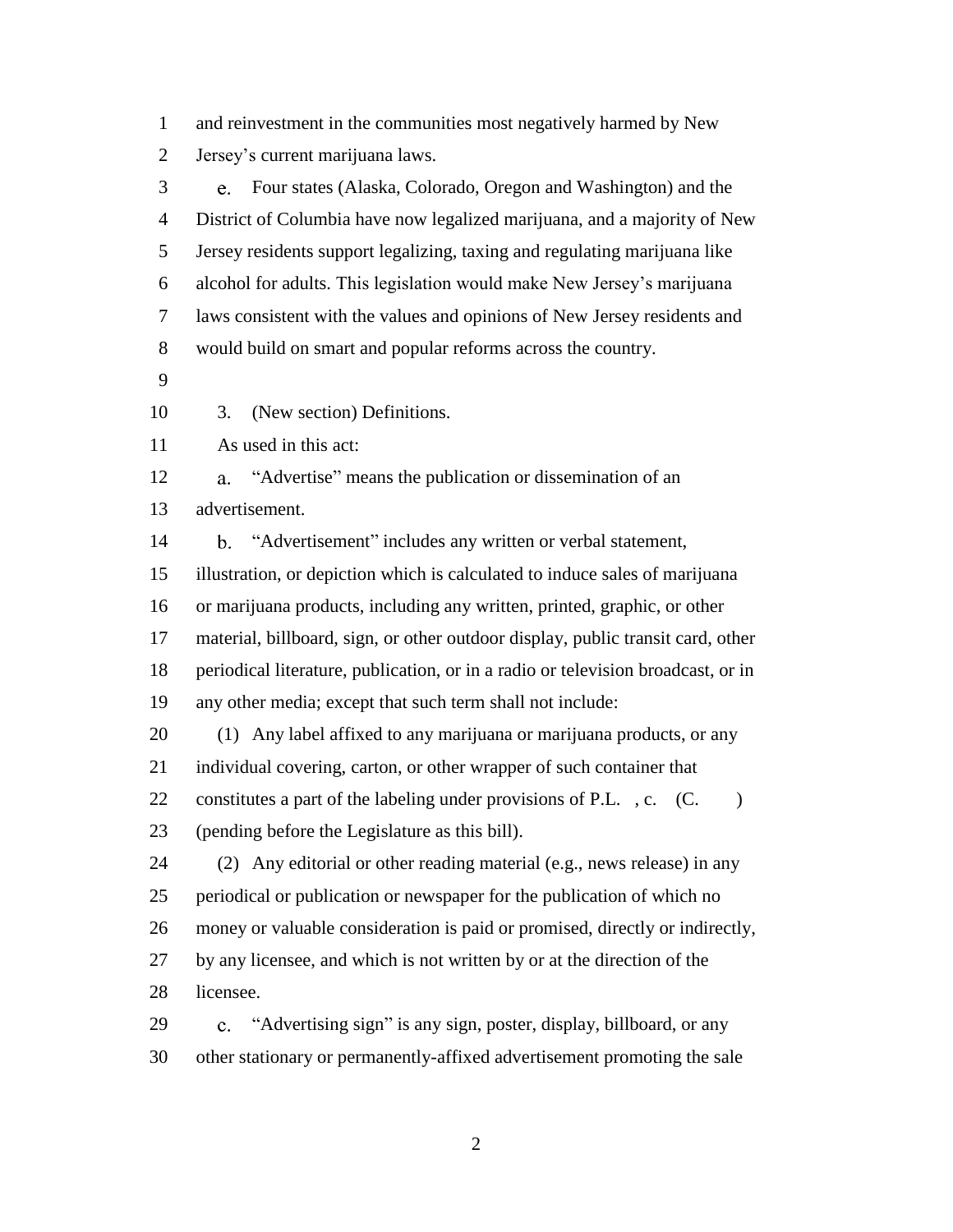of marijuana or marijuana products which are not cultivated,

manufactured, distributed, or sold on the same lot.

 "Alternative treatment center" shall have the same meaning given in N.J.S.24:61-3.

 "Child resistant" means designed or constructed to be significantly difficult for children under five years of age to open, and not difficult for normal adults to use properly.

 "Commercial marijuana activity" includes the cultivation, possession, manufacture, distribution, processing, storing, laboratory testing, labeling, transportation, delivery or sale of marijuana and 11 marijuana products as provided for in P.L. c. (C. ) (pending before the Legislature as this bill); but shall not include medical marijuana

activities provided for in P.L.2009, c.307 (C.24:6I-1 et seq.).

 "Controlling person" means an officer, board member, or other individual who has a financial or voting interest of 10 percent or greater in a marijuana establishment. "Controlling person" does not include a bank or licensed lending institution.

18 h. "Cultivation" means any activity involving the planting, growing, harvesting, drying, curing, grading, or trimming of marijuana.

20 i. "Cultivator" means a person licensed by the Division to cultivate and package marijuana, to have marijuana tested by a marijuana testing facility, and to sell marijuana to other marijuana establishments.

23 i. "Customer" means a natural person 21 years of age or over.

 "Delivery" means the commercial transfer of marijuana or marijuana products to a customer.

 "Distribution" means the procurement, sale, and transport of marijuana and marijuana products between marijuana entities licensed 28 under P.L. c. (C. ) (pending before the Legislature as this bill). 29 m. "Distributor" means a person licensed for the distribution of marijuana and marijuana products.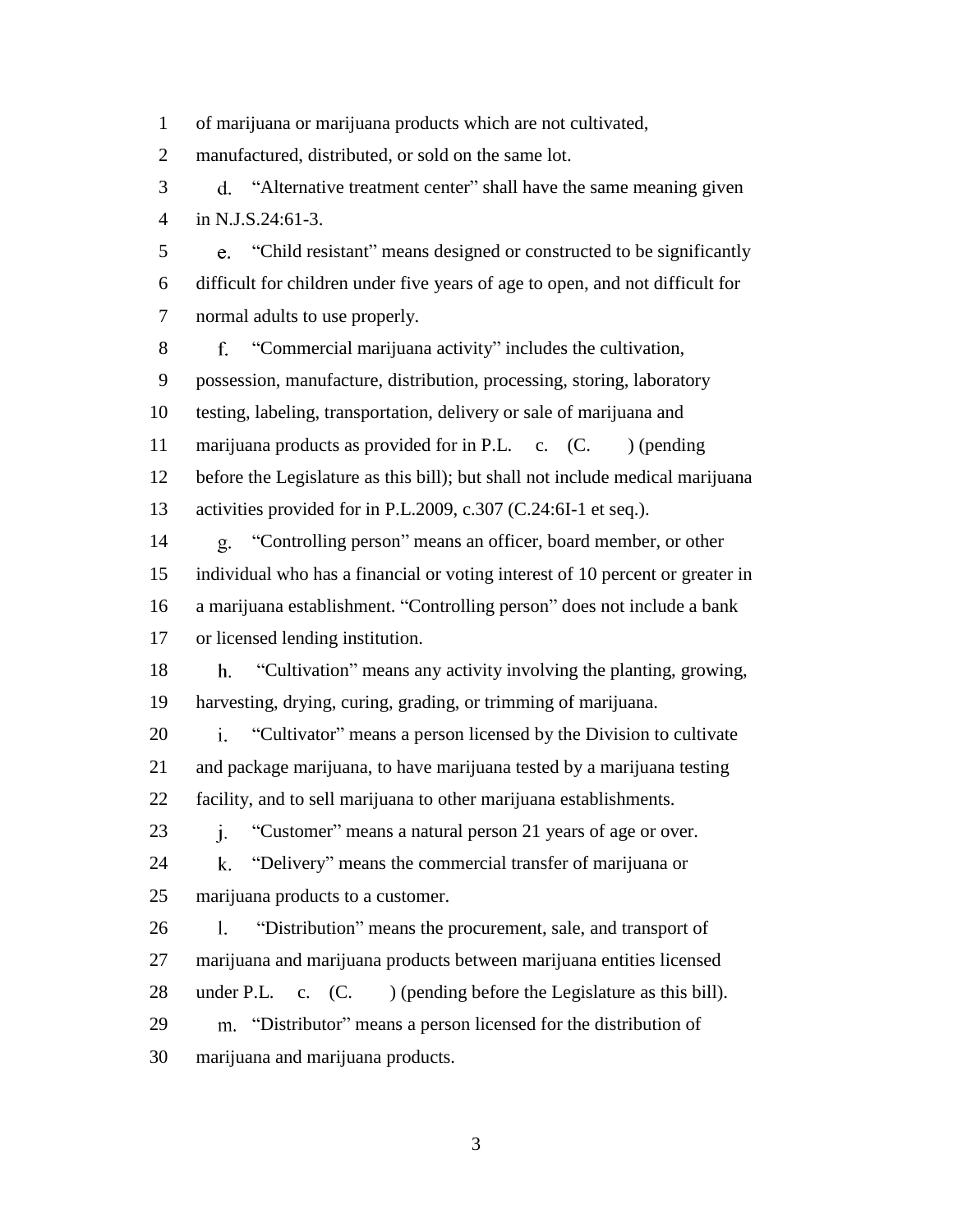"Division" means the Division of Marijuana Control within the Department of Law and Public Safety.

 "Division of Taxation" means the Division of Taxation within the Department of the Treasury.

5 b. "Hashish" shall have the same meaning given in N.J.S.24:21-2. "Health-related statement" means any statement related to health, and includes statements of a curative or therapeutic nature that, expressly or by implication, suggest a relationship between the consumption of marijuana or marijuana products and health benefits, or effects on health. "Industrial hemp" means a fiber or oilseed crop, or both, that is limited to types of the plant Cannabis sativa L. having no more than three- tenths of 1 percent tetrahydrocannabinol (THC) contained in the dried flowering tops, and the seed whether growing or not; the seeds of that plant; the resin extracted from any part of the plant; and every compound, manufacture, salt, derivative, mixture, or preparation of the plant, its seeds or resin produced therefrom, having no more than three-tenths of 1 percent tetrahydrocannabinol (THC) contained in the dried flowering tops, and that is cultivated and processed exclusively for the purpose of producing the mature stalks of the plant, fiber produced from the stalks, oil or cake made from the seeds of the plant, or any other compound, manufacture, salt, derivative, mixture, or preparation of the mature stalks, except the resin or flowering tops extracted therefrom, fiber, oil, or cake, or the sterilized seed, or any component of the seed, of the plant that is incapable of germination.

25 s. "License" means a state license issued under P.L. c. (C. ) (pending before the Legislature as this bill).

27 t. "Licensee" means any person holding a license under P.L. c.

(C. ) (pending before the Legislature as this bill).

29 u. "Local jurisdiction" means a borough, township, city, village or other municipality.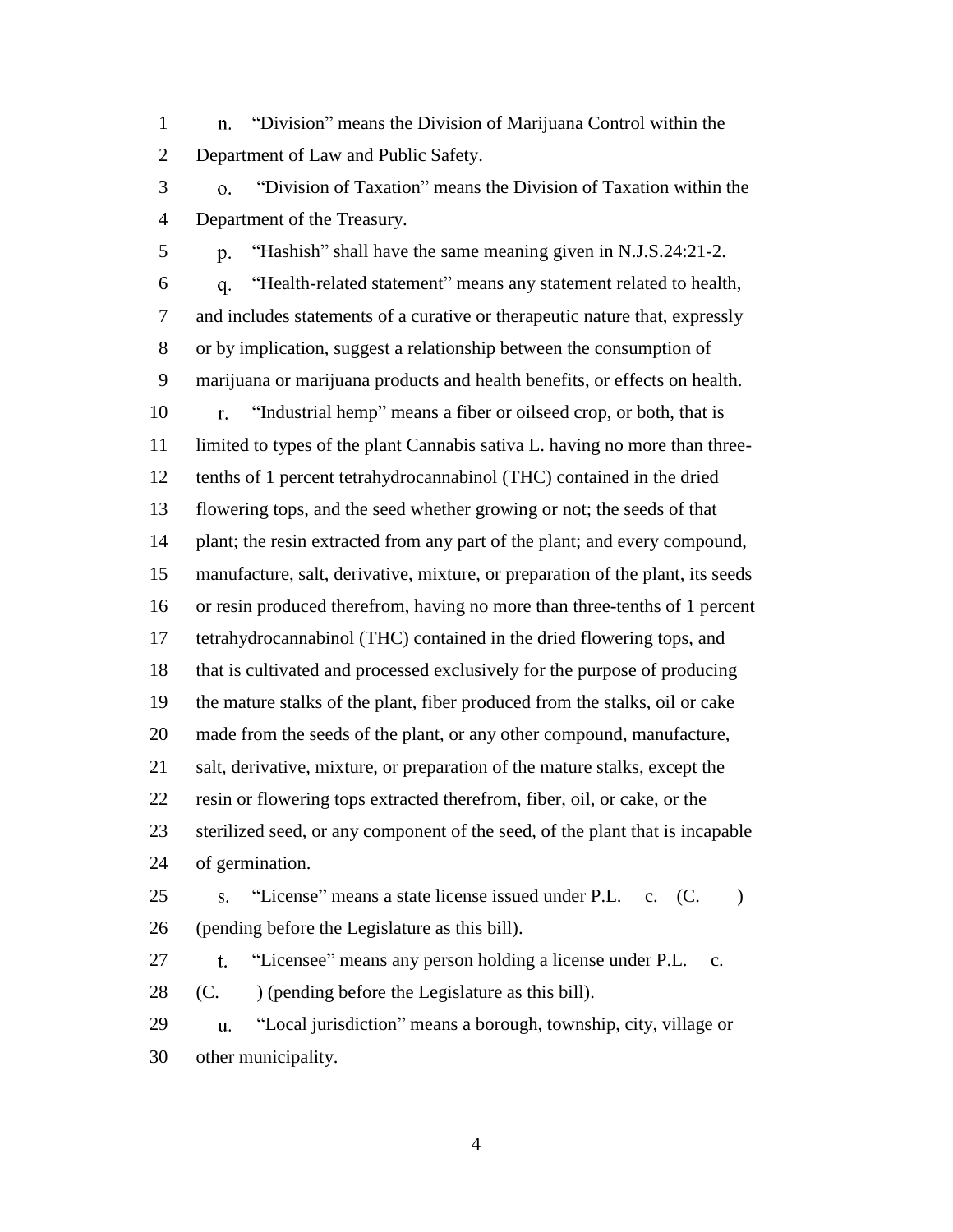"Manufacture" means to compound, blend, extract, infuse, or otherwise make or prepare a marijuana product, but does not include producing the marijuana contained in the marijuana product. "Manufacturer" means a person licensed by the Division to manufacture marijuana products, to have marijuana products tested by a marijuana testing facility, and to sell marijuana products to other marijuana establishments. 8 x. "Marijuana" means all parts of the plant Genus Cannabis L., whether growing or not; the seeds thereof; and every compound, manufacture, salt, derivative, mixture, or preparation of the plant or its seeds, but shall not include: (1) the mature stalks of the plant, fiber produced from the stalks, oil or cake made from the seeds of the plant, any other compound, manufacture, salt, derivative, mixture, or preparation of such mature stalks, fiber, oil, or cake, or the sterilized seed of the plant which is incapable of germination; (2) industrial hemp, as defined in subsection r. of this section; (3) or the weight of any other ingredient combined with marijuana to prepare topical or oral administrations, food, drink, or other product. "Marijuana establishment" means a marijuana cultivator, marijuana manufacturer, marijuana microbusiness, marijuana nursery, marijuana distributor, marijuana retailer, marijuana testing facility, or other type of licensee whose operations are allowed by the Division or the Legislature. 24 z. "Marijuana flowers" shall mean the dried flowers of the marijuana plant. "Marijuana leaves" shall mean all parts of the marijuana plant other than marijuana flowers that are sold or consumed. "Marijuana paraphernalia" shall mean all equipment, products and materials of any kind which are used or intended for use in planting, propagating, cultivating, growing, harvesting, manufacturing, compounding, converting, producing, processing, preparing, testing,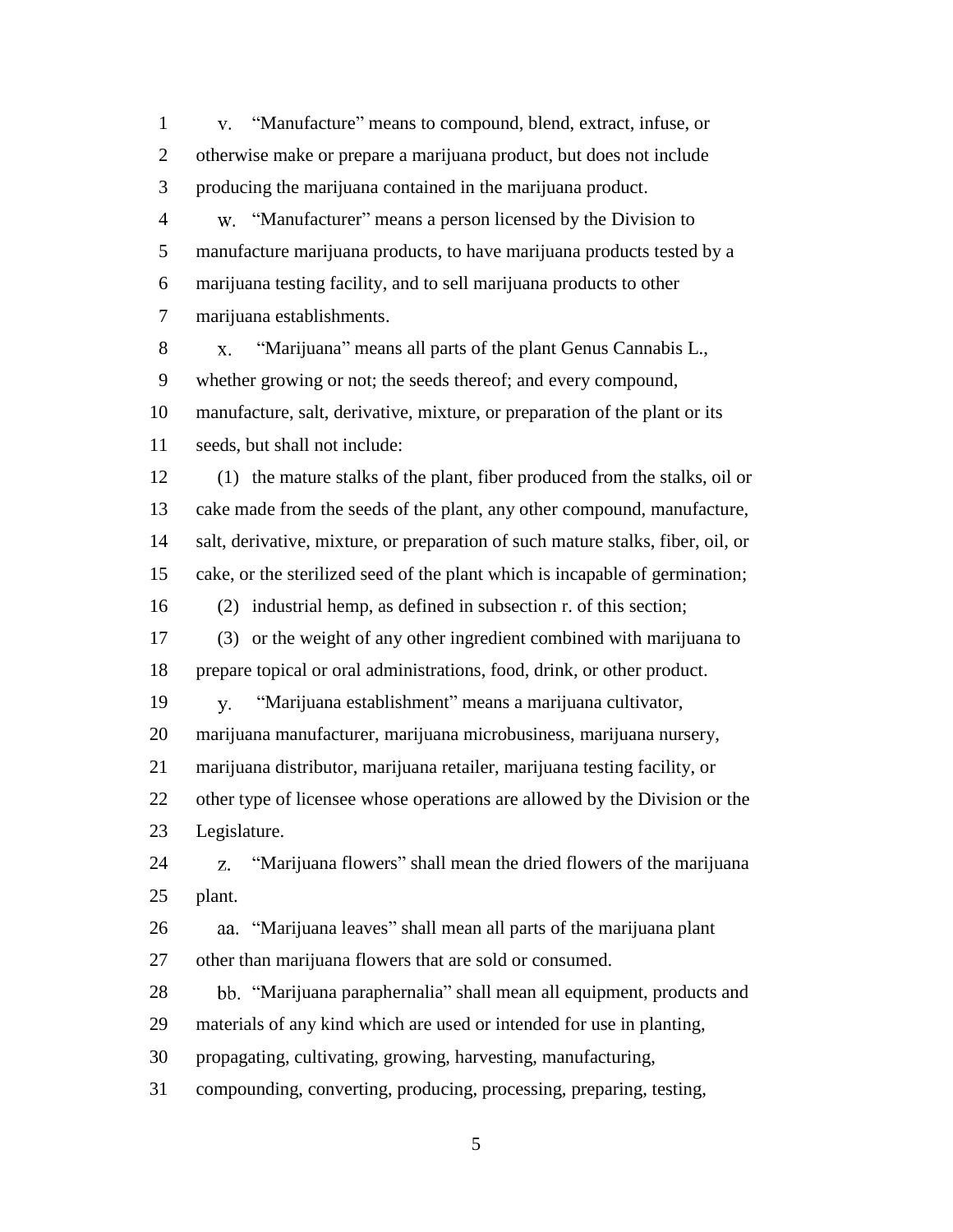analyzing, packaging, repackaging, storing, containing, concealing, ingesting, inhaling, or otherwise introducing into the human body marijuana, marijuana products, or hashish. It shall include, but not be limited to: (1) Kits used or intended for use in planting, propagating, cultivating, growing or harvesting marijuana plants; (2) Kits used or intended for use in manufacturing, compounding, converting, producing, processing, or preparing marijuana, marijuana products, or hashish; (3) Isomerization devices used or intended for use in increasing the potency of any marijuana plant; (4) Testing equipment used or intended for use identifying, or in analyzing the strength, effectiveness or purity of marijuana, marijuana products, or hashish; (5) Scales and balances used or intended for use in weighing or measuring marijuana, marijuana products, or hashish; (6) Separation gins and sifters used or intended for use in removing twigs and seeds from, or in otherwise cleaning or refining, marijuana; (7) Blenders, bowls, containers, spoons and mixing devices used or intended for use in compounding hashish or marijuana products; (8) Capsules, balloons, envelopes and other containers used or intended for use in packaging small quantities of marijuana, marijuana products, or hashish; (9) Containers and other objects used or intended for use in storing or concealing marijuana, marijuana products, or hashish; (10) Objects used or intended for use in ingesting, inhaling, or otherwise introducing marijuana, marijuana products, or hashish into the human body, such as (i) metal, wooden, acrylic, glass, stone, plastic, or ceramic pipes with or without screens, permanent screens, hashish heads, or punctured metal bowls; (ii) water pipes; (iii) carburetion tubes and devices; (iv) smoking and carburetion masks; (v) roach clips, meaning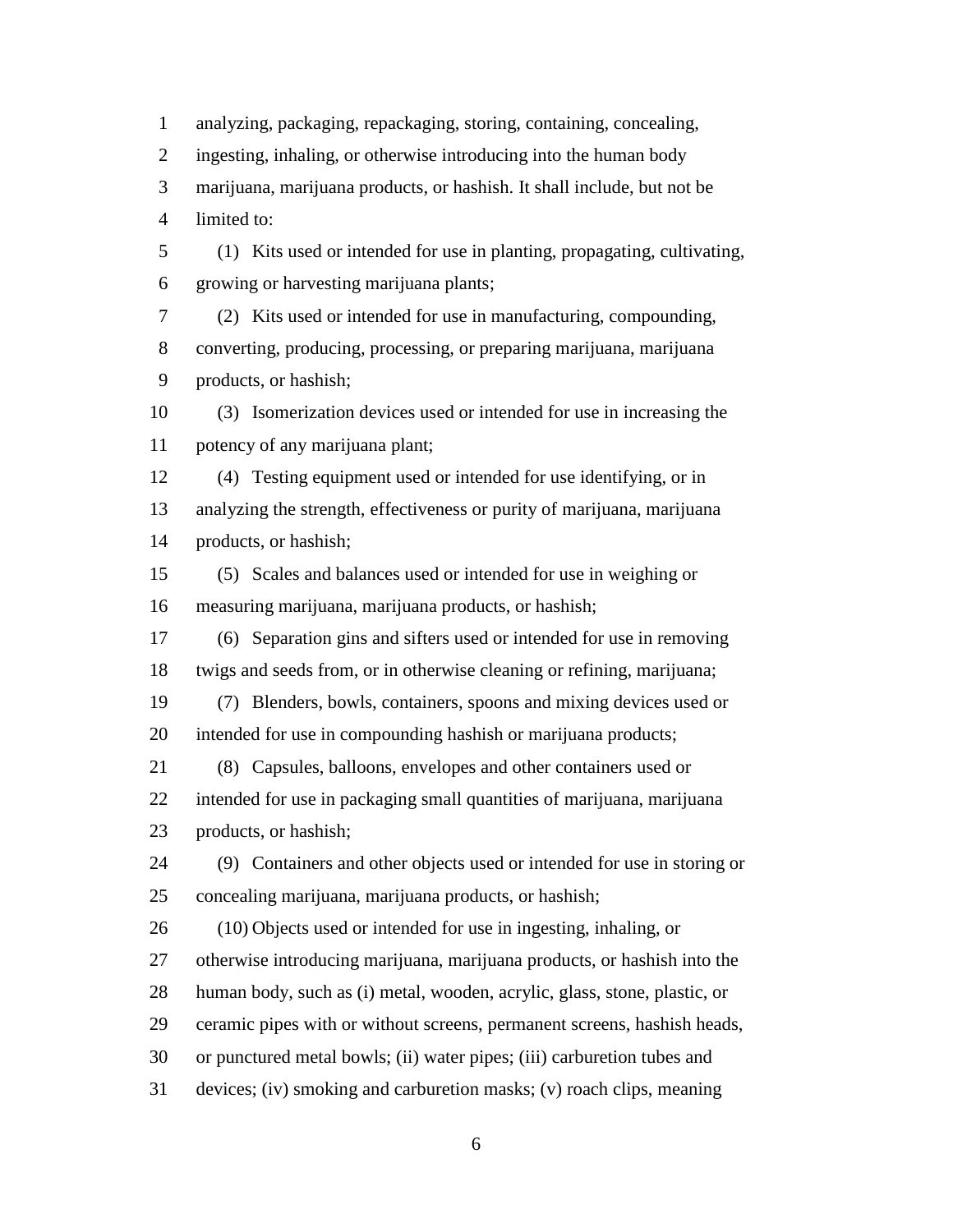objects used to hold burning material, such as a marijuana cigarette, that has become too small or too short to be held in the hand. "Marijuana products" means marijuana that has undergone a process whereby the plant material has been transformed into a concentrate, including, but not limited to, hashish, or an edible or topical product containing marijuana or hashish and other ingredients. "Market" or "Marketing" means any act or process of promoting or selling marijuana or marijuana products, including but not limited to, sponsorship of sporting events, point of sale advertising, development of products specifically designed to appeal to certain demographics, etc. 11 ee. "Microbusiness" means a person licensed by the Division to cultivate marijuana on an area less than 10,000 square feet and to act as a licensed distributor, manufacturer, and retailer. "Nursery" means a person licensed by the Division to produce only clones, immature plants, seeds, and other agricultural products used specifically for the planting, propagation, and cultivation of marijuana. 17 gg. "Package" means any container or receptacle used for holding marijuana or marijuana products. "Person" includes any individual, firm, co-partnership, joint venture, association, corporation, limited liability company, estate, trust, business trust, receiver, syndicate, or any other group or combination acting as a unit, and the plural as well as the singular. "Private residence" means a house, an apartment unit, a mobile home, or other similar dwelling. 25 ii. "Retailer" means a person licensed by the Division for the retail sale and delivery of marijuana or marijuana products to customers. 27 kk. "Sell," "sale," and "to sell" include any transaction whereby, for any consideration, title to marijuana is transferred from one person to another, and includes the delivery of marijuana or marijuana products pursuant to an order placed for the purchase of the same and soliciting or receiving an order for the same, but does not include the return of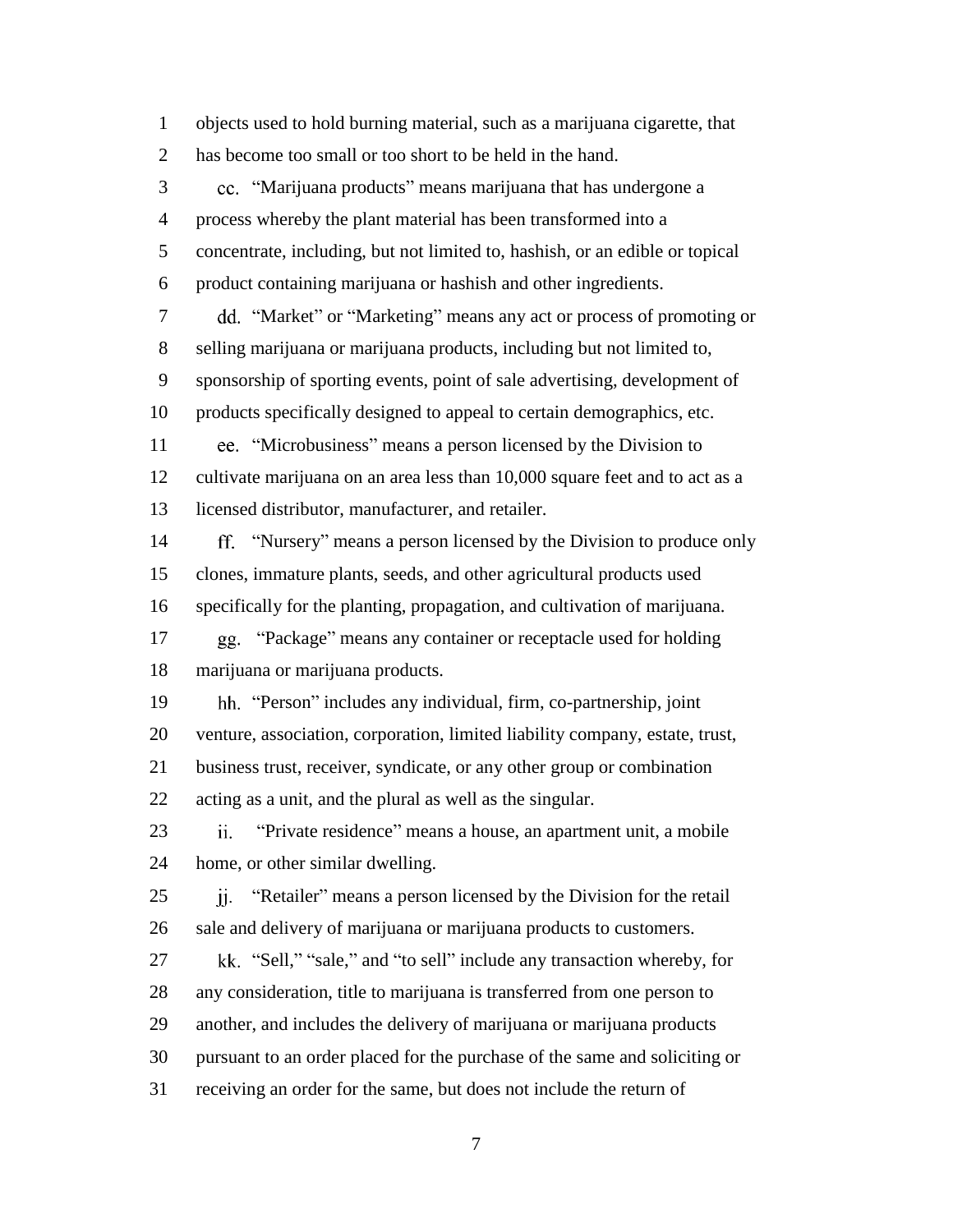| $\mathbf{1}$   | marijuana or marijuana products by a licensee to the licensee from whom      |
|----------------|------------------------------------------------------------------------------|
| $\overline{2}$ | such marijuana or marijuana product was purchased.                           |
| 3              | "Testing service" means a laboratory, facility, or person licensed<br>11.    |
| $\overline{4}$ | by the Division, that offers or performs tests of marijuana or marijuana     |
| 5              | products and that is registered with the Division.                           |
| 6              | mm. "Unreasonably impracticable" means that the measures necessary           |
| 7              | to comply with the regulations require such a high investment of risk,       |
| 8              | money, time, or any other resource or asset, that the operation of a         |
| 9              | marijuana establishment is not worthy of being carried out in practice by a  |
| 10             | reasonably prudent business person.                                          |
| 11             |                                                                              |
| 12             | Section 3 of P.L.1948, c.439 (C.52:17B-3) is amended to read as<br>4.        |
| 13             | follows:                                                                     |
| 14             | 52:17B-3. Divisions established in Department                                |
| 15             | There is hereby established in the Department of Law and Public Safety       |
| 16             | a Division of Law, a Division of State Police, a Division of Alcoholic       |
| 17             | Beverage Control, a Division of Marijuana Control, a Division of Motor       |
| 18             | Vehicles, a Division of Weights and Measures and a Division of               |
| 19             | Professional Boards.                                                         |
| 20             | The Attorney General shall have the authority to organize and maintain       |
| 21             | in his offices an Administrative Division and to assign to employment        |
| 22             | therein such secretarial, clerical and other assistants in the department as |
| 23             | his office and the internal operations of the department shall require.      |
| 24             | (cf: P.L.1948, c. 439, s. 3)                                                 |
| 25             |                                                                              |
| 26             | (New section) Administration.<br>5.                                          |
| 27             | The Division of Marijuana Control established in Section 52:17B-<br>a.       |
| 28             | 17 shall heretofore have the power, duty, purpose, responsibility, and       |
| 29             | jurisdiction to regulate commercial marijuana activity as provided in P.L.   |
| 30             | )(pending before the Legislature as this bill).<br>(C.<br>, c.               |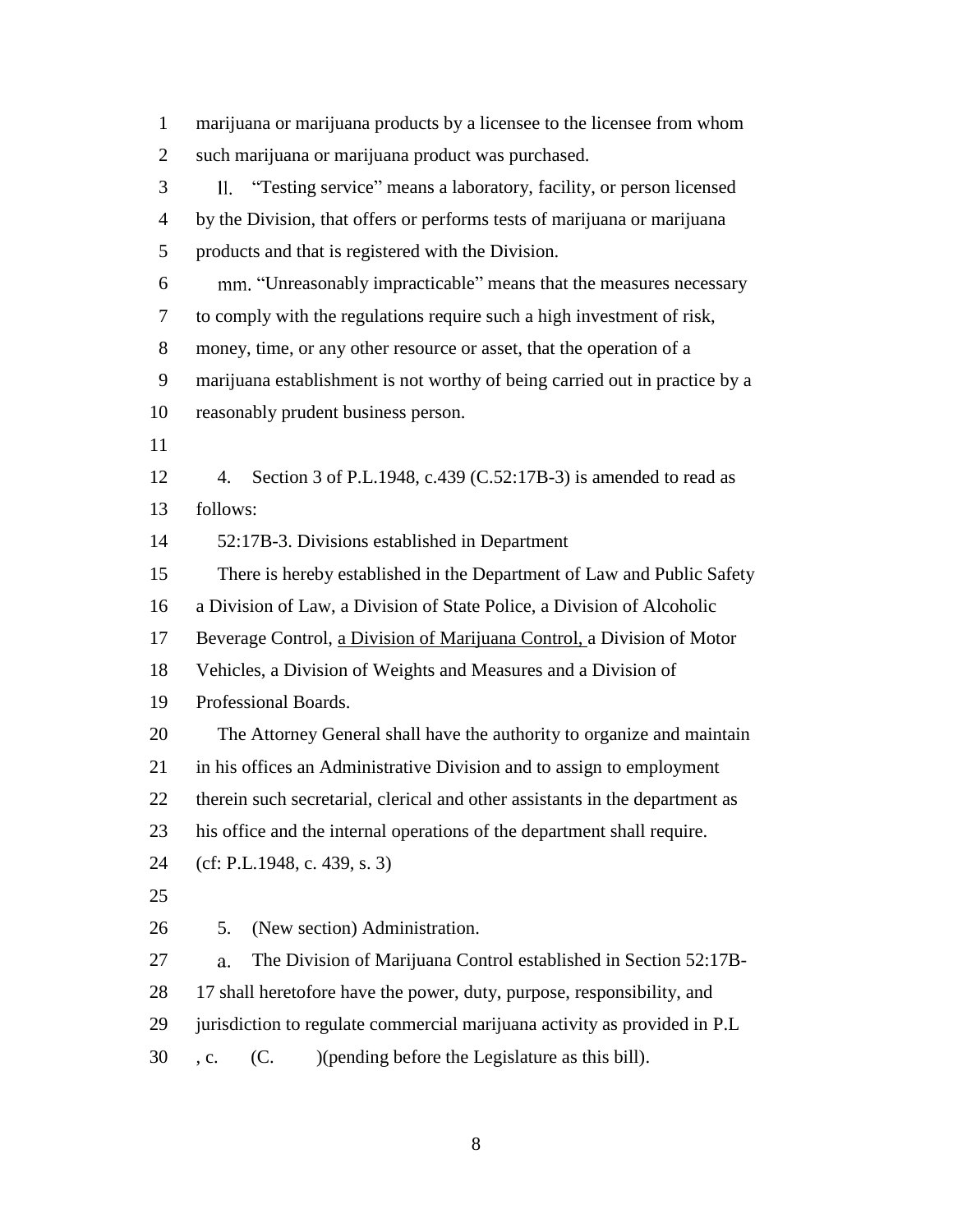The Division shall have the exclusive authority to create, issue, renew, discipline, suspend, or revoke licenses for commercial marijuana activities in accordance with the "Administrative Procedure Act," P.L.1968, c.410 (C.52:14B-1 et seq.). (1) The Division shall consult with the Department of Agriculture regarding rules, regulations, and licenses for the cultivation of marijuana. (2) The Division shall begin issuing licenses not later than 18 months 8 following the effective date of P.L. c. (C. ) (pending before the Legislature as this bill). (3) The Division shall have the authority to collect fees in connection with activities they regulate concerning marijuana. (4) The Division may limit the total amount of marijuana produced in New Jersey based on the demand for marijuana and marijuana products and in an effort to reduce illicit marijuana markets. (5) The Director of the Division shall not have any interest in the marijuana industry nor accept gift from marijuana establishments. 6. (New section) Rulemaking. 19 a. Not later than six months following the effective date of P.L. c. (C. ) (pending before the Legislature as this bill), the Division shall make and prescribe reasonable rules and regulations as may be necessary 22 to implement, administer and enforce its respective duties under P.L. c. (C. ) (pending before the Legislature as this bill) and in accordance with the "Administrative Procedure Act," P.L.1968, c.410 (C.52:14B-1 et seq.). Such rules and regulations shall be consistent with the purpose of 26 P.L. c.  $(C.$  ) (pending before the Legislature as this bill). Such regulations shall include: (1) Procedures for the issuance, renewal, suspension, and revocation of a license to operate a marijuana establishment, with such procedures subject to all requirements of the "Administrative Procedure Act," P.L.1968, c.410 (C.52:14B-1 et seq.);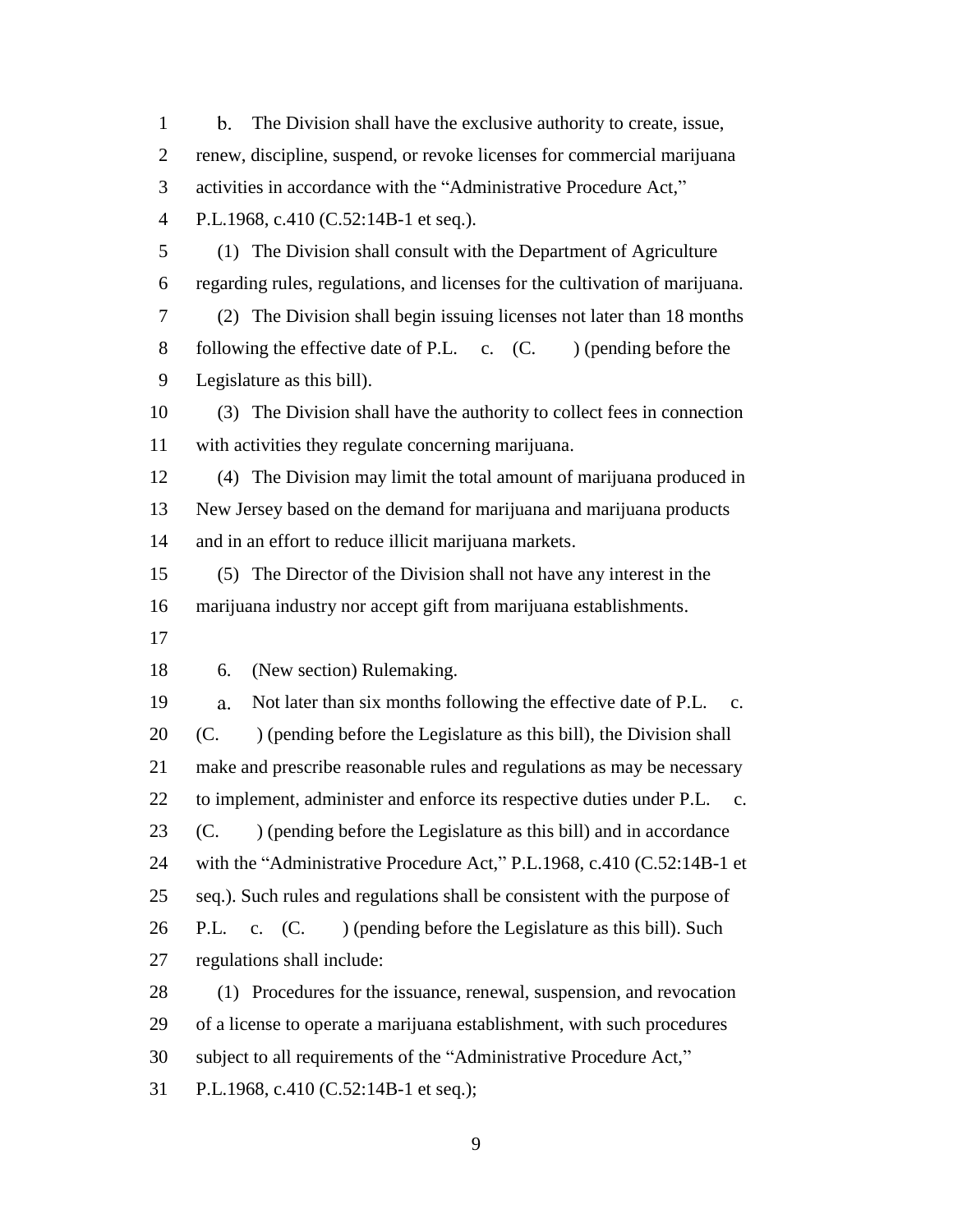(2) A schedule of application, licensing and renewal fees pursuant to 2 Section 10 of P.L. c. (C. ) (pending before the Legislature as this bill); (3) Qualifications for licensure that are directly and demonstrably related to the operation of a marijuana establishment; (4) Security requirements for marijuana establishments; (5) Requirements to prevent the sale or diversion of marijuana and 8 marijuana products to persons under the age of 21; (6) Labeling requirements for marijuana and marijuana products sold or distributed by a marijuana establishment pursuant to Section 18 of P.L. c. (C. ) (pending before the Legislature as this bill); (1) Health and safety regulations and standards for the manufacture of marijuana products and the cultivation of marijuana; (2) In consultation with the Department of Health and Senior Services, standards for quality control, inspection, and testing; (3) Restrictions on the advertising, marketing, and display of marijuana and marijuana products pursuant to Section 21 of P.L. c. (C. ) (pending before the Legislature as this bill); (4) Civil penalties for the failure to comply with regulations made pursuant to this section; and (5) Procedures and policies that promote and encourage full participation in the regulated marijuana industry by people from communities disproportionately harmed by marijuana prohibition and enforcement. Such harms include disproportionate rates of stops, arrests, incarceration, and collateral consequences for marijuana violations. 26 b. The Division may prescribe, adopt, and enforce any emergency regulations as necessary to implement, administer and enforce their 28 respective duties under of P.L. c. (C. ) (pending before the Legislature as this bill). Any emergency regulation prescribed, adopted or enforced pursuant to this section shall be adopted in accordance with N.J.A.C. 1:30–6.5.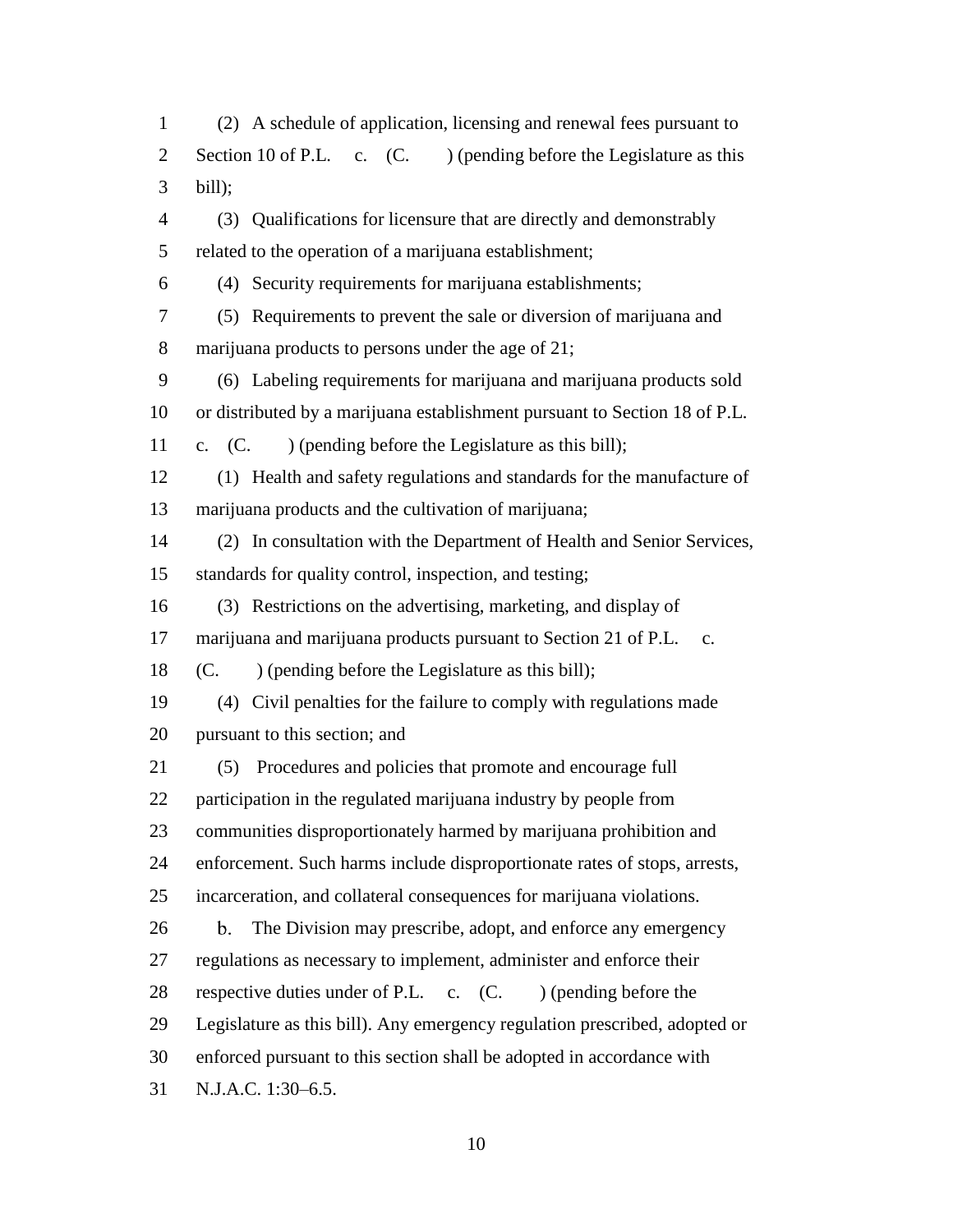| $\mathbf{1}$   | The Division may make or cause to be made such investigation as<br>$\mathbf{c}$ . |
|----------------|-----------------------------------------------------------------------------------|
| $\overline{2}$ | it deems necessary to carry out its duties under P.L. c. (C.                      |
| 3              | (pending before the Legislature as this bill).                                    |
| $\overline{4}$ | The Pesticide Control Council in the Department of Environmental<br>d.            |
| 5              | Protection, in consultation with the Department of Agriculture, shall             |
| 6              | develop standards for the use of pesticides in cultivation, and maximum           |
| 7              | tolerances for pesticides and other foreign object residue in harvested           |
| $8\,$          | marijuana. These standards shall apply to licensed cultivators under P.L.         |
| 9              | ) (pending before the Legislature as this bill).<br>c. $(C.$                      |
| 10             | The Department of Agriculture shall develop environmental<br>e.                   |
| 11             | protections which shall apply to all licensees.                                   |
| 12             | The regulations made in accordance with this section cannot be<br>f.              |
| 13             | unreasonably impracticable.                                                       |
| 14             |                                                                                   |
| 15             | (New section) Administrative Hearings.<br>7.                                      |
| 16             | An applicant denied a license or license renewal, or who has a license            |
| 17             | revoked pursuant to this section, shall have the right to an administrative       |
| 18             | hearing and decision, and the matter shall be treated as a contested case,        |
| 19             | under the "Administrative Procedure Act," P.L.1968, c.410 (C.52:14B-1 et          |
| 20             | $seq.$ ."                                                                         |
| 21             |                                                                                   |
| 22             | (New section) Local Control.<br>8.                                                |
| 23             | A local jurisdiction may enact ordinances or regulations, including,<br>a.        |
| 24             | but not limited to, local zoning and land use requirements, business license      |
| 25             | requirements, not in conflict with the provisions of P.L. $, c. (C.)$             |
| 26             | (pending before the Legislature as this bill) governing the time, place and       |
| 27             | manner so long as such regulations are not unreasonably impracticable.            |
| 28             | Notwithstanding paragraph 2 of subsection a. of Section 34 of P.L.<br>$b_{\cdot}$ |
| 29             | , c. (C.) (pending before the Legislature as this bill), a local jurisdiction     |
| 30             | may allow for the smoking, vaporizing, and ingesting of marijuana or              |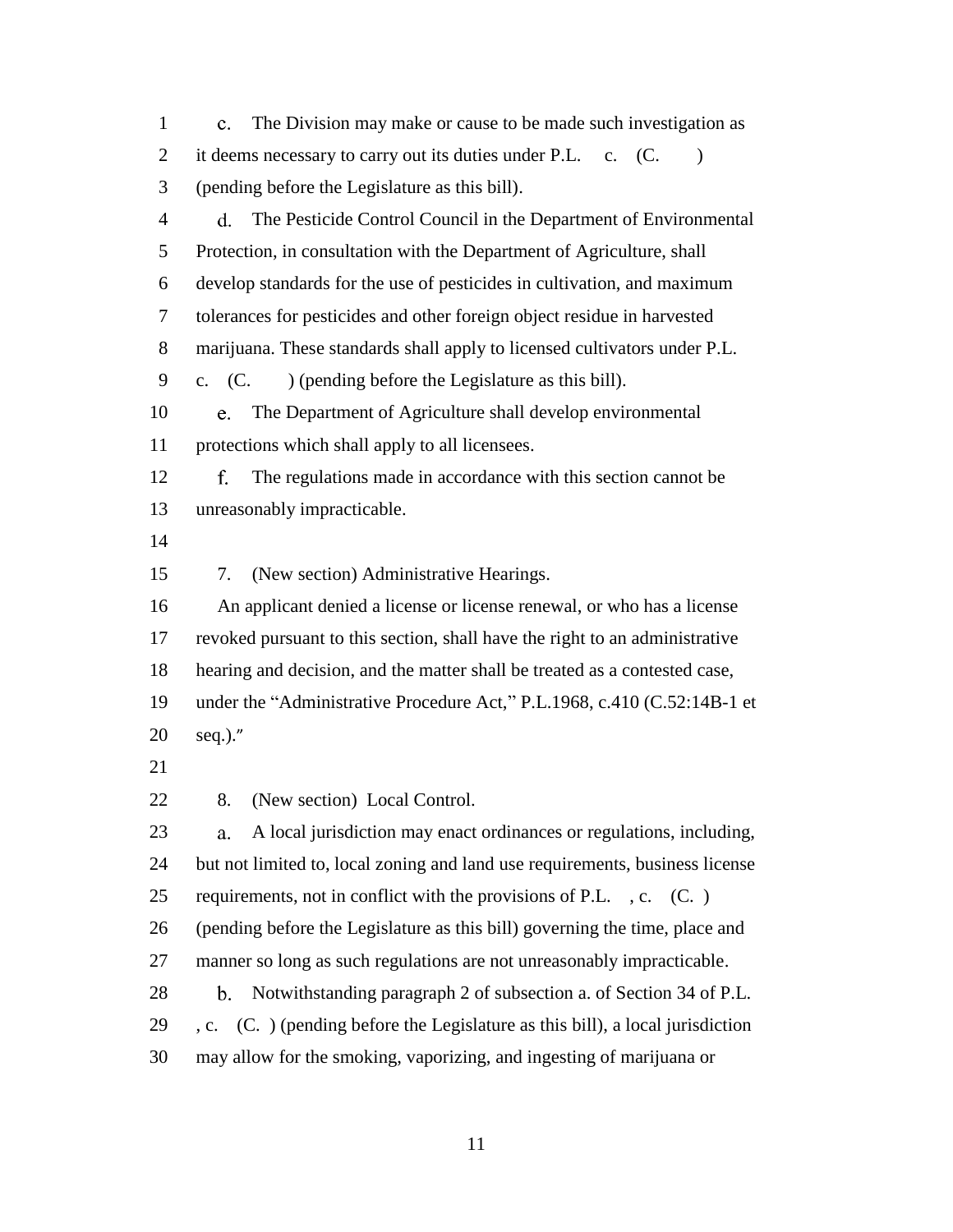marijuana products on the premises of a marijuana retailer or microbusiness licensed under this division if: (1) Access to the area where marijuana consumption is allowed is restricted to persons 21 years of age and older; (2) Marijuana consumption is not visible from any public place or non-age restricted area; and (3) Consumption of alcohol or tobacco is not allowed on the premises. 9. (New section) Licensing. 10 a. Notwithstanding any other provision of law, the Division shall have the authority to issue licenses that it deems necessary to carry out the 12 purpose of P.L., c. (C.) (pending before the Legislature as this bill). 14 b. The Division shall issue licenses pursuant to this authority, including but not necessarily limited to marijuana cultivators, marijuana manufacturers, marijuana microbusinesses, marijuana nurseries, marijuana distributors, marijuana retailers and marijuana testing facilities as defined 18 in Section 3 of P.L., c. (C.) (pending before the Legislature as this bill). All licenses issued under this division shall bear a clear designation indicating that the license is for commercial marijuana activity as distinct from medical marijuana manufactured, produced and sold for medical use pursuant to P.L.2009, c.307 (C.24:6I-1 et seq.). A marijuana retail licensee shall not hold a license in another 25 license category of Section 10 of P.L., c. (C. ) (pending before the Legislature as this bill) and shall not own or have ownership interest in a 27 non-retail facility licensed pursuant to P.L., c.  $(C.$  (pending before the Legislature as this bill). A marijuana microbusiness licensee shall not hold a license in 30 another license category of Section 10 of P.L., c. (C. ) (pending before the Legislature as this bill) and shall not own or have ownership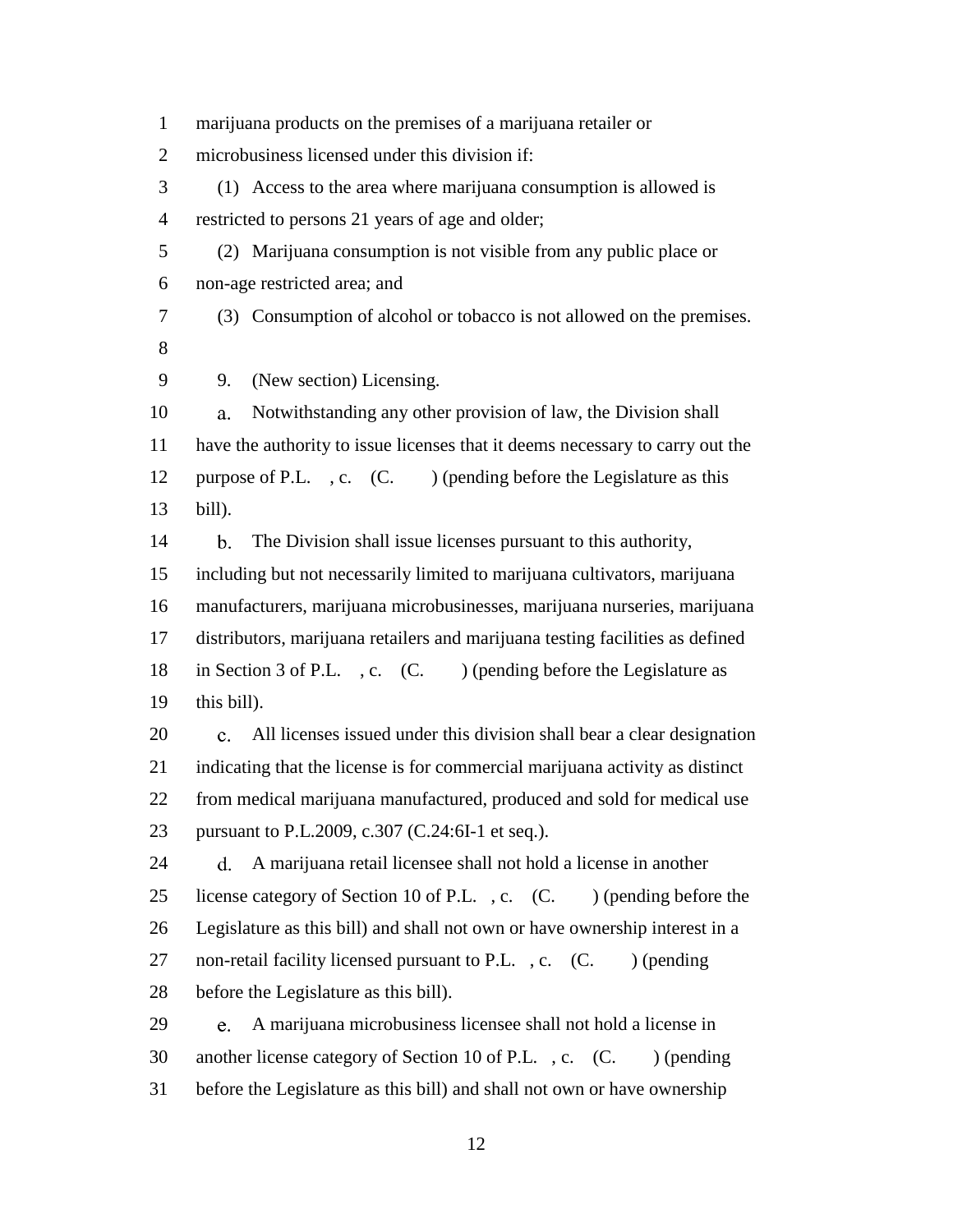interest in a non-microbusiness facility licensed pursuant to P.L. , c. (C. ) (pending before the Legislature as this bill). A testing licensee shall not hold a license in another license 4 category of Section 10 of P.L., c. (C. ) (pending before the Legislature as this bill) and shall not own or have ownership interest in a non-testing facility licensed pursuant to P.L. , c. (C. ) (pending before the Legislature as this bill). A license issued pursuant to P.L. , c. (C. ) (pending before the Legislature as this bill) shall be valid for 12 months from the date of issuance. The license may be renewed annually. 11 h. The Division shall establish procedures for the issuance and renewal of licenses. 13 i. Notwithstanding subsection g., the Division may issue a temporary license valid for a period of less than 12 months. This subsection shall cease to be operable not less than two years following the effective date of P.L. c. (C. ) (pending before the Legislature as this bill). 18 10. (New section) Application. The Division shall establish procedures for the issuance and renewal of licenses for marijuana establishments. 21 b. Each application for an annual license to operate a marijuana establishment shall be submitted to the Division. The Division shall: (1) Begin accepting and processing applications not more than 12 24 months following the effective date of P.L. c. (C. ) (pending before the Legislature as this bill); (2) Issue an annual license to the applicant between 45 and 90 days after receipt of an application unless the Division finds a controlling person does not qualify for a license pursuant to Section 10 of P.L. , c.  $(C.$  ) (pending before the Legislature as this bill); and (3) Upon denial of an application, notify the applicant in writing of the specific reason for its denial.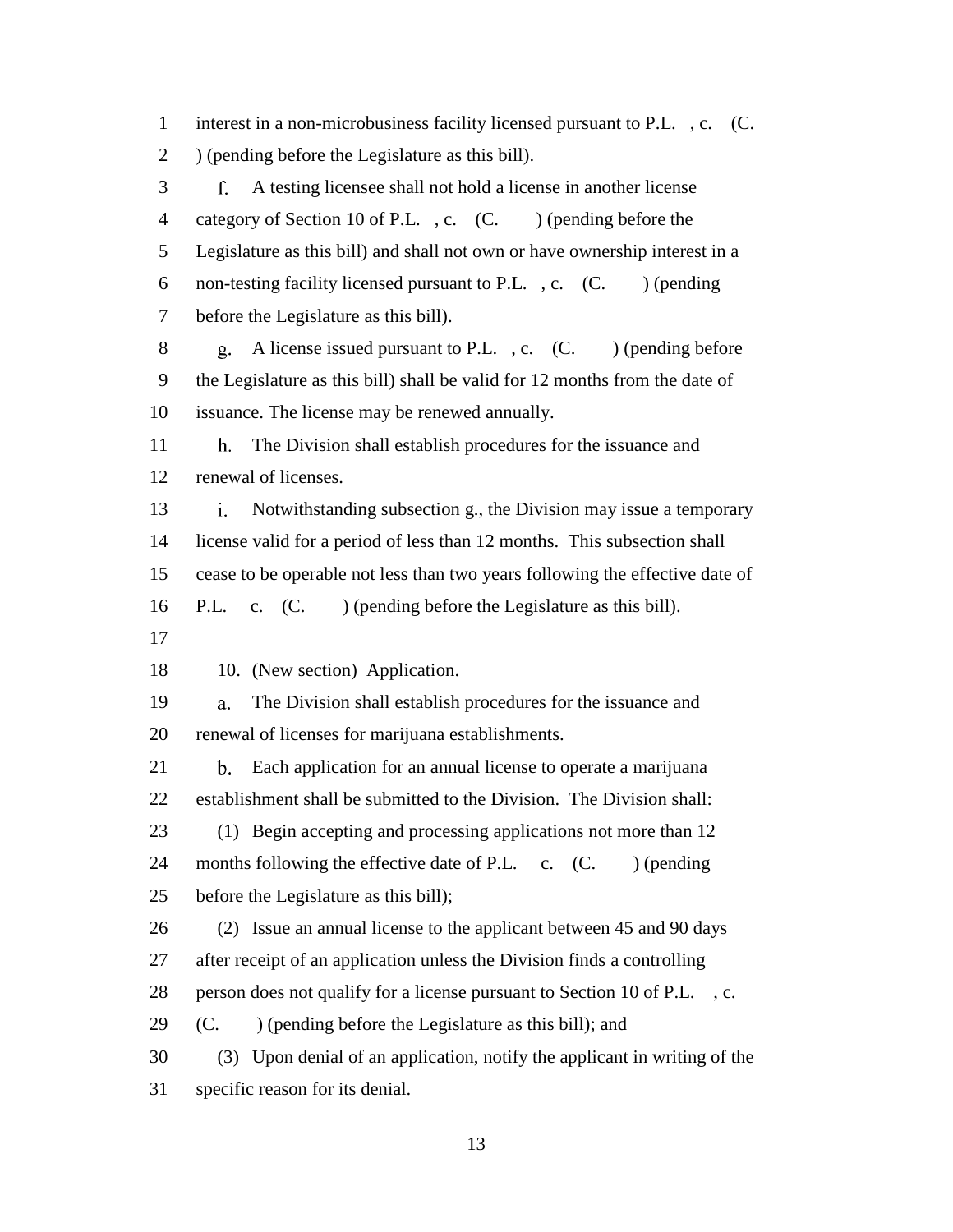|  | The Division shall: |
|--|---------------------|
|--|---------------------|

| $\overline{2}$ |                | (1) Actively seek to achieve racial, ethnic, gender, and geographic          |
|----------------|----------------|------------------------------------------------------------------------------|
| 3              |                | diversity among license holders when issuing licenses; and                   |
| 4              |                | (2) Encourage applicants who qualify as a minority business or               |
| 5              |                | women's business, as defined in N.J.S.52:27H-21.18, to apply for             |
| 6              | licensure.     |                                                                              |
| 7              |                |                                                                              |
| $8\,$          |                | 11. (New section) Licensing equity program.                                  |
| 9              | a.             | The Division shall process low income applications on a priority             |
| 10             | basis.         |                                                                              |
| 11             | $\mathbf b$ .  | For the purpose of this section, "low income" means an applicant             |
| 12             |                | with at least one controlling person with a household income lower than      |
| 13             |                | the basic cost of living in New Jersey.                                      |
| 14             |                |                                                                              |
| 15             |                | 12. (New section) Denial of a marijuana license.                             |
| 16             | a.             | The Division shall deny an application if either a controlling               |
| 17             |                | person, or the premises for which a state license is applied, do not qualify |
| 18             |                | for licensure under this division.                                           |
| 19             | b.             | The Division may deny the application for licensure or renewal of            |
| 20             |                | a state license if any of the following conditions apply:                    |
| 21             |                | (1) Failure to comply with the provisions of P.L. c. $(C.$                   |
| 22             |                | (pending before the Legislature as this bill) or any rule or regulation      |
| 23             |                | adopted pursuant to P.L. c. (C.<br>) (pending before the Legislature         |
| 24             | as this bill). |                                                                              |
| 25             | (2)            | Failure to provide information required by the Division.                     |
| 26             |                | (3) Licensure or renewal of a license will lead to monopolization or         |
| 27             |                | unreasonably restrain competition.                                           |
| 28             | (4)            | The premises is licensed to sell alcohol or tobacco.                         |
| 29             | (5)            | A controlling person has been convicted of an offense that is                |
| 30             |                | substantially related to the qualifications, functions, or duties of the     |
| 31             |                | business or profession for which the application is made, except that if the |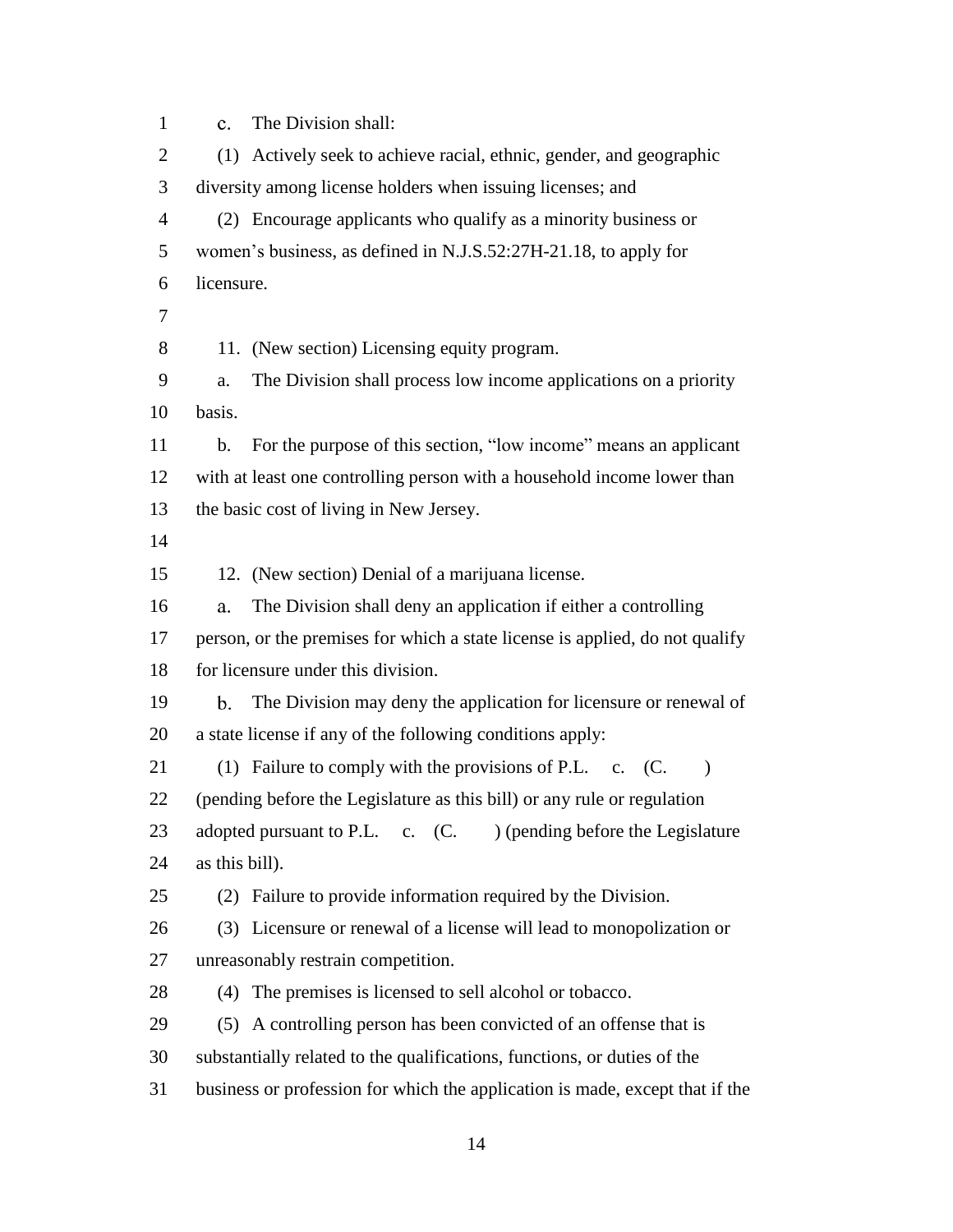Division determines that the controlling person or licensee is otherwise suitable to be issued a license, and granting the license would not compromise public safety, the Division shall conduct a thorough review of 4 the nature of the crime, conviction, circumstances, and evidence of rehabilitation of the controlling person, and shall evaluate the suitability of the controlling person or licensee to be issued a license based on the evidence found through the review. In determining which offenses are substantially related to the qualifications, functions, or duties of the business or profession for which the application is made, the Division shall include, but not be limited to, the following: (A) A felony conviction involving fraud, deceit, or embezzlement. (B) A felony conviction for hiring, employing, or using a minor in transporting, carrying, selling, giving away, preparing for sale, or peddling, any controlled substance to a minor; or selling, offering to sell, furnishing, offering to furnish, administering, or giving any controlled substance to a minor. (6) A controlling person has been sanctioned by the Division for unauthorized commercial marijuana activities or medical marijuana activities pursuant to P.L.2009, c.307 (C.24:6I-1 et seq.), has had a license 20 revoked under P.L. c. (C. ) (pending before the Legislature as this bill) in the three years immediately preceding the date the application is filed with the Division. Except as provided in subparagraphs (A) and (B) of paragraph (5) of subsection b. of this Section, a prior conviction, where the sentence, including any term of probation, incarceration, or supervised release, is completed, for possessing, using, being under the influence of, manufacturing, distributing or dispensing, or possessing with intent to manufacture, distribute or dispense a controlled substance is not considered substantially related, and shall not be the sole ground for denial of a license. Conviction for any controlled substance felony subsequent to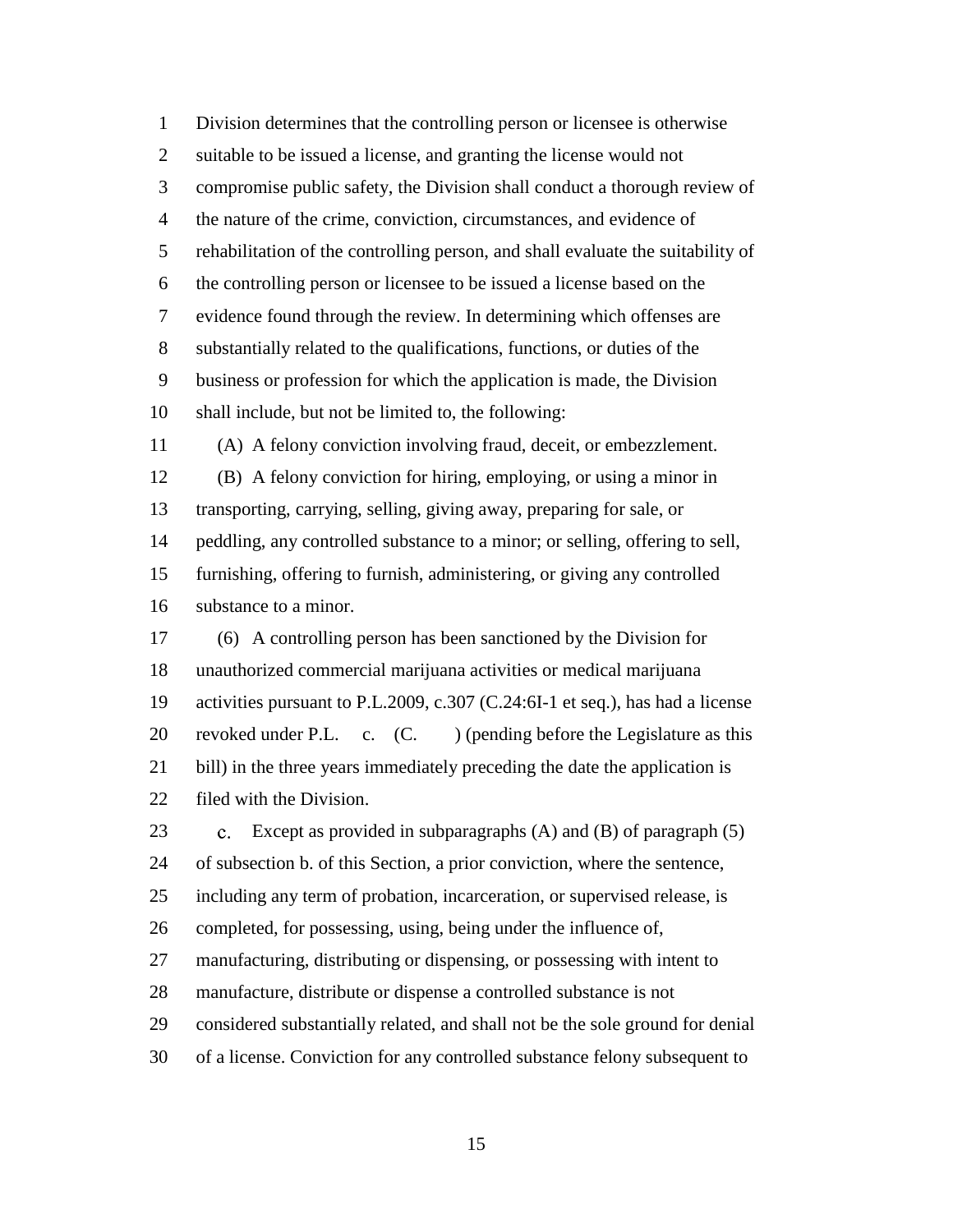licensure shall be grounds for revocation of a license or denial of the renewal of a license.

13. (New section) Protections for licensees.

5 a. Actions and conduct by a licensee, its employees, and its agents that are permitted pursuant to a valid license issued by the Division, and by those who allow property to be used by a licensee, its employees, or its agents as permitted pursuant to a valid license issued by the Division, are lawful under state and local law, and shall not be a violation of state or local law.

11 b. No state or local government agency shall impose any criminal, civil, or administrative penalty on any licensee, its employees, or its agents, or on those who allow property to be used by a licensee, its employees, or its agents, solely for actions or conduct permitted pursuant to a valid license issued by the Division.

**c.** Actions and conduct by a licensee, its employees, and its agents that are permitted pursuant to a valid license issued by the Division, and by those who allow property to be used by a licensee, its employees, or its agents as permitted pursuant to a valid license issued by the Division, shall not be a basis for seizure or forfeiture of any products, materials, equipment, property, or assets under state or local law. 22 d. Anyone who sells any marijuana or marijuana products to a person under the legal age for purchasing marijuana and marijuana products shall be subject to a civil penalty, collected pursuant to the "Penalty Enforcement Law of 1999," P.L.1999, c. 274 (C.2A:58-10 et seq.), of not less than \$250 for the first violation not less than \$500 for the second

violation, and \$1,000 for the third and each subsequent violation;

provided, however, that the establishment of all of the following facts by a

person making any such sale shall constitute a defense to any prosecution

therefor: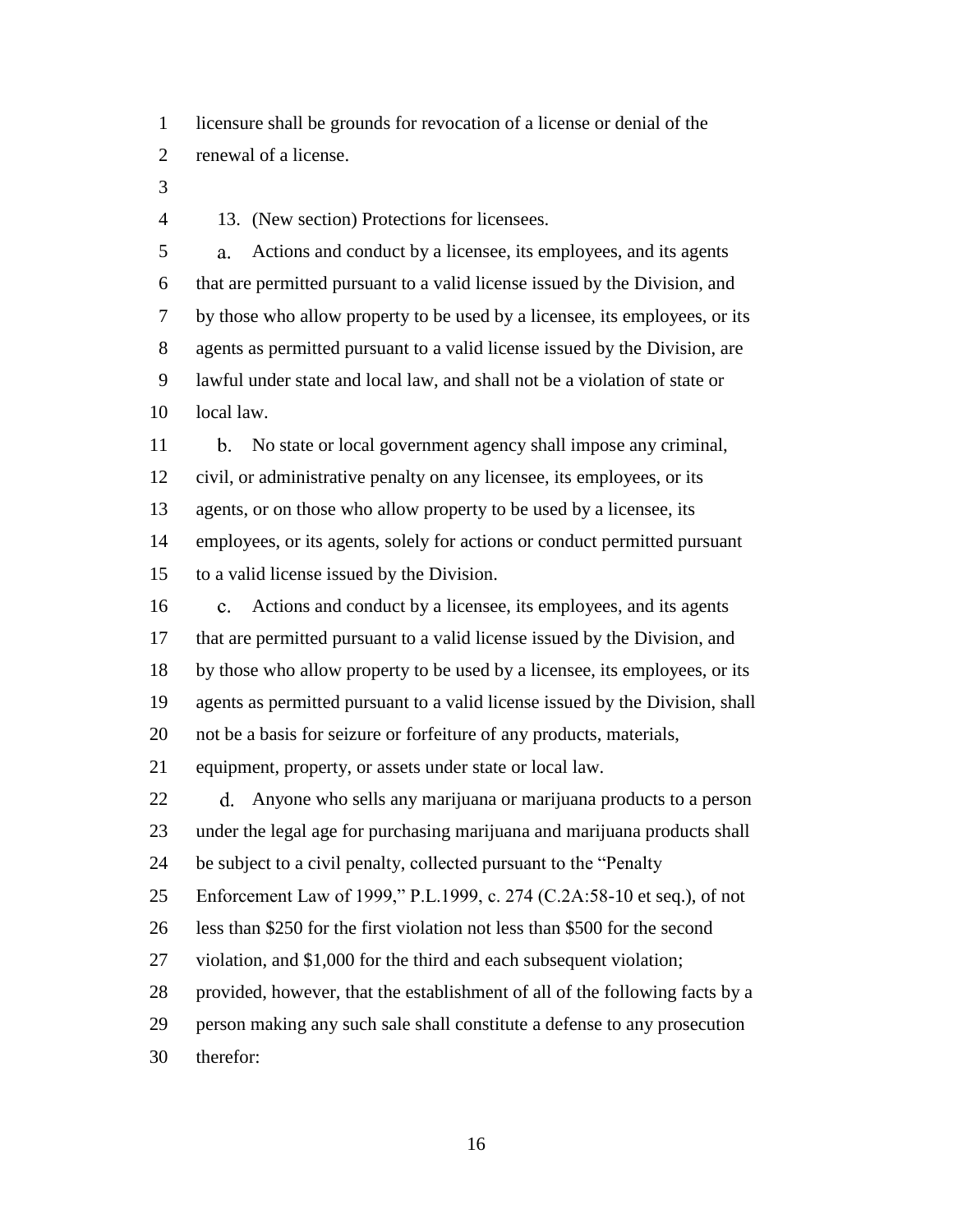(1) that the purchaser falsely represented in writing, or by producing a driver's license bearing a photograph of the licensee, or by producing a photographic identification card issued pursuant to section 2 of P.L.1980, c. 47 (C.39:3-29.3), or a similar card issued pursuant to the laws of this State, another state or the federal government that he or she was of legal age to make the purchase, (2) that the appearance of the purchaser was such that an ordinary

 prudent person would believe him or her to be of legal age to make the purchase, and

 (3) that the sale was made in good faith relying upon such written representation, or production of a driver's license bearing a photograph of the licensee, or production of a photographic identification card issued pursuant to section 2 of P.L.1980, c. 47 (C.39:3-29.3), or a similar card issued pursuant to the laws of this State, another state or the federal government and appearance and in the reasonable belief that the purchaser was actually of legal age to make the purchase.

17 e. Nothing in this section shall be construed or interpreted to:

 (1) Prevent the Division from enforcing its rules and regulations against a licensee.

 (2) Prevent a state agency from enforcing a law, rule, or regulation 21 that is not in conflict with the provisions of P.L. c.  $(C.$  (pending before the Legislature as this bill) or the rules and regulations of the Division.

 (3) Prevent a locality from enforcing a local zoning ordinance or local 25 ordinance consistent with Section 9 of P.L. c. (C. ) (pending before the Legislature as this bill).

28 14. (New section) License fees.

The Division shall establish a scale of application, licensing, and

renewal fees, based upon the cost of enforcing this division, as follows: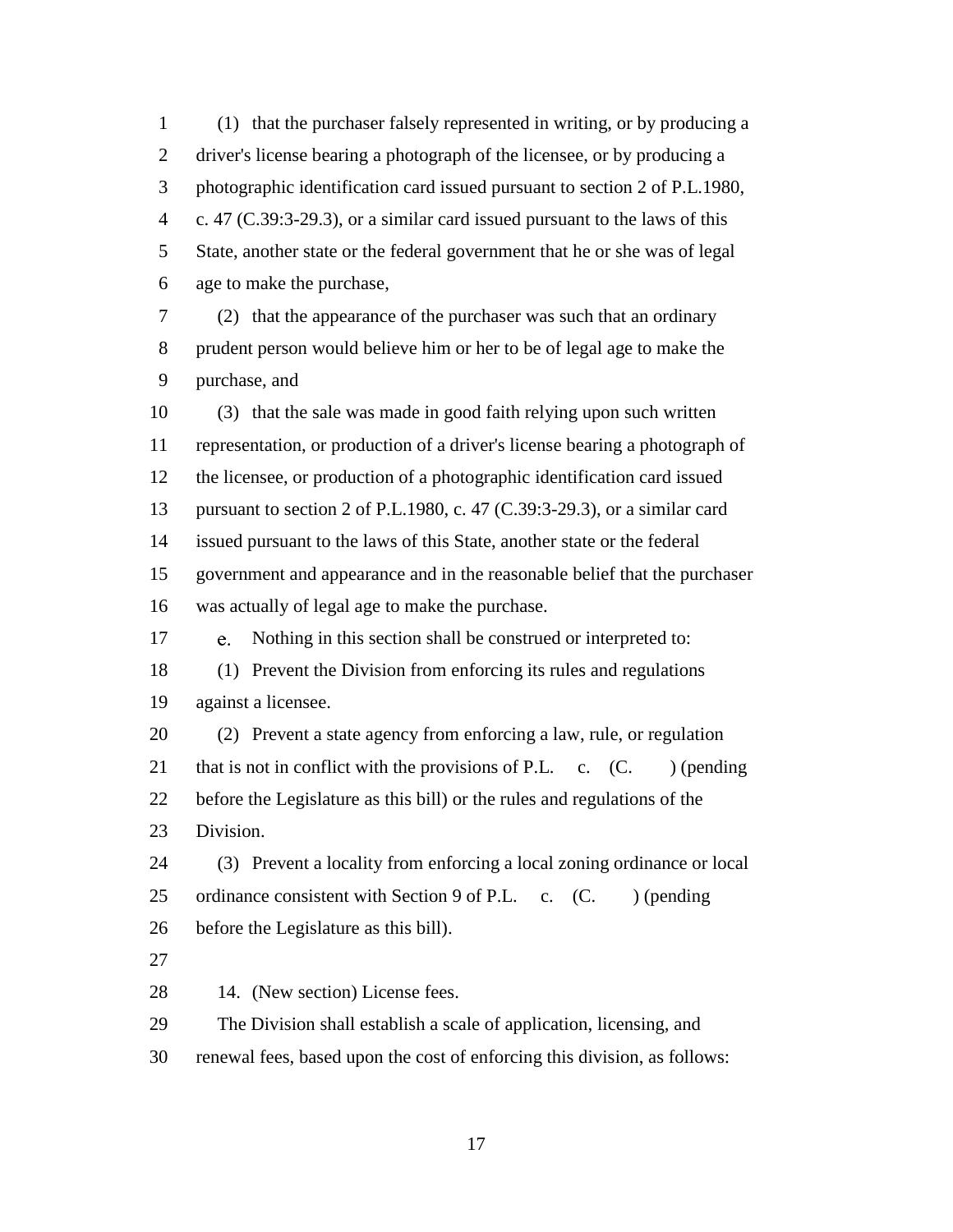The Division shall charge each licensee a licensure and renewal fee, as applicable. The licensure and renewal fee shall be calculated to cover the costs of administering P.L. , c. (C. ) (pending before the Legislature as this bill). The licensure fee may vary depending upon the varying costs associated with administering the various regulatory 6 requirements of P.L., c.  $(C.$  ) (pending before the Legislature as this bill) as they relate to the nature and scope of the different licensure activities, including, but not limited to, the track and trace system required 9 pursuant to Section 22 of P.L., c. (C. ) (pending before the Legislature as this bill), but shall not exceed the reasonable regulatory costs to the Division. 12 b. The total fees assessed pursuant to P.L., c. (C. ) (pending before the Legislature as this bill) shall be set at an amount that will fairly and proportionately generate sufficient total revenue to fully cover the total costs of administering P.L. , c. (C. ) (pending before the Legislature as this bill). All license fees shall be set on a scaled basis by the Division, dependent on the size of the business and shall not create barriers to entry for smaller businesses. 20 d. The Division shall deposit all fees collected in the Marijuana 21 Regulation Fund established in Section 14 P.L., c. (C. ) (pending before the Legislature as this bill). Monies in the Division fee accounts shall be used, upon appropriation by the Legislature, by the Division for 24 the administration of P.L., c. (C.) (pending before the Legislature as this bill). The total fees charged to any one licensee shall not be unreasonably impracticable. 15. (New section) Funding. There is hereby created and established in the Department of the Treasury a separate nonlapsing fund to be known as the "Marijuana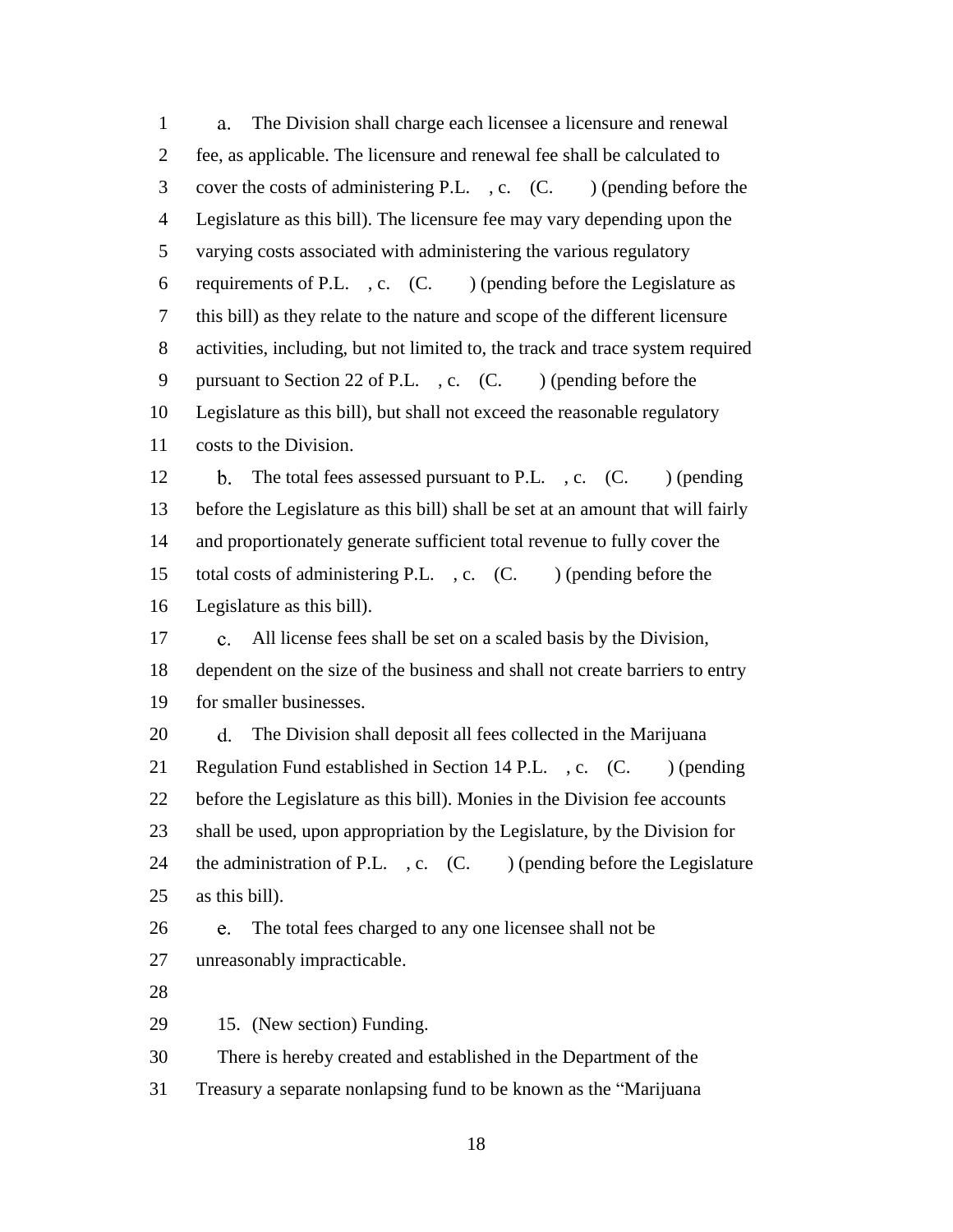Regulation Fund." Commencing 18 months following the effective date of P.L. c. (C. ) (pending before the Legislature as this bill) and annually for each succeeding State fiscal year, the State Treasurer shall credit to the Marijuana Regulation Fund, on a monthly basis, an amount equivalent to the dedicated marijuana license fees received by the State during each calendar month of such fiscal year. 16. (New section) Distribution and Transport. 9 a. P.L., c. (C. ) (pending before the Legislature as this bill) shall not be construed to authorize or permit a licensee to transport or distribute, or cause to be transported or distributed, marijuana or marijuana products outside the state, unless authorized by federal law. A local jurisdiction shall not prevent transportation of marijuana or marijuana products on public roads by a licensee transporting marijuana or marijuana products in compliance with this division. 17. (New section) Delivery. Deliveries, as defined in this division, may only be made by a marijuana retailer, marijuana microbusiness, or other person licensed by the Division to sell marijuana or marijuana products to customers. 21 b. A customer requesting delivery shall maintain a physical or electronic copy of the delivery request and shall make it available upon request by the Division and law enforcement officers. A local jurisdiction shall not prevent delivery of marijuana or marijuana products to a customer by a licensee acting in compliance with 26 this division and local law as adopted under Section 9 of P.L., c. (C. ) (pending before the Legislature as this bill). 18. (New section) Packaging and labeling. The Division shall develop standards for the production and labeling of all marijuana and marijuana products and these standards shall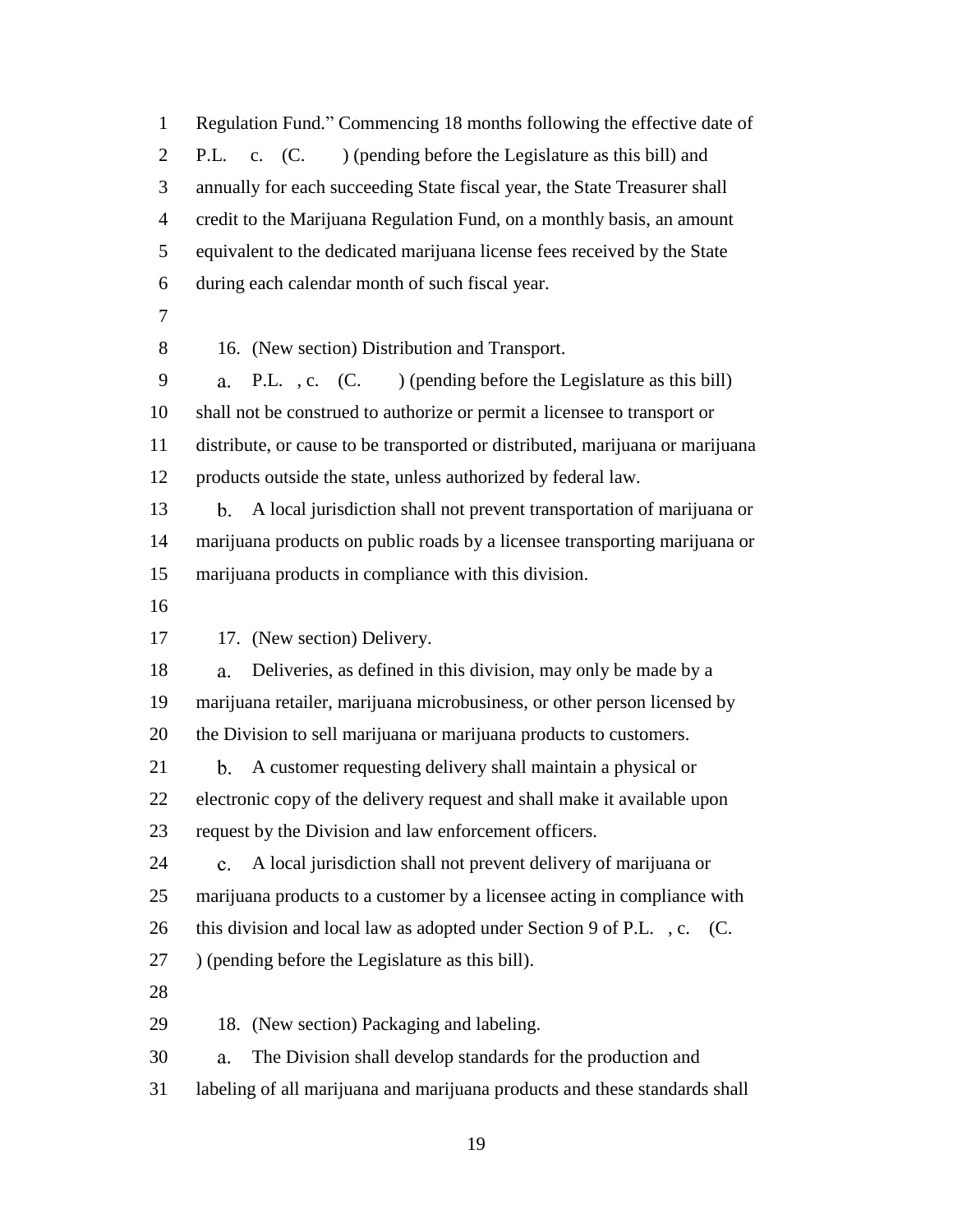| $\mathbf{1}$   |                | apply to all licensed manufacturers and microbusinesses licensed by the     |
|----------------|----------------|-----------------------------------------------------------------------------|
| $\overline{2}$ | Division.      |                                                                             |
| 3              | b.             | Prior to delivery or sale at a retailer, marijuana and marijuana            |
| $\overline{4}$ |                | products shall be labeled and placed in a resealable, child resistant       |
| 5              | package.       |                                                                             |
| 6              | $\mathbf{c}$ . | Packages and labels shall not be made to be attractive to children.         |
| 7              | d.             | Labels shall include:                                                       |
| 8              |                | (1) For packages containing only dried flower, the net weight of            |
| 9              |                | marijuana in the package.                                                   |
| 10             |                | (2) Identification of the source and date of cultivation, the type of       |
| 11             |                | marijuana or marijuana product and the date of manufacturing and            |
| 12             | packaging.     |                                                                             |
| 13             |                | (3) List of pharmacologically active ingredients.                           |
| 14             |                | (4) For marijuana products, a list of all ingredients and disclosure of     |
| 15             |                | nutritional information in the same manner as the federal nutritional       |
| 16             |                | labeling requirements in 21 C.F.R. section 101.9.                           |
| 17             |                | (5) A warning if nuts or other known allergens are used.                    |
| 18             |                |                                                                             |
| 19             |                | 19. (New section) Marijuana products.                                       |
| 20             | a.             | Marijuana products shall be:                                                |
| 21             |                | (1) Not designed to be appealing to children or easily confused with        |
| 22             |                | commercially sold candy or foods that do not contain marijuana.             |
| 23             |                | (2) Produced and sold with a standardized dosage of cannabinoids not        |
| 24             |                | to exceed ten (10) milligrams tetrahydrocannabinol per serving.             |
| 25             |                | (3) Delineated or scored into standardized serving sizes if the             |
| 26             |                | marijuana product contains more than one serving and is an edible           |
| 27             |                | marijuana product in solid form.                                            |
| 28             |                | (4) Homogenized to ensure uniform disbursement of cannabinoids              |
| 29             |                | throughout the product.                                                     |
| 30             |                | (5) Manufactured and sold under sanitation standards established by         |
| 31             |                | the Division, for preparation, storage, handling and sale of food products. |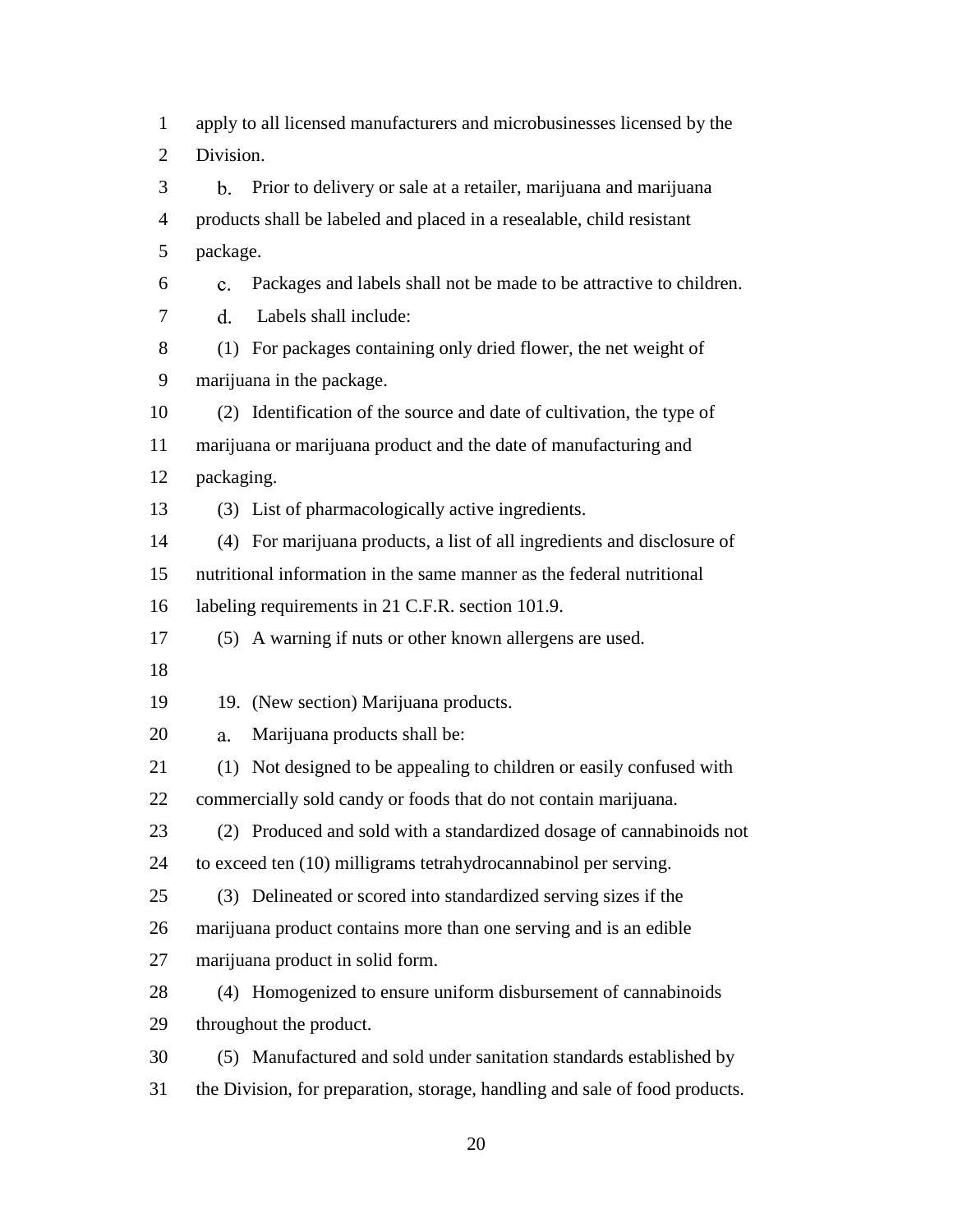(6) Provided to customers with sufficient information to enable the informed consumption of such product, including the potential effects of the marijuana product and directions as to how to consume the marijuana product, as necessary. Marijuana, including hashish, included in a marijuana product manufactured in compliance with law is not considered an adulterant under state law. 20. (New section) Protection of minors. No licensee shall: (1) Sell marijuana or marijuana products to persons under 21 years of age. (2) Employ or retain persons under 21 years of age. 14 b. Notwithstanding subsection a., a licensee that is also an alternative treatment center licensed under P.L.2009, c.307 (C.24:6I-1 et seq.) may: (1) Allow any person 18 years of age or older who possesses a valid identification card under P.L.2009, c.307 (C.24:6I-1 et seq.) and a valid government-issued identification card to purchase marijuana or marijuana products; (2) Sell marijuana, marijuana products, and marijuana paraphernalia to a person 18 years of age or older who possesses a valid identification card under P.L.2009, c.307 (C.24:6I-1 et seq.) and a valid government-issued identification card. 21. (New section) Advertising and marketing restrictions. All marketing strategies and implementation including, but not limited to, branding, packaging, labeling, location of marijuana retailers and marijuana microbusinesses, and advertisements shall not be designed to: (1) Appeal to persons less than 21 years of age; or (2) Disseminate false or misleading information to customers.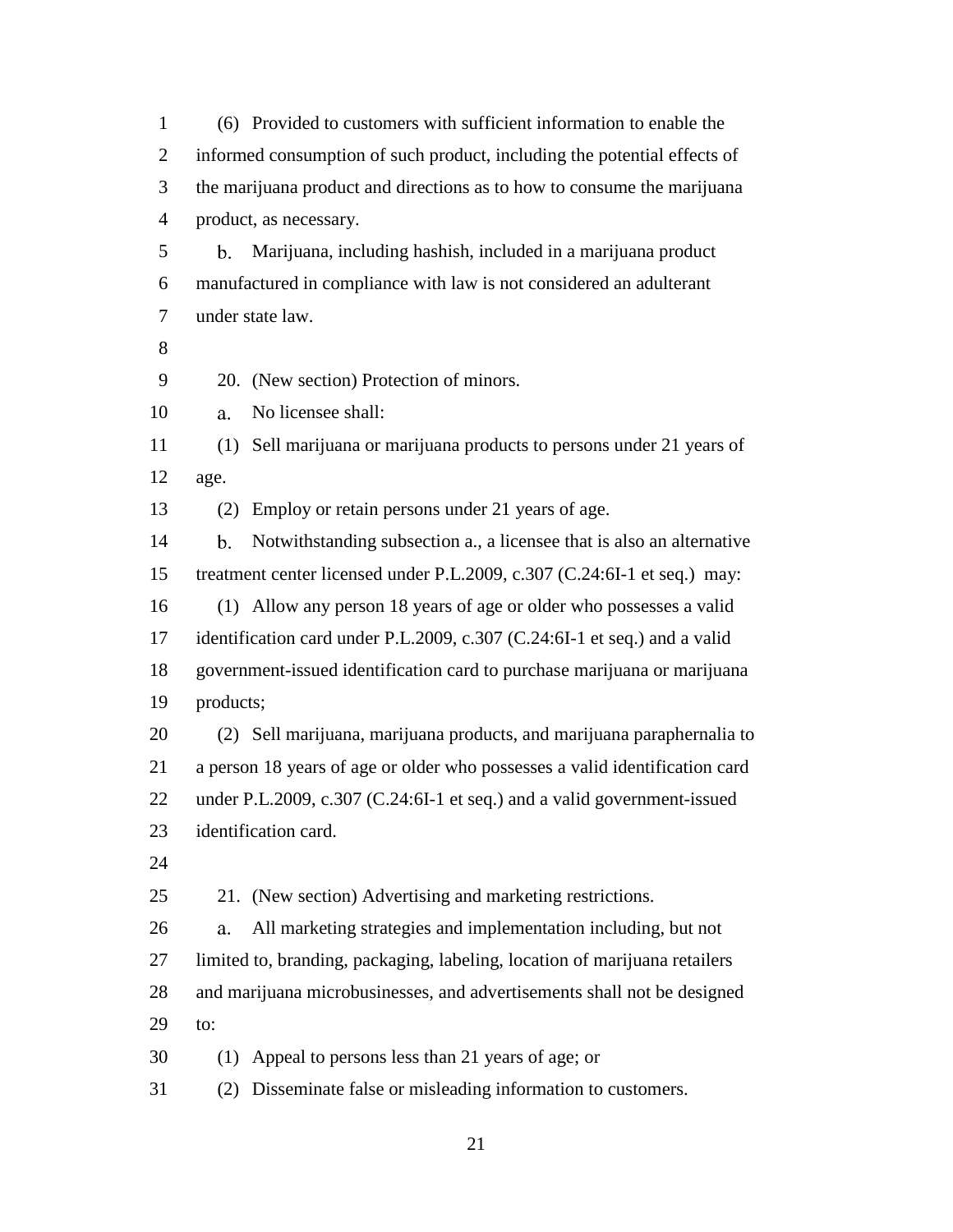All advertisements and marketing shall accurately and legibly identify the licensee responsible for its content.

3 c. Any broadcast, cable, radio, print and digital communications advertisements shall only be placed where the audience is reasonably expected to be 21 years of age or older, as determined by reliable, up-to-date audience composition data.

 Any advertising involving direct, individualized communication or dialogue controlled by the licensee shall utilize a method of age affirmation to verify that the recipient is 21 years of age or older prior to engaging in such communication or dialogue controlled by the licensee. For purposes of this section, such method of age affirmation may include user confirmation, birth date disclosure, or other similar registration

method.

All advertising shall be truthful and appropriately substantiated.

No licensee shall:

(1) Advertise in a manner that is false or untrue in any material

particular, or that, irrespective of falsity, directly, or by ambiguity,

omission, or inference, or by the addition of irrelevant, scientific or

technical matter tends to create a misleading impression;

 (2) Publish or disseminate advertising containing any statement concerning a brand or product that is inconsistent with any statement on the labeling thereof;

 (3) Publish or disseminate advertising containing any statement, design, device, or representation which tends to create the impression that the marijuana originated in a particular place or region, unless the label of the advertised product bears an appellation of origin, and such appellation

of origin appears in the advertisement;

 (4) Advertise on a billboard or similar advertising device located on an Interstate Highway or State Highway which crosses the border of any other state;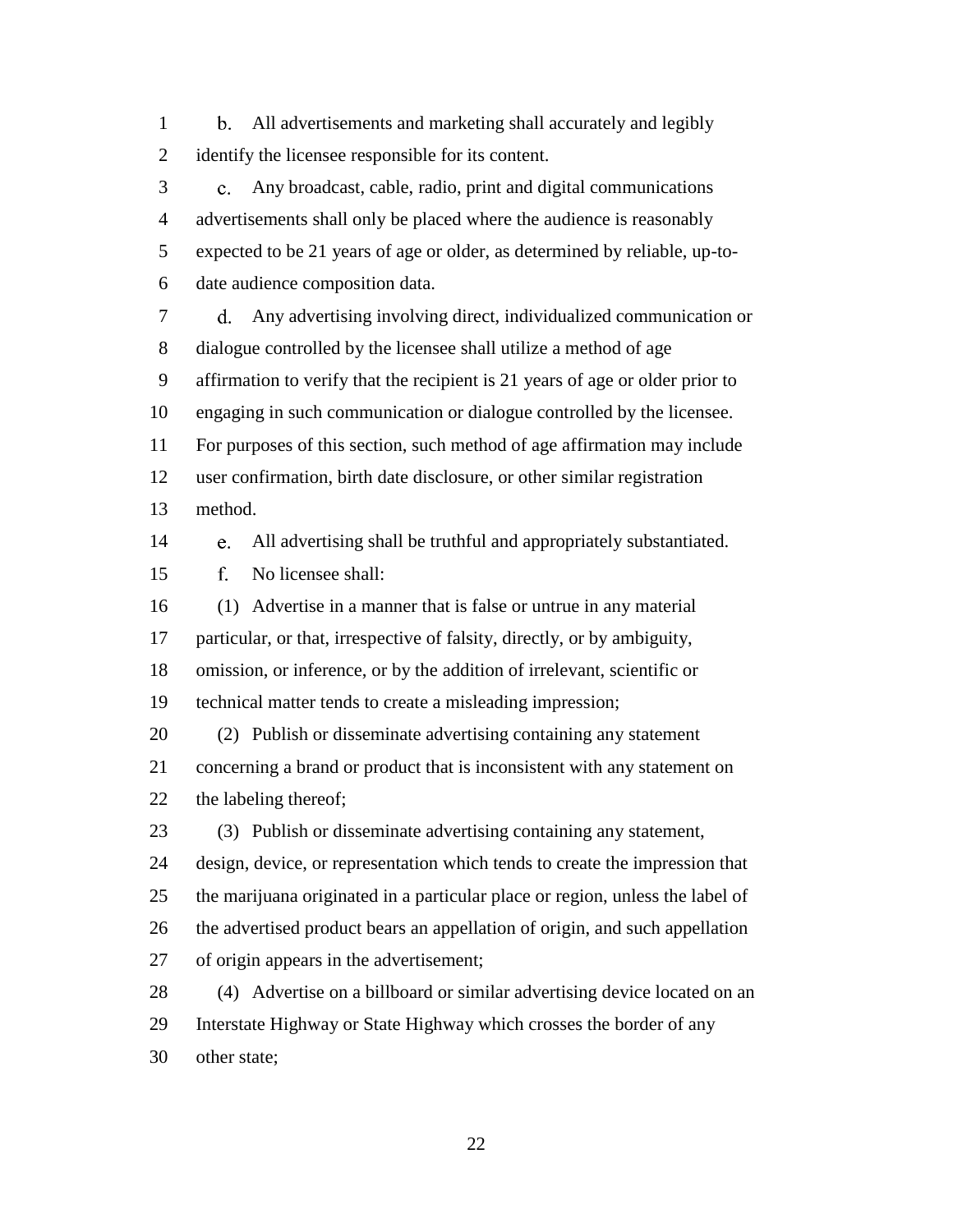(5) Advertise marijuana or marijuana products in a manner intended to encourage persons under the age of 21 years to consume marijuana or marijuana products;

 (6) Publish or disseminate advertising or marketing containing symbols, language, music, gestures, cartoon characters or other content elements known to appeal primarily to persons below the legal age of consumption; or

 (7) Advertise marijuana or marijuana products on an advertising sign within 1,000 feet of a day care center, school providing instruction in kindergarten or any grades 1 through 12, playground, or youth center.

 No licensee shall give away any amount of marijuana or marijuana products, or any marijuana paraphernalia, as part of a business promotion or other commercial activity.

14 h. No licensee shall publish or disseminate advertising containing any health-related statement that is untrue in any particular manner or tends to create a misleading impression as to the effects on health of marijuana consumption.

 The provisions of paragraph (7) of subsection (e) shall not apply to the placement of advertising signs inside a licensed premises and which are not visible by normal unaided vision from a public place, provided that such advertising signs do not advertise marijuana or marijuana products in a manner intended to encourage persons under the age of 21years to consume marijuana or marijuana products.

This Section does not apply to any noncommercial speech.

22. (New section) Track and Trace System.

The Division, in consultation with the bureau and the Division of

Taxation, shall establish a track and trace program for reporting the

movement of marijuana and marijuana products throughout the

distribution chain and shall capture, at a minimum, the following:

(1) The licensees receiving the product.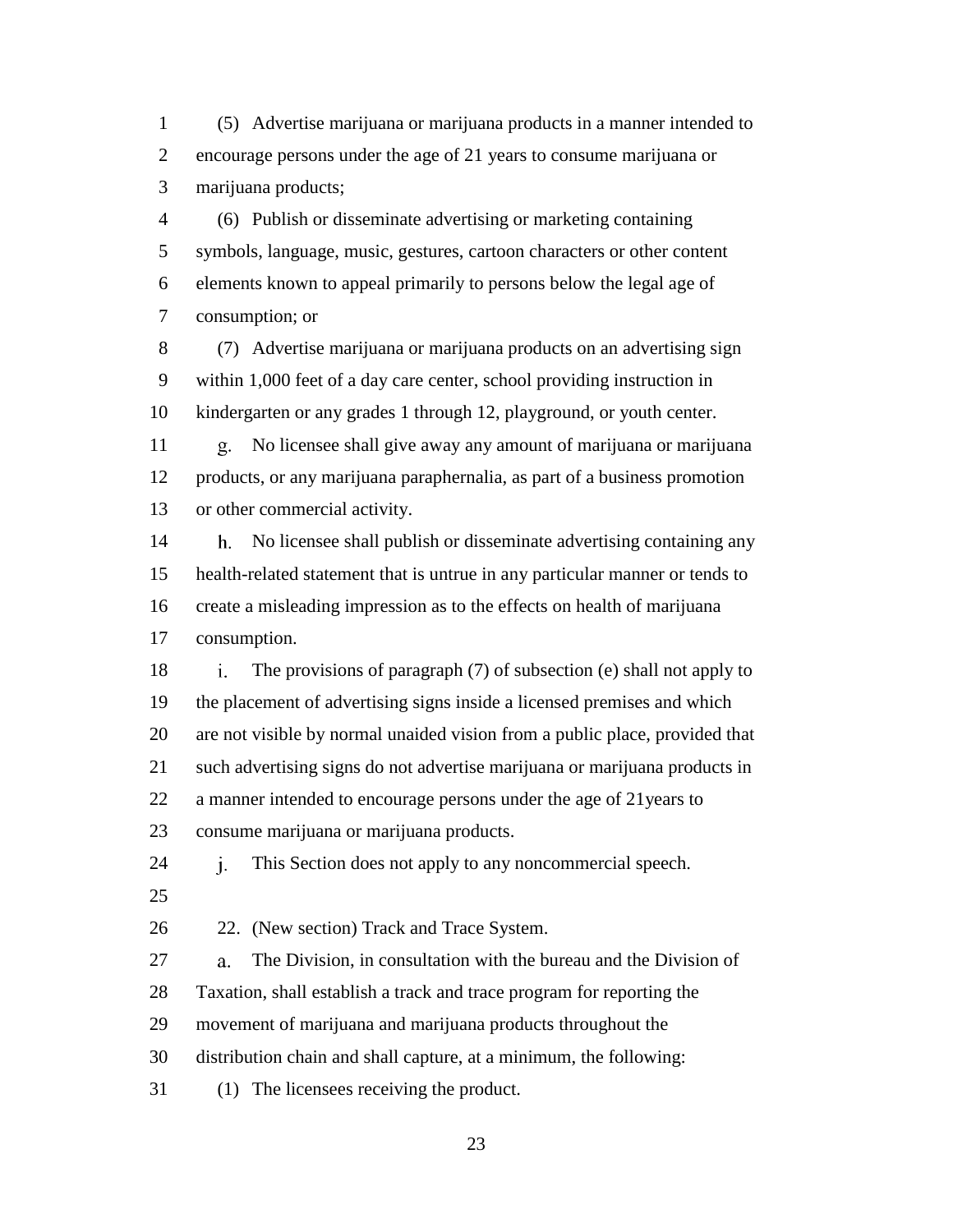(2) The transaction date.

(3) The cultivator from which the product originates.

- The Division shall create an electronic database containing the electronic shipping manifests which shall include, but is not limited to, the following information:
- (1) The quantity, or weight, and variety of products shipped.
- (2) The estimated and actual times of departure and arrival.
- (3) The quantity, or weight, and variety of products received.
- (4) The licensee receiving the product.
- 10 c. The database shall be designed to flag irregularities for the
- Division to investigate.
- Upon the request of a state or local law enforcement agency, the Division shall allow access to or provide information contained within the database to assist law enforcement in their duties and responsibilities
- pursuant to this chapter.
- 
- 23. (New section) Contracts.

 It is the public Policy of the People of the State of New Jersey that 19 contracts related to the operation of licenses under P.L., c. (C. ) (pending before the Legislature as this bill) should be enforceable and no contract entered into by a licensee, its employees, or its agents as permitted pursuant to a valid license issued by the Division under Section 23 10 of P.L., c. (C. ) (pending before the Legislature as this bill), or by those who allow property to be used by a licensee, its employees, or its agents as permitted pursuant to a valid license issued by the Division 26 under Section 10 of P.L., c. (C.) (pending before the Legislature as this bill), shall be deemed unenforceable on the basis that the actions or conduct permitted pursuant to the license are prohibited by federal law. 

24. (New section) Provision of professional services.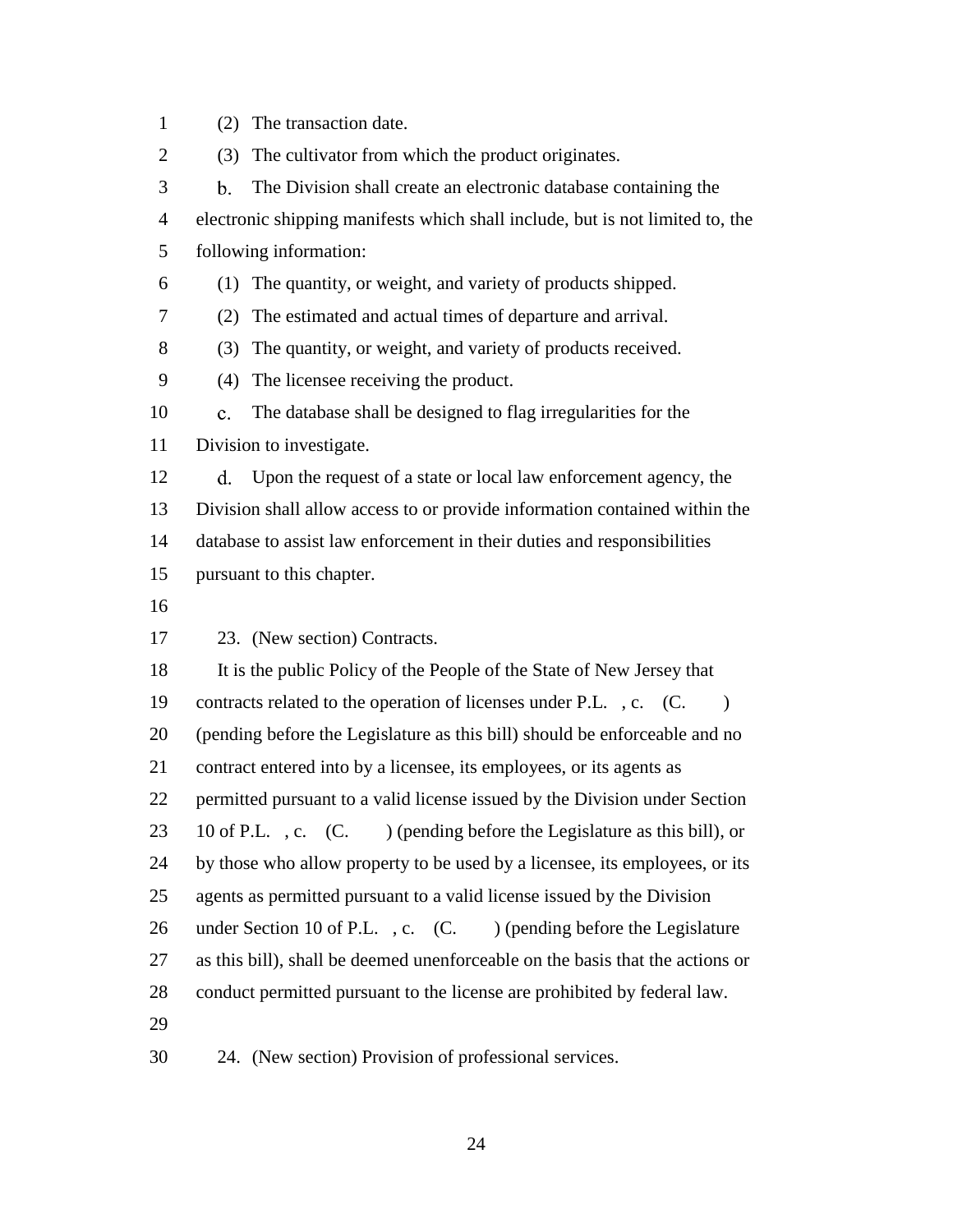An attorney, accountant, insurance agent, real estate agent, security guard, or other person engaged in a profession subject to state licensure may not be subject to disciplinary action by the state bar association, other state professional board, or state licensing association for providing professional services or assistance to prospective or licensed marijuana establishments or others related to activity that the person reasonably 7 believes is permitted by the provisions of P.L., c. (C. ) (pending before the Legislature as this bill) and the statutes, regulations, orders, and 9 other state or local provisions implementing P.L., c. (C. ) (pending before the Legislature as this bill). 25. (New section) Marijuana Tax. There is hereby levied and imposed a cultivation tax upon all harvested marijuana that enters the commercial market upon all persons required to be licensed to cultivate marijuana pursuant to Section 9 of P.L. c. (C. ) (pending before the Legislature as this bill). The tax shall be due after the marijuana is harvested. (1) Marijuana flowers shall be taxed at a rate of \$0.62 per dry-weight gram. (2) Marijuana leaves shall be taxed at a rate of \$ 0.10 per dry-weight gram. 22 b. There is hereby levied and imposed a nursery tax upon all immature plants that enter the commercial market upon all persons required to be licensed to produce immature plants pursuant to Section 9 of P.L. c. (C. ) (pending before the Legislature as this bill). Immature plants shall be taxed at a rate of \$1.35 each. There is hereby levied and imposed a tax upon marijuana sold or otherwise transferred by a marijuana cultivation facility to a marijuana product manufacturing facility or to a retail marijuana store at a rate equivalent to the rate established under the "Sales and Use Tax Act," P.L.1966, c.30 (C.54:32B-1 et seq.).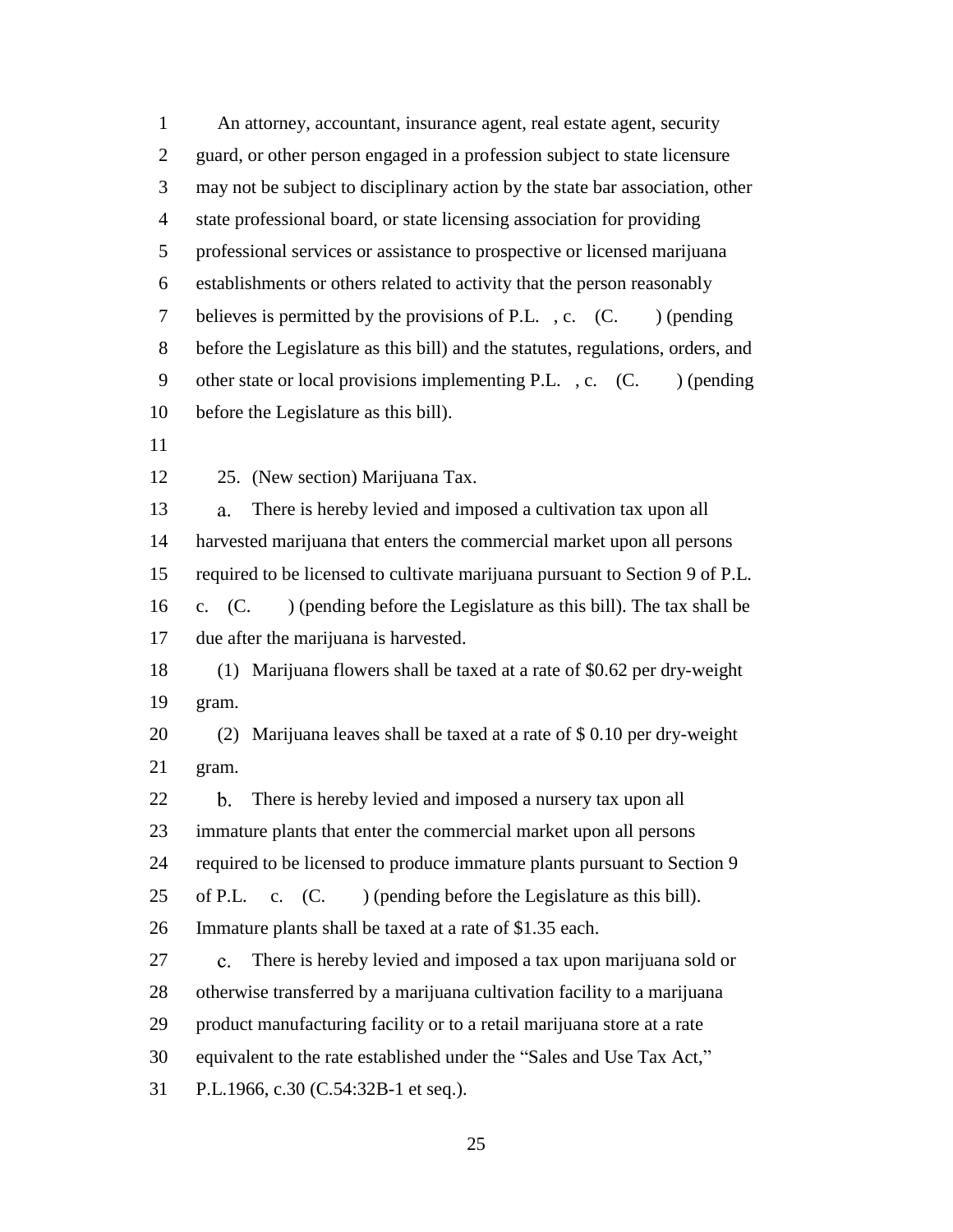1 d. In addition to the excise tax imposed pursuant to subsection b., there is hereby levied and imposed a marijuana excise tax upon customers of nonmedical marijuana or nonmedical marijuana products sold in this State at the rate 15% of any sale by a retailer, microbusiness, or other 5 person required to be licensed pursuant Section 9 of P.L. c. (C. ) (pending before the Legislature as this bill) to sell marijuana and marijuana products directly to a customer. The Division of Taxation shall establish procedures for the collection of all taxes levied. 10 f. No tax established by this section shall be levied upon marijuana intended for sale at alternative treatment centers pursuant to the "New Jersey Compassionate Use Medical Marijuana Act," P.L.2009, c.307 (C.24:6I-1 et seq.). 26. (New section) Revenue. There is hereby created and established in the Department of the Treasury a separate nonlapsing fund to be known as the "Dedicated Marijuana Tax Revenue Fund." During the State fiscal year in which licensing commences for the collection of the cultivation tax, established 20 in subsection a. of Section 25 of P.L. c. (C. ) (pending before the Legislature as this bill), and during each succeeding State fiscal year, the 22 State Treasurer shall credit to such Fund, on a monthly basis, an amount equivalent to the dedicated marijuana tax revenues received by the State during each calendar month of such fiscal year. 25 b. Before any funds are disbursed pursuant to Subsections c., d., e., f. and g. of this section the State Treasurer shall disburse from the Dedicated Marijuana Tax Revenue Fund to the appropriate account, without regard to fiscal year, the following: (1) Reasonable costs incurred by the Division of Taxation for administering and collecting the taxes imposed by this part; provided,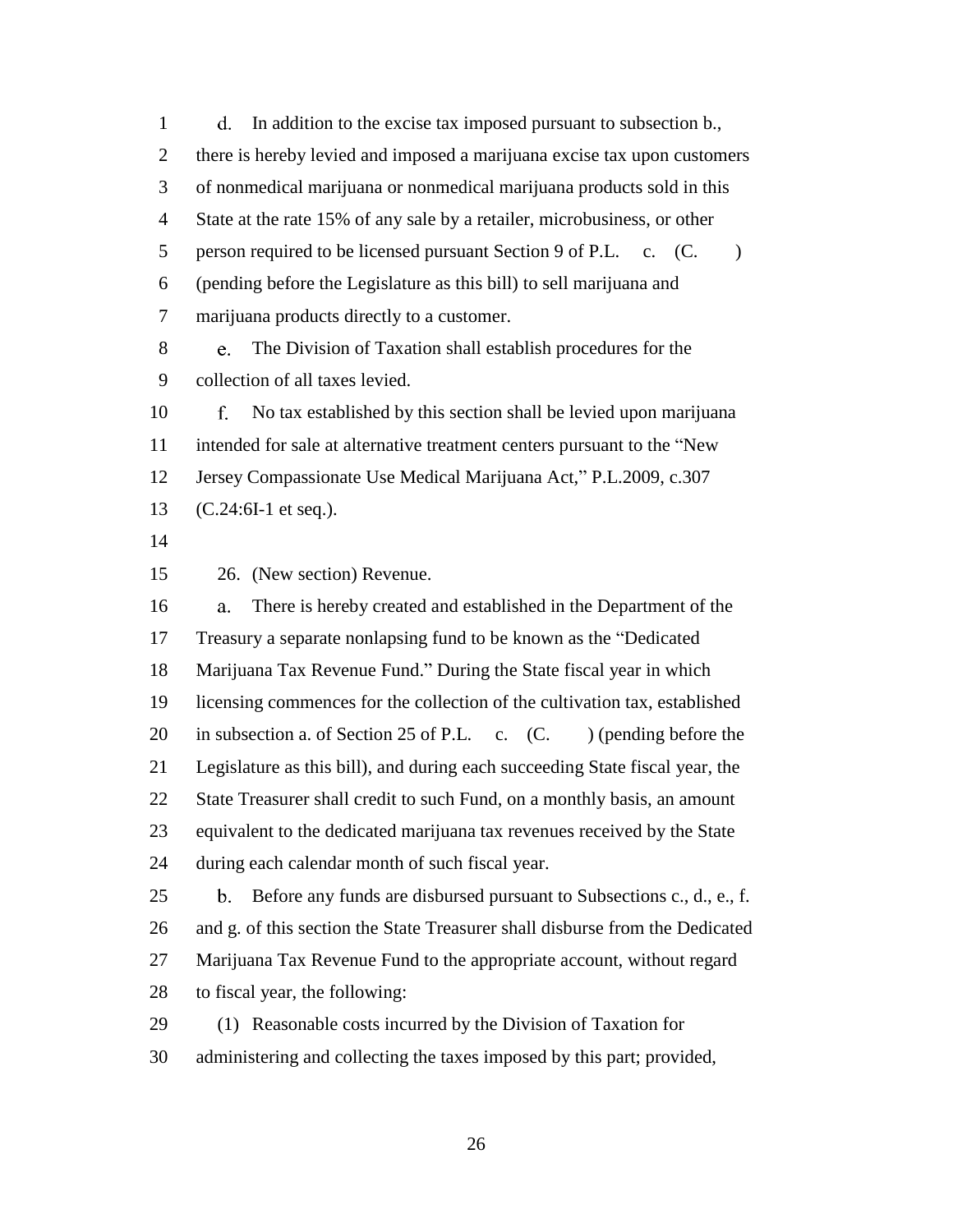however, such costs shall not exceed four percent (4%) of tax revenues received.

 (2) Reasonable costs incurred by the Division for implementing, 4 administering, and enforcing P.L. c. (C. ) (pending before the Legislature as this bill) to the extent those costs are not reimbursed pursuant to Section 13 of P.L. c. (C. ) (pending before the Legislature as this bill). This paragraph shall remain operative through fiscal year 2022-2023., and

The remaining funds shall be disbursed as follows:

(1) Five percent (5%) shall be deposited in the Drug Treatment and

 Public Education Fund, and disbursed by the State Treasurer for the following purposes:

(A) To develop and implement a youth-focused public health

 education and prevention campaign, including school-based prevention, early intervention, and health care services and programs to reduce the risk

of marijuana and other substance use and abuse by school-aged children;

(B) To develop and implement a statewide public health campaign

focused on the health effects of marijuana and legal use, including an

ongoing education and prevention campaign that educates the general

public, including parents, consumers and retailers, on the legal use of

marijuana, the importance of preventing youth access, the importance of

safe storage and preventing secondhand marijuana smoke exposure,

information for pregnant or breastfeeding women, and the

overconsumption of edibles;

 (C) To provide substance use disorder treatment programs for youth and adults, with an emphasis on programs that are culturally and gender competent, trauma-informed, evidence-based and provide a continuum of care that includes screening and assessment (substance use disorder as well as mental health), early intervention, active treatment, family involvement, case management, overdose prevention, prevention of

communicable diseases related to substance use, relapse management for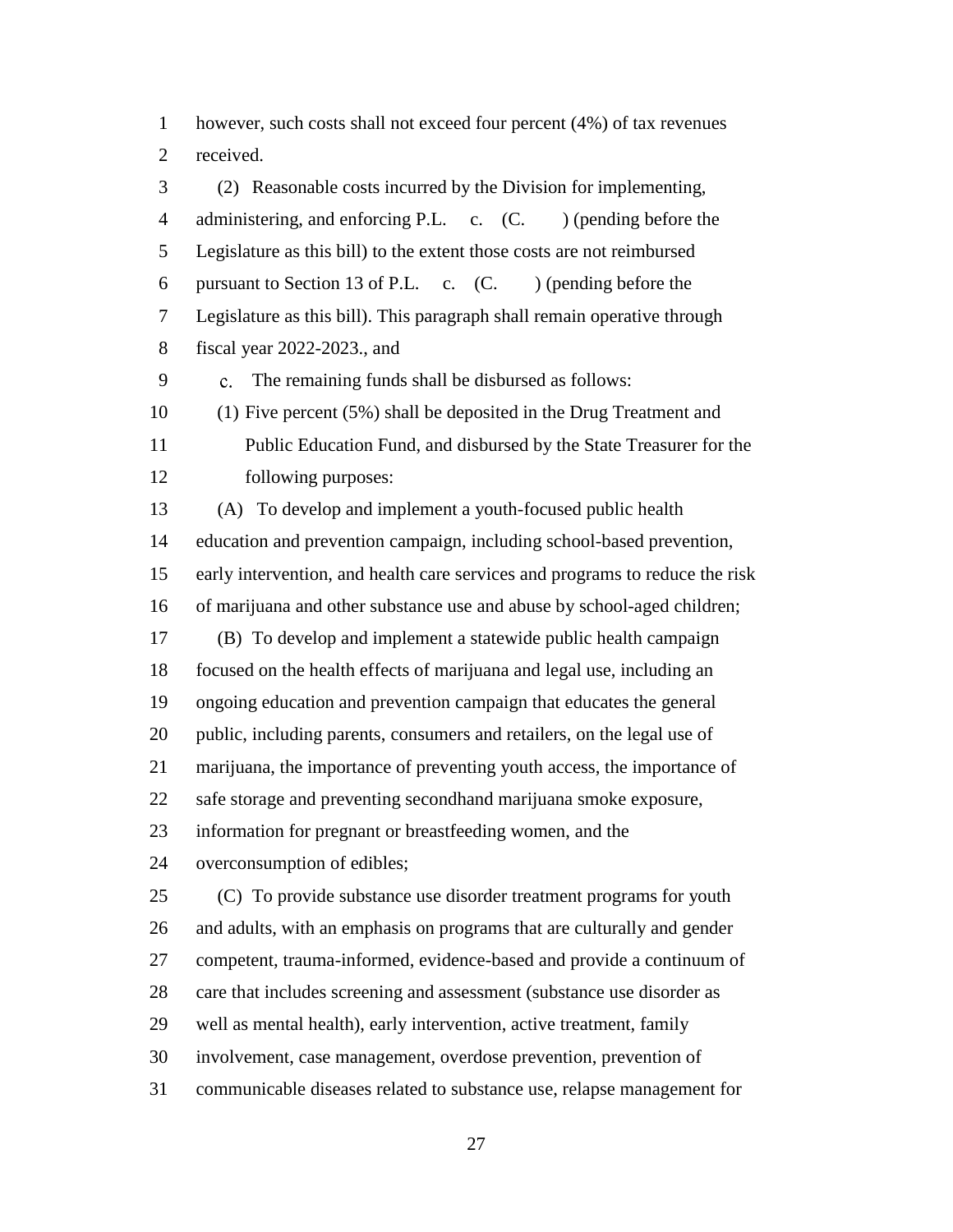substance use and other co-occurring behavioral health disorders, vocational services, literacy services, parenting classes, family therapy and counseling services, medication-assisted treatments, psychiatric medication and psychotherapy. (D) To evaluate the programs being funded to determine their effectiveness. (2.) Fifty percent (50%) shall be deposited in the Community Grants Reinvestment Fund, and disbursed by the State Treasurer for the establishment of a Community Grants Reinvestment Program that shall administer the monies to qualified community-based nonprofit organizations for the purpose of reinvesting in communities disproportionately affected by incarceration, lack of economic opportunity, and poverty—including inability to afford the basic necessities of housing, food, child care, health care, and transportation—as defined by a series of standardized measurements." The grants from this program shall be used to support 17 job placement, mental health treatment, substance use disorder treatment, system navigation services, legal services to address barriers to reentry, and linkages to medical care and women's health services. The programs may include, but are not limited to, the following components: (A)The Community Grants Reinvestment Program shall periodically evaluate the programs it is funding to determine the effectiveness of the programs. (B)The Community Grants Reinvestment Program shall be governed and administered by an executive steering committee that includes, but is not limited to, a balanced and diverse membership from relevant state and local government entities and community-based job skills and job placement service providers. The committee shall have expertise in job placement, homelessness and housing,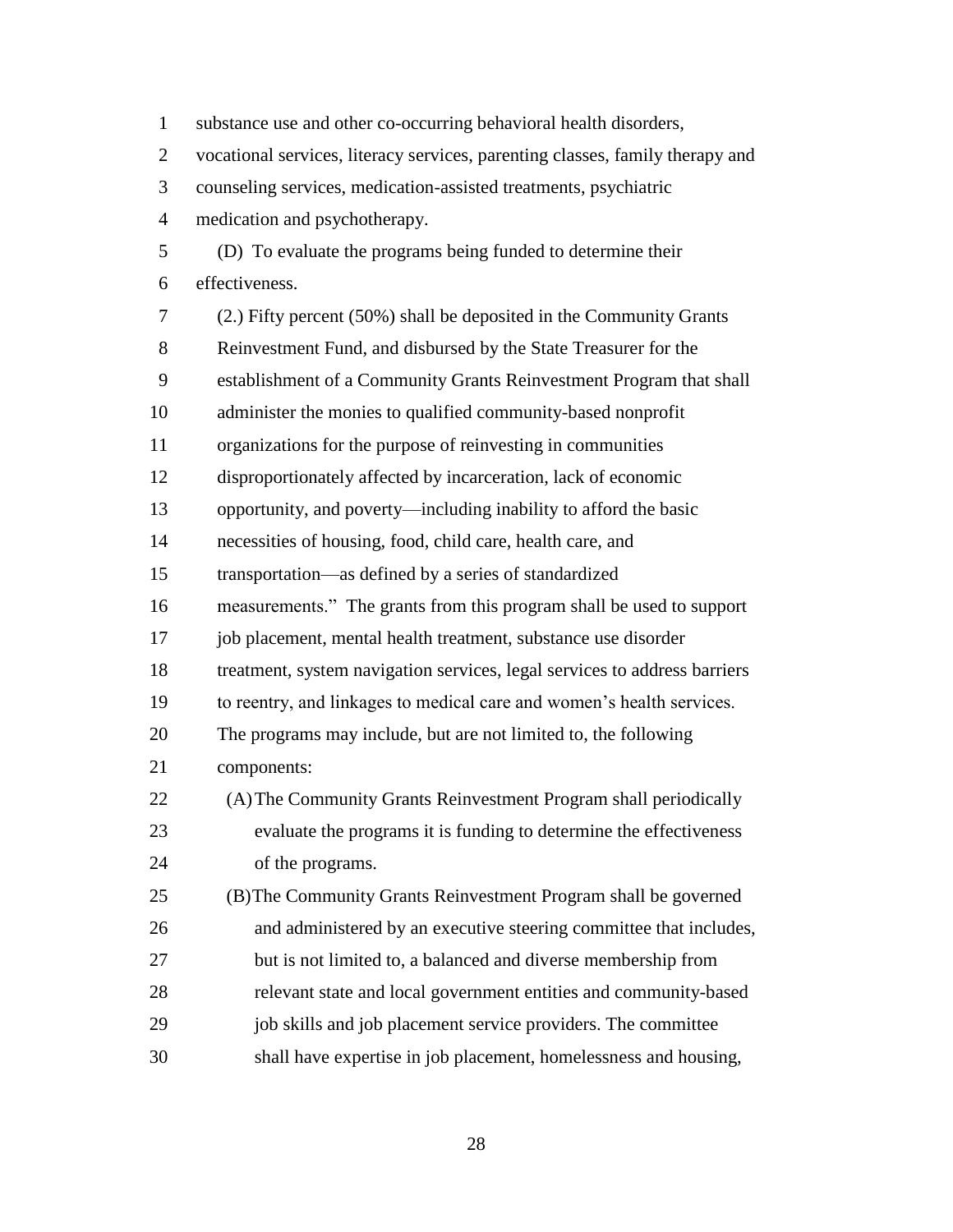| $\mathbf{1}$   | behavioral health and substance abuse treatment, and effective               |  |
|----------------|------------------------------------------------------------------------------|--|
| $\overline{2}$ | rehabilitative treatment for adults and juveniles.                           |  |
| 3              | (C) The committee shall make recommendations regarding the design,           |  |
| $\overline{4}$ | efficacy, and viability of proposals.                                        |  |
| 5              | (D) The committee shall prioritize proposals that provide any of the         |  |
| 6              | following:                                                                   |  |
| 7              | Community-based job skills services.<br>(i)                                  |  |
| 8              | (ii) Community-based job placement services.                                 |  |
| 9              | (iii) Adult education services.                                              |  |
| 10             | Other community-based supportive services.                                   |  |
| 11             |                                                                              |  |
| 12             | 27. (New section) Annual reports; performance audit                          |  |
| 13             | Beginning on March 1, 2020, and on or before March 1 of each<br>a.           |  |
| 14             | year thereafter, the Division shall prepare and submit to the Legislature an |  |
| 15             | annual report on the Division's activities concerning commercial             |  |
| 16             | marijuana activities and post the report on the Division's website. The      |  |
| 17             | report shall include, but not be limited to:                                 |  |
| 18             | (1) The amount of funds allocated and spent by the Division for              |  |
| 19             | marijuana licensing, enforcement, and administration.                        |  |
| 20             | (2) The number of state licenses issued, renewed, denied, suspended,         |  |
| 21             | and revoked, by state license category.                                      |  |
| 22             | (3) The demographics of licensees including, but not limited to,             |  |
| 23             | gender, race, and ethnicity of license holders and geographic location of    |  |
| 24             | marijuana establishments.                                                    |  |
| 25             | (4) The average time for processing state license applications, by state     |  |
| 26             | license category.                                                            |  |
| 27             | (5) The number and type of enforcement activities conducted by the           |  |
| 28             | Division and by local law enforcement agencies in conjunction with the       |  |
| 29             | Division or the bureau.                                                      |  |
| 30             | The number, type, and amount of penalties, fines, and other<br>(6)           |  |
| 31             | disciplinary actions taken by the Division.                                  |  |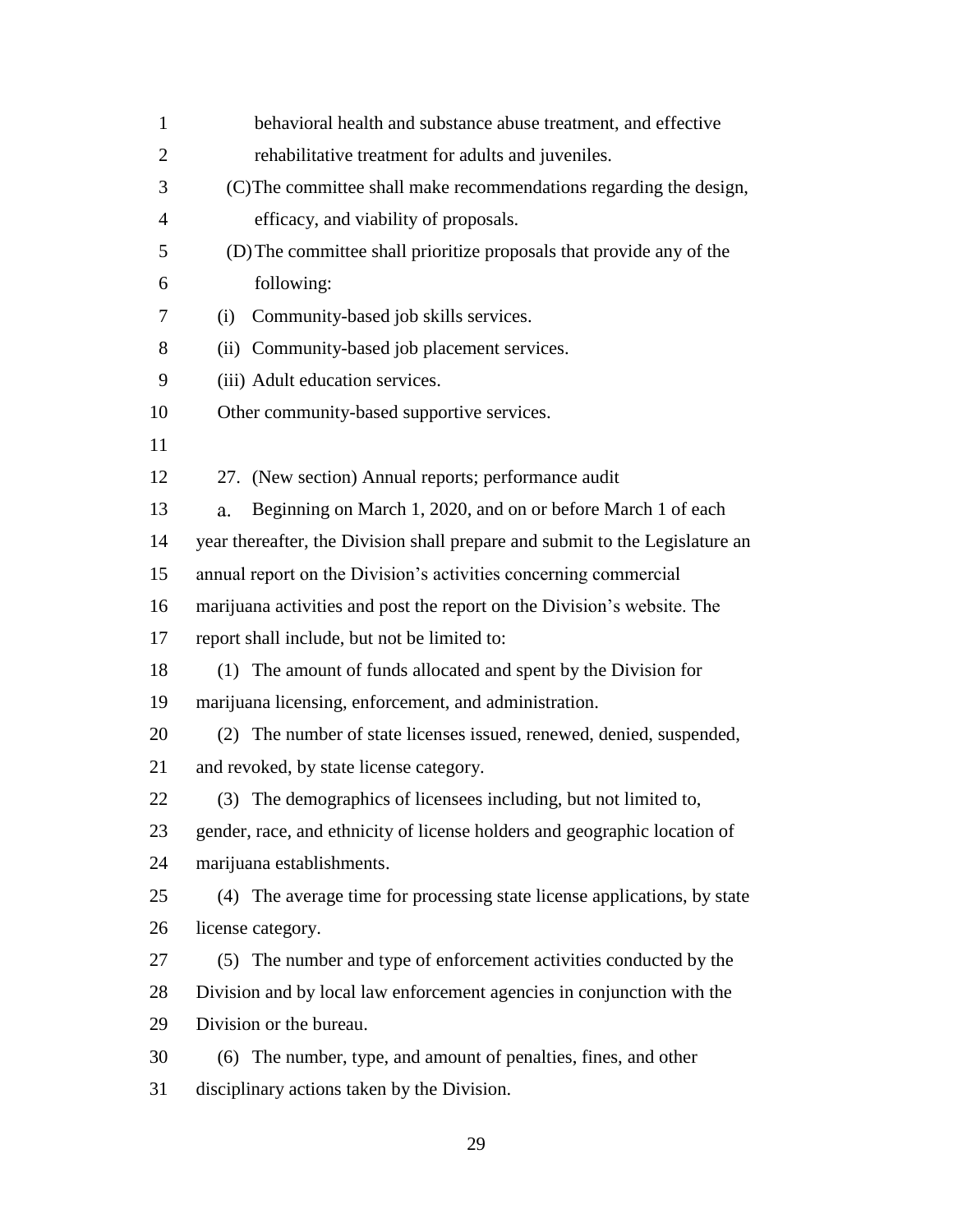(7) A detailed list of the petitions for regulatory relief or rulemaking changes received by the office from licensees requesting modifications of the enforcement of rules under this division.

 The State Treasurer, pursuant to his or her statutory authority, shall audit the Marijuana Tax Revenue Fund every two (2) years to ensure that those funds are used and accounted for in a manner consistent with 7 Section 26 P.L., c. (C. ) (pending before the Legislature as this bill).

28. (New section) Medical marijuana provisions unaffected.

11 Nothing in P.L., c. (C. ) (pending before the Legislature as this bill) shall be construed:

13 a. to limit any privileges or rights of a medical marijuana patient, primary caregiver, or a person issued a permit to operate as an alternative treatment center or be a director, officer, or employee of an alternative treatment center as provided in the "New Jersey Compassionate Use Medical Marijuana Act," P.L.2009, c.307 (C.24:6I-1 et seq.); 18 b. to permit an alternative treatment center to distribute marijuana to

 a person who is not a medical marijuana patient without first obtaining a valid marijuana retail or marijuana microbusiness license from the 21 Division pursuant to Section 10 of P.L., c. (C. ) (pending before 22 the Legislature as this bill);

23 c. to permit an alternative treatment center to purchase marijuana or marijuana products in a manner or from a source not authorized under P.L.2009, c.307 (C.24:6I-1 et seq.) without first obtaining a valid marijuana retail or marijuana microbusiness license from the Division 27 pursuant to Section 10 of P.L. , c. (C. ) (pending before the Legislature as this bill);

29 d. to discharge the Department of Health from its duties to regulate medical marijuana pursuant to P.L.2009, c.307 (C.24:6I-1 et seq.).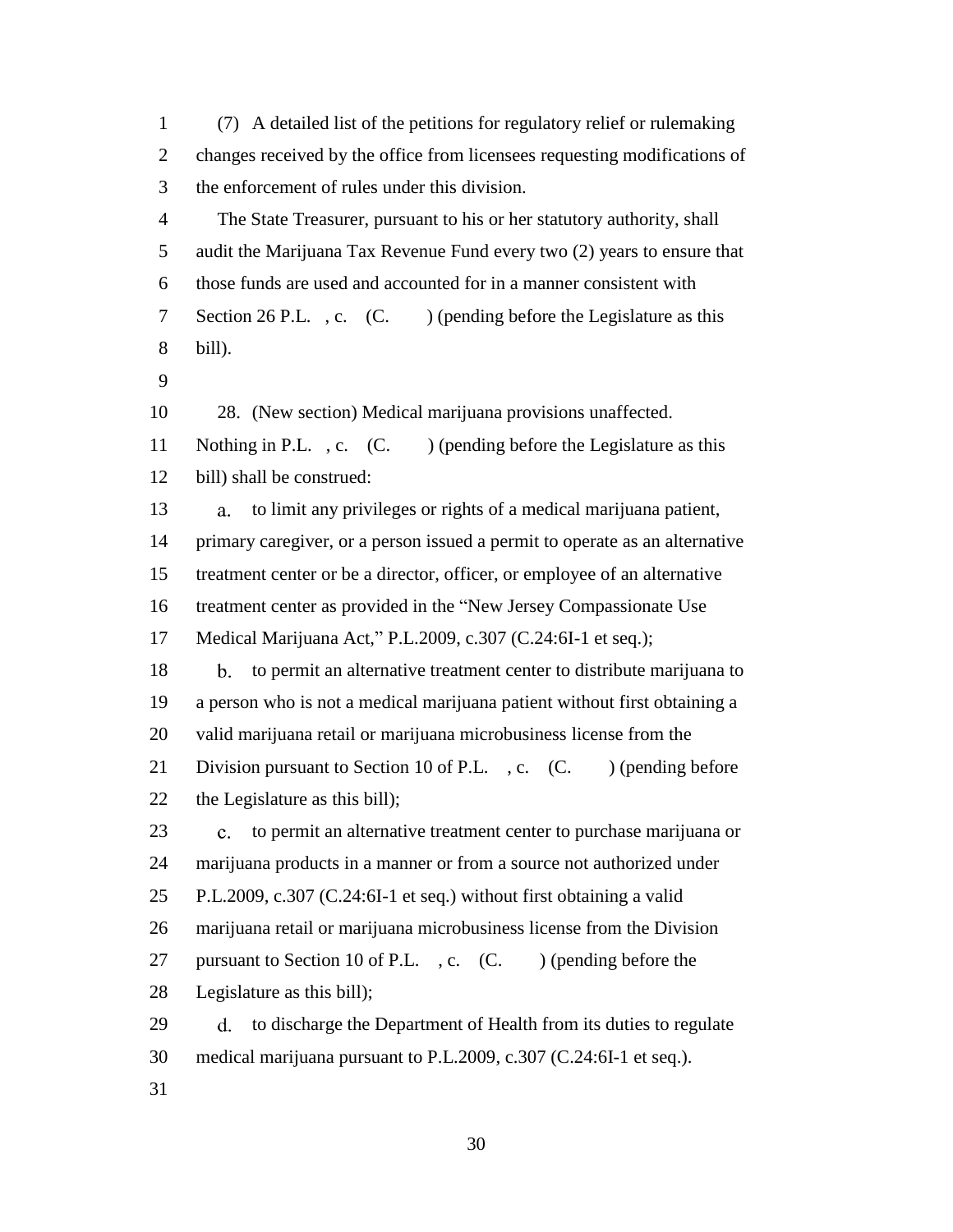29. (New section) Discrimination protections.

2 a. No school or landlord may refuse to enroll or lease to and may not

 otherwise penalize a person solely for conduct allowed under P.L. , c. (C. ) (pending before the Legislature as this bill) or P.L.2009, c.307 (C.24:6I-1 et seq.), unless failing to do so would cause the school or landlord to lose a monetary or licensing related benefit under federal law or regulations. 8 b. For the purposes of medical care, including organ transplants, a registered qualifying patient's authorized use of marijuana must be considered the equivalent of the use of any other medication under the direction of a physician and does not constitute the use of an illicit substance or otherwise disqualify a registered qualifying patient from medical care. 14 c. No person may be denied custody of or visitation or parenting time with a minor, and there is no presumption of neglect or child 16 endangerment for conduct allowed under P.L., c. (C. ) (pending before the Legislature as this bill) or P.L.2009, c.307 (C.24:6I-1 et seq.), unless the person's behavior creates an unreasonable danger to the safety of the minor as established by clear and convincing evidence. 30. Section 16 of P.L.2009, c.307 (C.24:6I-14) is amended to read as follows: 16. Nothing in this act shall be construed to require a government medical assistance program or private health insurer to reimburse a person 25 for costs associated with the medical use of marijuana, or, except as 26 provided in section 30 of P.L., c. (C. ) (pending before the Legislature as this bill), an employer to accommodate the medical use of marijuana in any workplace. (cf: P.L.2009, c.307, s.16) 31. (New section) Employment protections.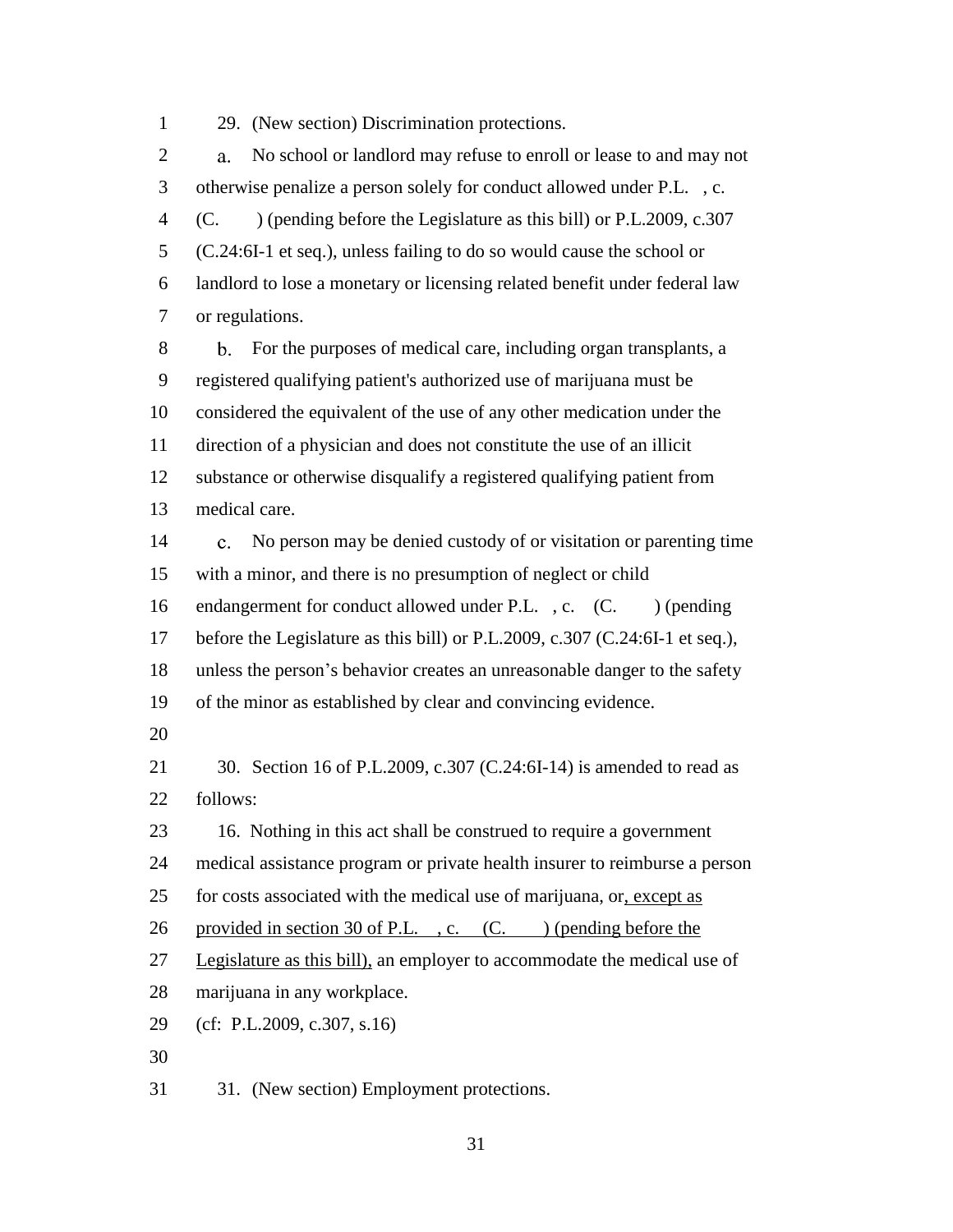a. Unless an employer establishes by a preponderance of the evidence that the lawful use of marijuana has impaired the employee's ability to perform the employee's job responsibilities, it shall be unlawful to take any adverse employment action against an employee based on either: (1) 5 conduct allowed under P.L., c. (C. ) (pending before the Legislature as this bill) or P.L.2009, c.307 (C.24:6I-1 et seq.); or (2) the employee's positive drug test for marijuana components or metabolites. For the purposes of this section, an employer may consider an employee's ability to perform the employee's job responsibilities to be impaired when the employee manifests specific articulable symptoms while working that decrease or lessen the employee's performance of the duties or tasks of the employee's job position. b. Nothing in this section shall restrict an employer's ability to prohibit or take adverse employment action for the possession or use of intoxicating substances during work hours, or require an employer to commit any act that would cause the employer to be in violation of federal law, or that would result in the loss of a federal contract or federal funding. c. As used in this section, "adverse employment action" means refusing to hire or employ, barring or discharging from employment, requiring a person to retire from employment, or discriminating against in compensation or in terms, conditions, or privileges of employment. 32. (New section) Protections for persons under state supervision. A person currently under parole, probation or other state supervision, or released on bail awaiting trial may not be punished or otherwise penalized 27 for conduct allowed under P.L., c.  $(C.$  (pending before the Legislature as this bill) or P.L.2009, c.307 (C.24:6I-1 et seq.). 33. (New section) Personal use of marijuana.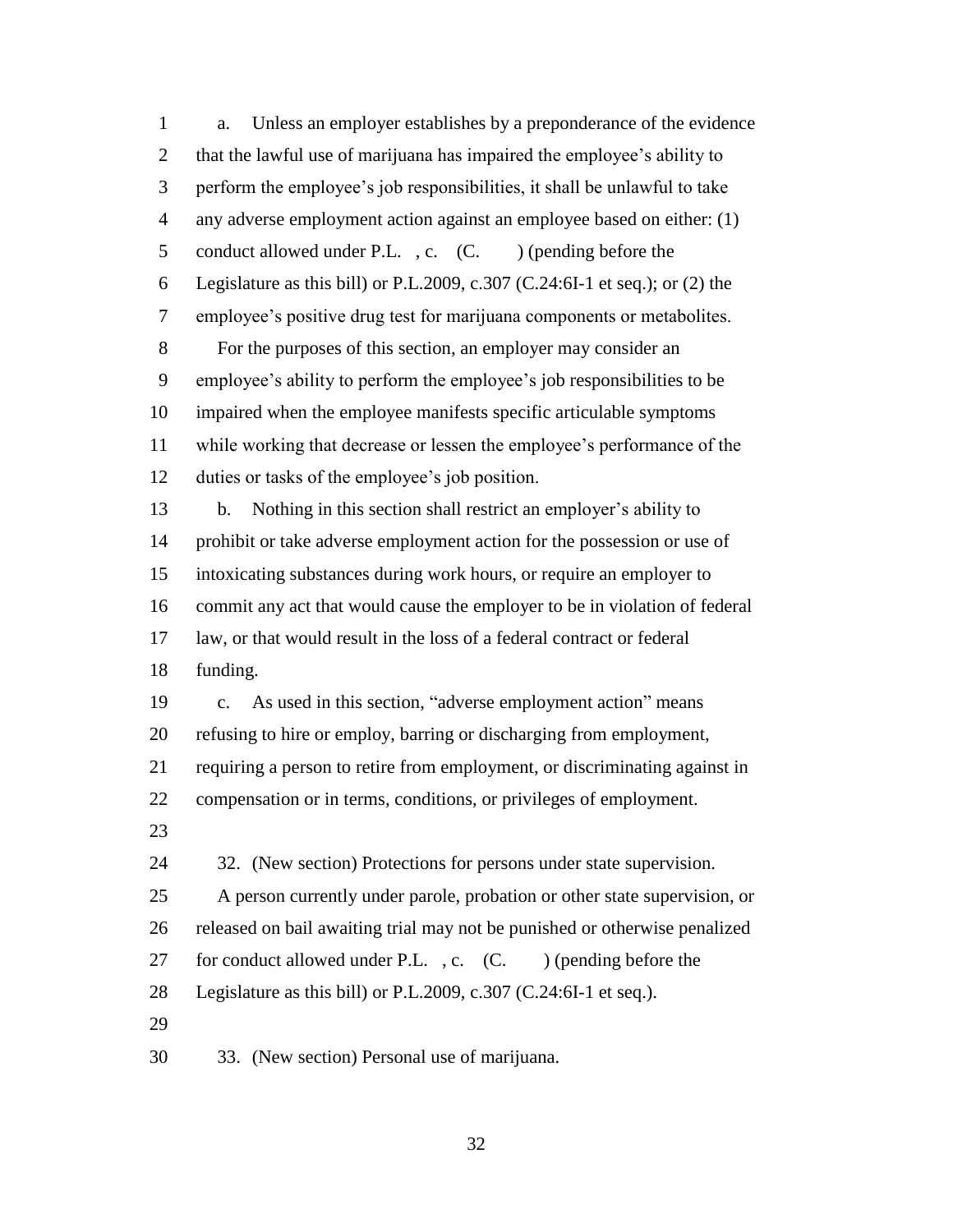1 a. Notwithstanding any other provision of law, the following acts are lawful under state and local law for persons 21 years of age and older: (1) Possessing, using, being under the influence, displaying, purchasing, obtaining, or transporting not more than 50 grams of marijuana not in the form of hashish. (2) Transferring, without remuneration, to a person 21 years of age and older not more than 50 grams of marijuana. (3) Possessing, using, being under the influence, displaying, purchasing, obtaining, transporting or transferring, without remuneration, to persons 21 years of age and older not more than 14 grams of marijuana in the form of hashish, including as contained in marijuana products. (4) Possessing, planting, cultivating, harvesting, drying, processing or transporting not more than six living marijuana plants and possessing the marijuana produced by the plants. (5) Smoking, ingesting or otherwise consuming marijuana or marijuana products. (6) Possessing, using, displaying, purchasing, obtaining, manufacturing, transporting or giving away to persons 21 years of age and older marijuana paraphernalia. (7) Assisting another person who is 21 years of age and older or allow property to be used in any of the acts described in paragraphs (1) through (7) of this subsection. 23 b. Paragraph (6) of subsection a. is intended to meet the requirements of subsection (f) of Section 863 of Title 21 of the United States Code (21 U.S.C. § 863(f)) by authorizing, under state law, any person in compliance with this section to manufacture, possess, or distribute marijuana paraphernalia. Marijuana and marijuana products involved in any way with conduct deemed lawful by this section are not contraband nor subject to seizure or forfeiture of assets under N.J.S.2C:64-1 et seq. or other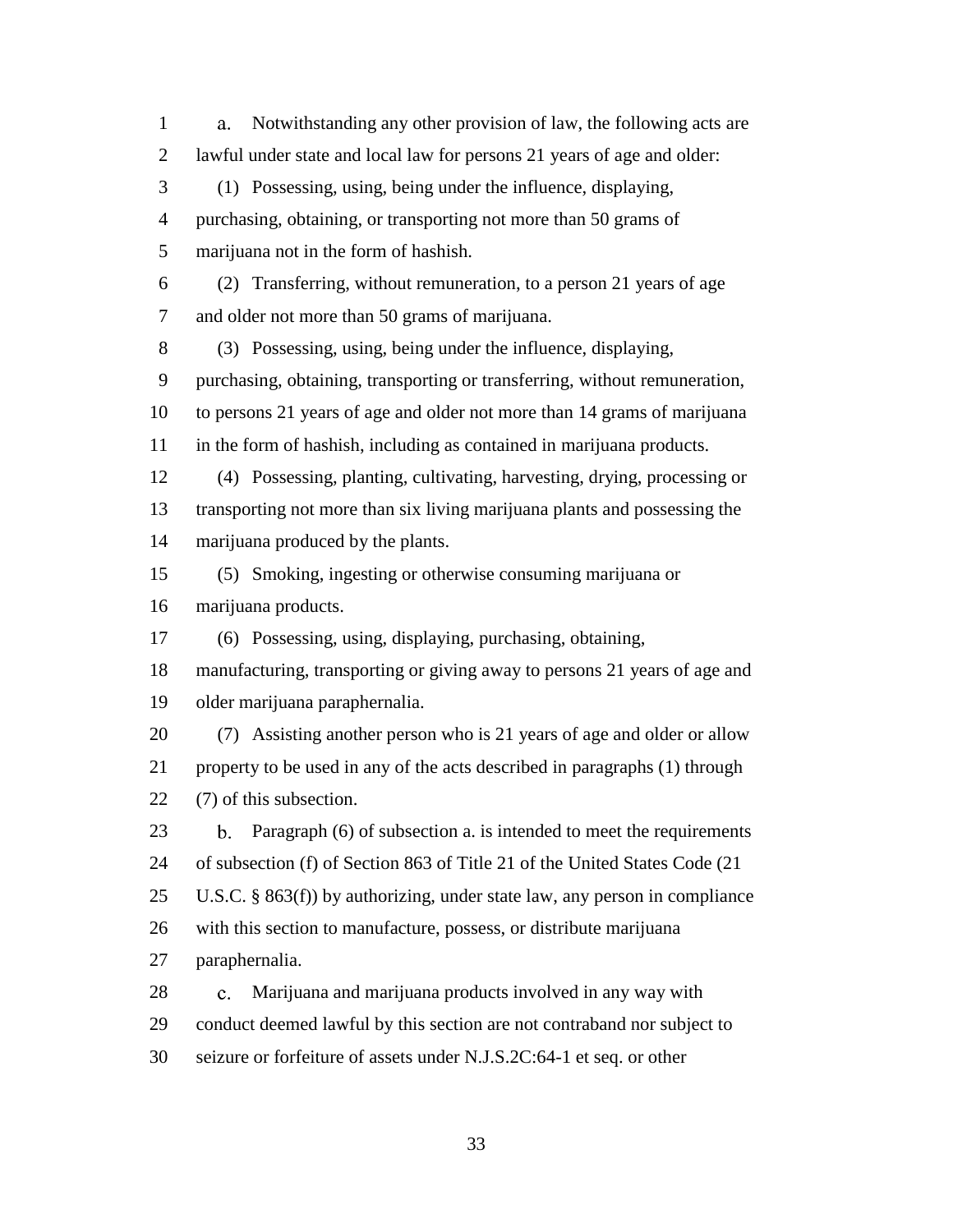| $\mathbf{1}$   | applicable law, and no conduct deemed lawful by this section shall           |
|----------------|------------------------------------------------------------------------------|
| $\overline{2}$ | constitute the basis for detention, search, or arrest.                       |
| 3              | Except as provided in subsection e. of this section, none of the<br>d.       |
| $\overline{4}$ | following shall, individually or in combination with each other, constitute  |
| 5              | reasonable articulable suspicion of a crime:                                 |
| 6              | The odor of marijuana or of burnt marijuana;<br>(1)                          |
| 7              | The possession of or the suspicion of possession of marijuana<br>(2)         |
| 8              | without evidence of quantity in excess of 50 grams;                          |
| 9              | (3) The possession of multiple containers of marijuana without               |
| 10             | evidence of quantity in excess of 50 grams; or                               |
| 11             | (4) The possession of marijuana in proximity to any amount of cash or        |
| 12             | currency without evidence of marijuana quantity in excess of 50 grams.       |
| 13             | Subsection d. of this section shall not apply when a law<br>e.               |
| 14             | enforcement officer is investigating whether a person is operating or in     |
| 15             | physical control of a vehicle or watercraft while intoxicated, under the     |
| 16             | influence of, or impaired by alcohol or a drug or any combination thereof    |
|                |                                                                              |
| 17             | in violation of N.J.S. 39:4-50.                                              |
| 18             |                                                                              |
| 19             | 34. (New section) Personal cultivation of marijuana.                         |
| 20             | Personal cultivation of marijuana under paragraph (5) subsection a.<br>a.    |
| 21             | of Section 32 of P.L.<br>(C.<br>)(pending before the Legislature<br>, c.     |
| 22             | as this bill) is subject to the following restrictions:                      |
| 23             | A person shall plant, cultivate, harvest, dry, or process plants in<br>(1)   |
| 24             | accordance with local ordinances, if any, adopted in accordance with         |
| 25             | subsection b. of this section.                                               |
| 26             | (2) The living plants and any marijuana produced by the plants in            |
| 27             | excess of 50 grams are kept within the person's private residence, or upon   |
| 28             | the grounds of that private residence (e.g., in an outdoor garden area), are |
| 29             | in a locked space, and are not visible by normal unaided vision from a       |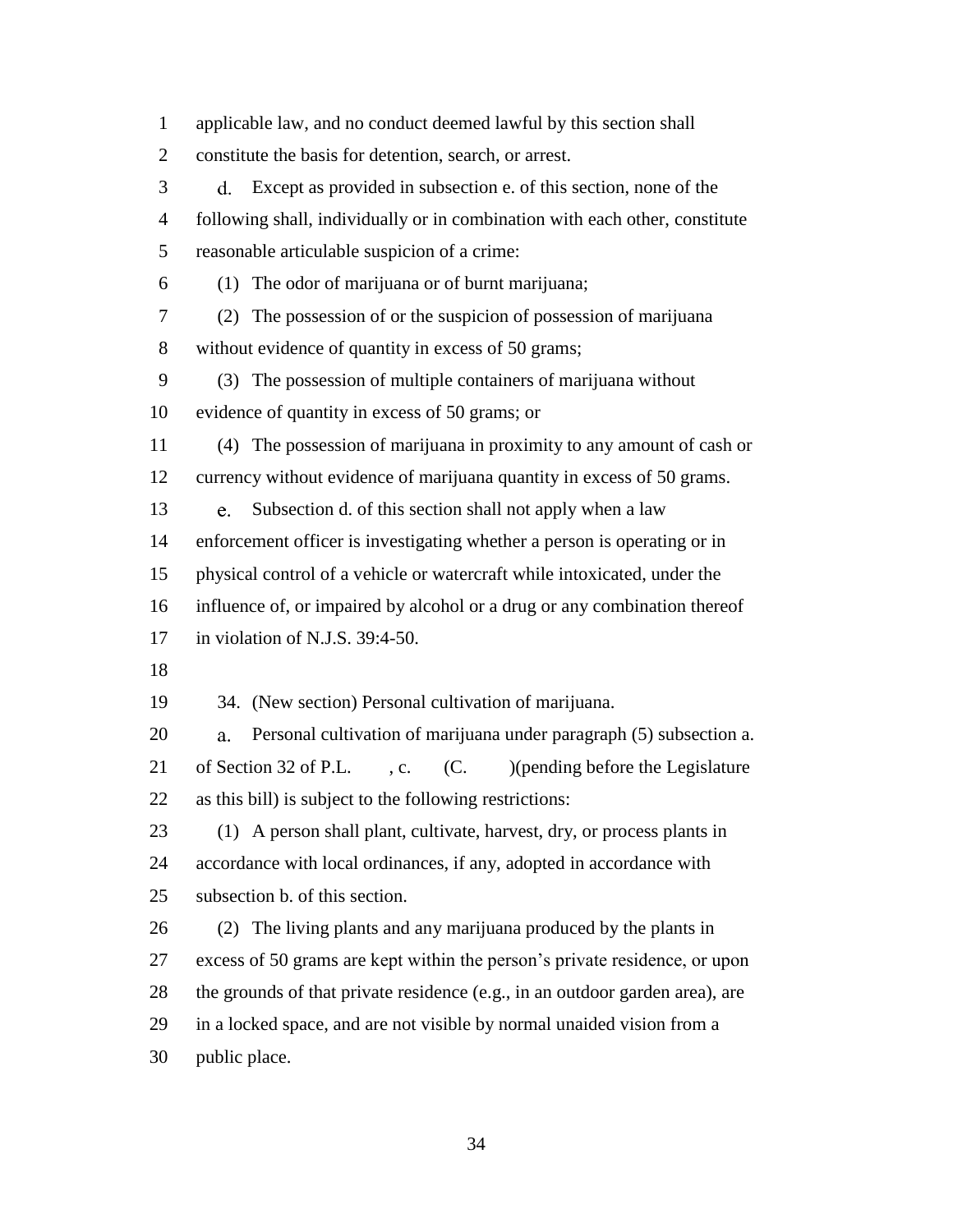| $\mathbf{1}$   | (3) Not more than six living plants may be planted, cultivated,              |  |  |
|----------------|------------------------------------------------------------------------------|--|--|
| $\overline{2}$ | harvested, dried, or processed within a single private residence, or upon    |  |  |
| 3              | the grounds of that private residence, at one time.                          |  |  |
| $\overline{4}$ | b.(1) A local jurisdiction may enact and enforce reasonable regulations      |  |  |
| 5              | to reasonably regulate the actions and conduct in paragraph (5) of           |  |  |
| 6              | subsection a. of Section 32 of P.L , c. (C.<br>)(pending before)             |  |  |
| $\tau$         | the Legislature as this bill).                                               |  |  |
| 8              | (2) Notwithstanding paragraph (1), no local jurisdiction may                 |  |  |
| 9              | completely prohibit persons engaging in the actions and conduct under        |  |  |
| 10             | paragraph (5) of subsection a. of Section 32 of P.L., c.<br>(C.              |  |  |
| 11             | )(pending before the Legislature as this bill).                              |  |  |
| 12             |                                                                              |  |  |
| 13             | 35. (New section) Restrictions on personal consumption.                      |  |  |
| 14             | Nothing in Sections 32 and 33 of P.L.<br>(C.<br>a.<br>, c.                   |  |  |
| 15             | )(pending before the Legislature as this bill) shall be construed to permit  |  |  |
| 16             | any person to:                                                               |  |  |
| 17             | (1) Smoke or ingest marijuana or marijuana products in any public            |  |  |
| 18             | place, except in accordance with subsection b. of Section 9 of P.L., c.      |  |  |
| 19             | (C.) (pending before the Legislature as this bill).                          |  |  |
| 20             | (2) Smoke marijuana or marijuana products in a location where                |  |  |
| 21             | smoking tobacco is prohibited.                                               |  |  |
| 22             | (3) Possess, smoke or ingest marijuana or marijuana products in or           |  |  |
| 23             | upon the grounds of any school property used for school purposes which is    |  |  |
| 24             | owned by or leased to any elementary or secondary school or school board     |  |  |
| 25             | while children are present.                                                  |  |  |
| 26             | (4) Smoke or ingest marijuana or marijuana products while driving,           |  |  |
| 27             | operating a motor vehicle, boat, vessel, aircraft, or other vehicle used for |  |  |
| 28             | transportation.                                                              |  |  |
| 29             | For purposes of this section:<br>$\mathbf{b}$ .                              |  |  |
| 30             | (5) "Smoke" means to inhale, exhale, burn, or carry any lighted or           |  |  |
| 31             | heated device or pipe, or any other lighted or heated marijuana or           |  |  |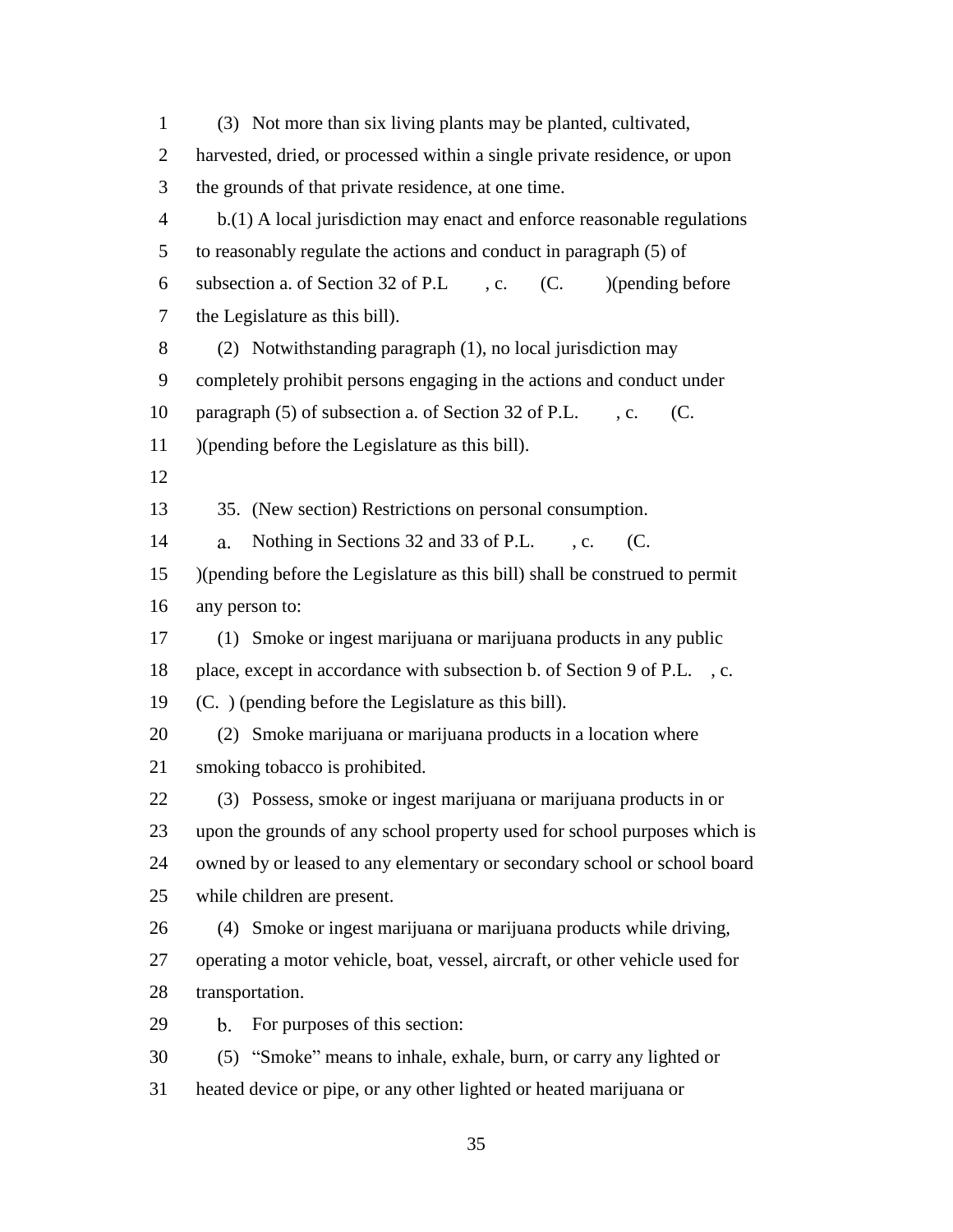| $\mathbf{1}$   | marijuana product intended for inhalation, whether natural or synthetic, in |
|----------------|-----------------------------------------------------------------------------|
| $\overline{2}$ | any manner or in any form.                                                  |
| 3              | (6) "Smoke" does not include the use of an electronic smoking device        |
| $\overline{4}$ | that creates an aerosol or vapor.                                           |
| 5              |                                                                             |
| 6              | 36. N.J.S.A. 24:21-5 is amended to read as follows:                         |
| 7              | a. Tests. The director shall place a substance in Schedule I if he finds    |
| 8              | that the substance: $(1)$ has high potential for abuse; and $(2)$ has no    |
| 9              | accepted medical use in treatment in the United States; or lacks            |
| 10             | accepted safety for use in treatment under medical supervision.             |
| 11             | b. The controlled dangerous substances listed in this section are           |
| 12             | included in Schedule I, subject to any revision and republishing by         |
| 13             | the director pursuant to subsection d. of section 3 of P.L.1970, c. 226     |
| 14             | (C.24:21-3), and except to the extent provided in any other schedule.       |
| 15             | c. Any of the following opiates, including their isomers, esters, and       |
| 16             | ethers, unless specifically excepted, whenever the existence of such        |
| 17             | isomers, esters, ethers and salts is possible within the specific chemical  |
| 18             | designation:                                                                |
| 19             | (1) Acetylmethadol                                                          |
| 20             | (2) Allylprodine                                                            |
| 21             | (3) Alphacetylmethadol                                                      |
| 22             | (4) Alphameprodine                                                          |
| 23             | (5) Alphamethadol                                                           |
| 24             | (6) Benzethidine                                                            |
| 25             | (7) Betacetylmethadol                                                       |
| 26             | (8) Betameprodine                                                           |
| 27             | (9) Betamethadol                                                            |
| 28             | (10) Betaprodine                                                            |
| 29             | (11) Clonitazene                                                            |
| 30             | (12) Dextromoramide                                                         |
| 31             | (13) Dextrorphan                                                            |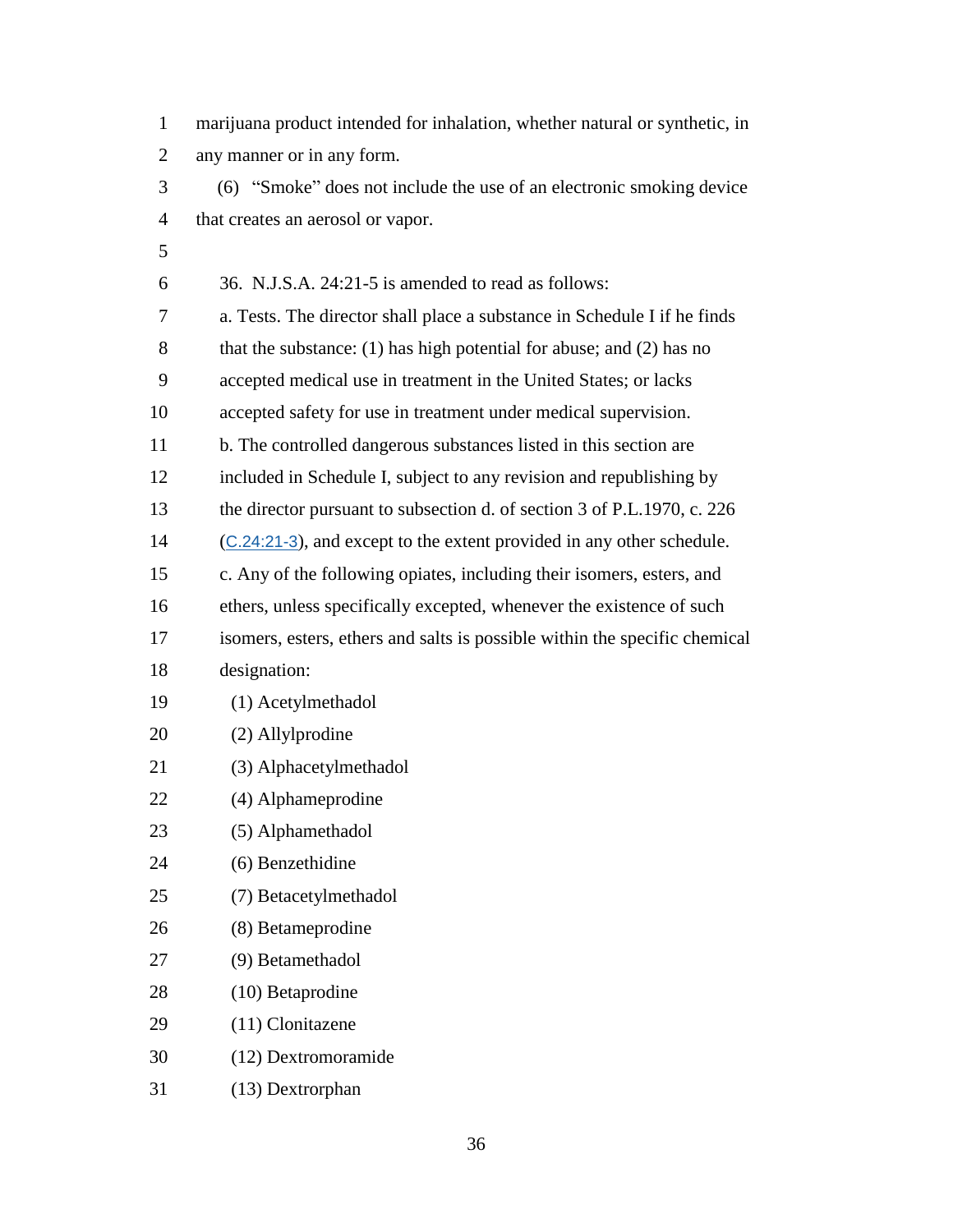| $\mathbf{1}$   | (14) Diampromide                                                       |
|----------------|------------------------------------------------------------------------|
| $\overline{2}$ | (15) Diethylthiambutene                                                |
| 3              | (16) Dimenoxadol                                                       |
| $\overline{4}$ | (17) Dimepheptanol                                                     |
| 5              | (18) Dimethylthiambutene                                               |
| 6              | (19) Dioxaphetyl butyrate                                              |
| 7              | (20) Dipipanone                                                        |
| 8              | (21) Ethylmethylthiambutene                                            |
| 9              | (22) Etonitazene                                                       |
| 10             | (23) Etoxeridine                                                       |
| 11             | (24) Furethidine                                                       |
| 12             | (25) Hydroxypethidine                                                  |
| 13             | (26) Ketobemidone                                                      |
| 14             | (27) Levomoramide                                                      |
| 15             | (28) Levophenacylmorphan                                               |
| 16             | (29) Morpheridine                                                      |
| 17             | (30) Noracymethadol                                                    |
| 18             | (31) Norlevorphanol                                                    |
| 19             | (32) Normethadone                                                      |
| 20             | (33) Norpipanone                                                       |
| 21             | (34) Phenadoxone                                                       |
| 22             | (35) Phenampromide                                                     |
| 23             | (36) Phenomorphan                                                      |
| 24             | (37) Phenoperidine                                                     |
| 25             | (38) Piritramide                                                       |
| 26             | (39) Proheptazine                                                      |
| 27             | (40) Properidine                                                       |
| 28             | (41) Racemoramide                                                      |
| 29             | (42) Trimeperidine.                                                    |
| 30             | d. Any of the following narcotic substances, their salts, isomers and  |
| 31             | salts of isomers, unless specifically excepted, whenever the existence |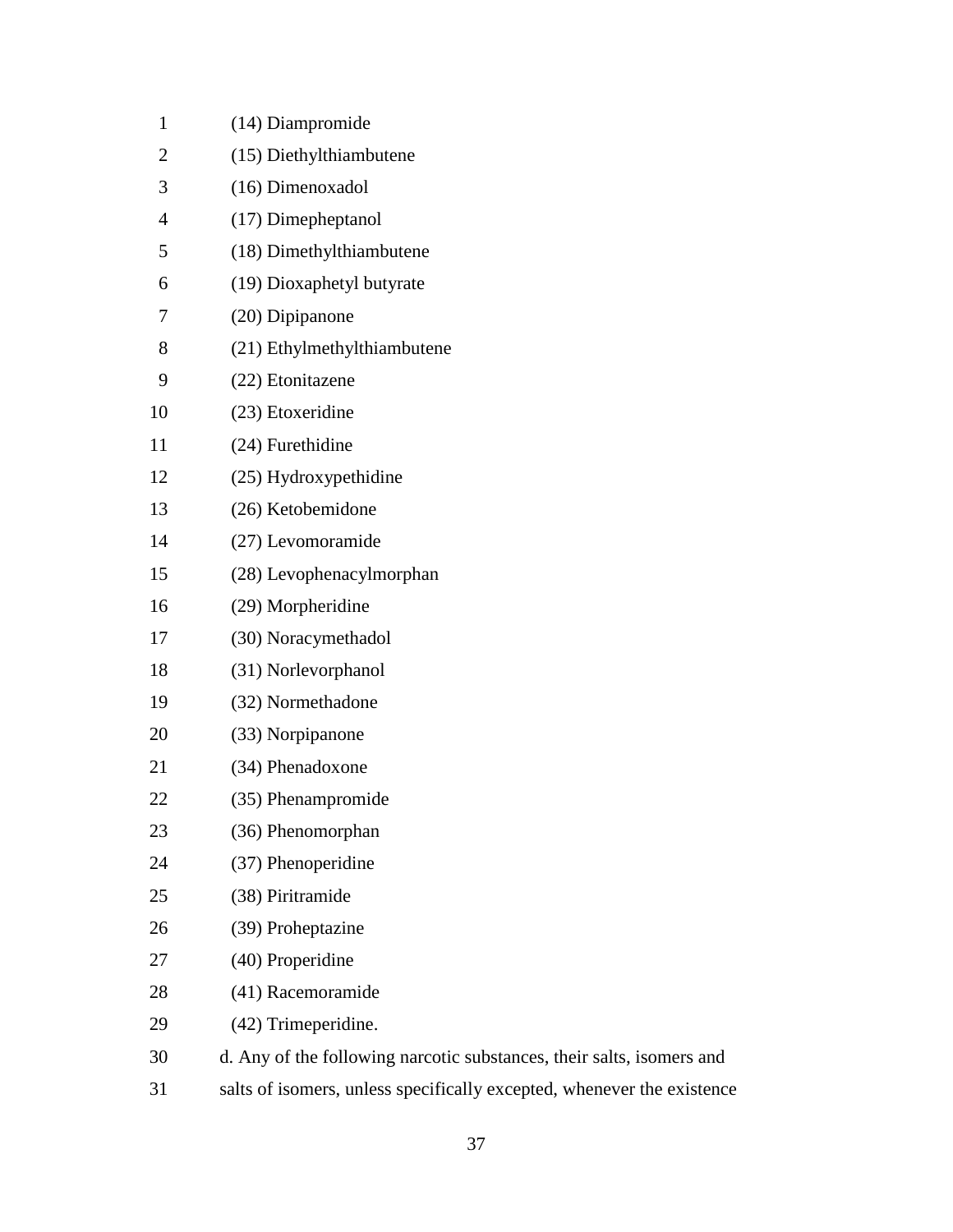| $\mathbf{1}$   | of such salts, isomers and salts of isomers is possible within the        |
|----------------|---------------------------------------------------------------------------|
| $\overline{2}$ | specific chemical designation:                                            |
| 3              | (1) Acetorphine                                                           |
| 4              | (2) Acetylcodone                                                          |
| 5              | (3) Acetyldihydrocodeine                                                  |
| 6              | (4) Benzylmorphine                                                        |
| 7              | (5) Codeine methylbromide                                                 |
| 8              | (6) Codeine-N-Oxide                                                       |
| 9              | (7) Cyprenorphine                                                         |
| 10             | (8) Desomorphine                                                          |
| 11             | (9) Dihydromorphine                                                       |
| 12             | $(10)$ Etorphine                                                          |
| 13             | $(11)$ Heroin                                                             |
| 14             | (12) Hydromorphinol                                                       |
| 15             | (13) Methyldesorphine                                                     |
| 16             | (14) Methylhydromorphine                                                  |
| 17             | (15) Morphine methylbromide                                               |
| 18             | (16) Morphine methylsulfonate                                             |
| 19             | (17) Morphine-N-Oxide                                                     |
| 20             | (18) Myrophine                                                            |
| 21             | (19) Nicocodeine                                                          |
| 22             | (20) Nicomorphine                                                         |
| 23             | (21) Normorphine                                                          |
| 24             | (22) Phoclodine                                                           |
| 25             | (23) Thebacon.                                                            |
| 26             | e. Any material, compound, mixture or preparation which contains any      |
| 27             | quantity of the following hallucinogenic substances, their salts, isomers |
| 28             | and salts of isomers, unless specifically excepted, whenever the          |
| 29             | existence of such salts, isomers, and salts of isomers is possible within |
| 30             | the specific chemical designation:                                        |
| 31             | $(1)$ 3,4-methylenedioxy amphetamine                                      |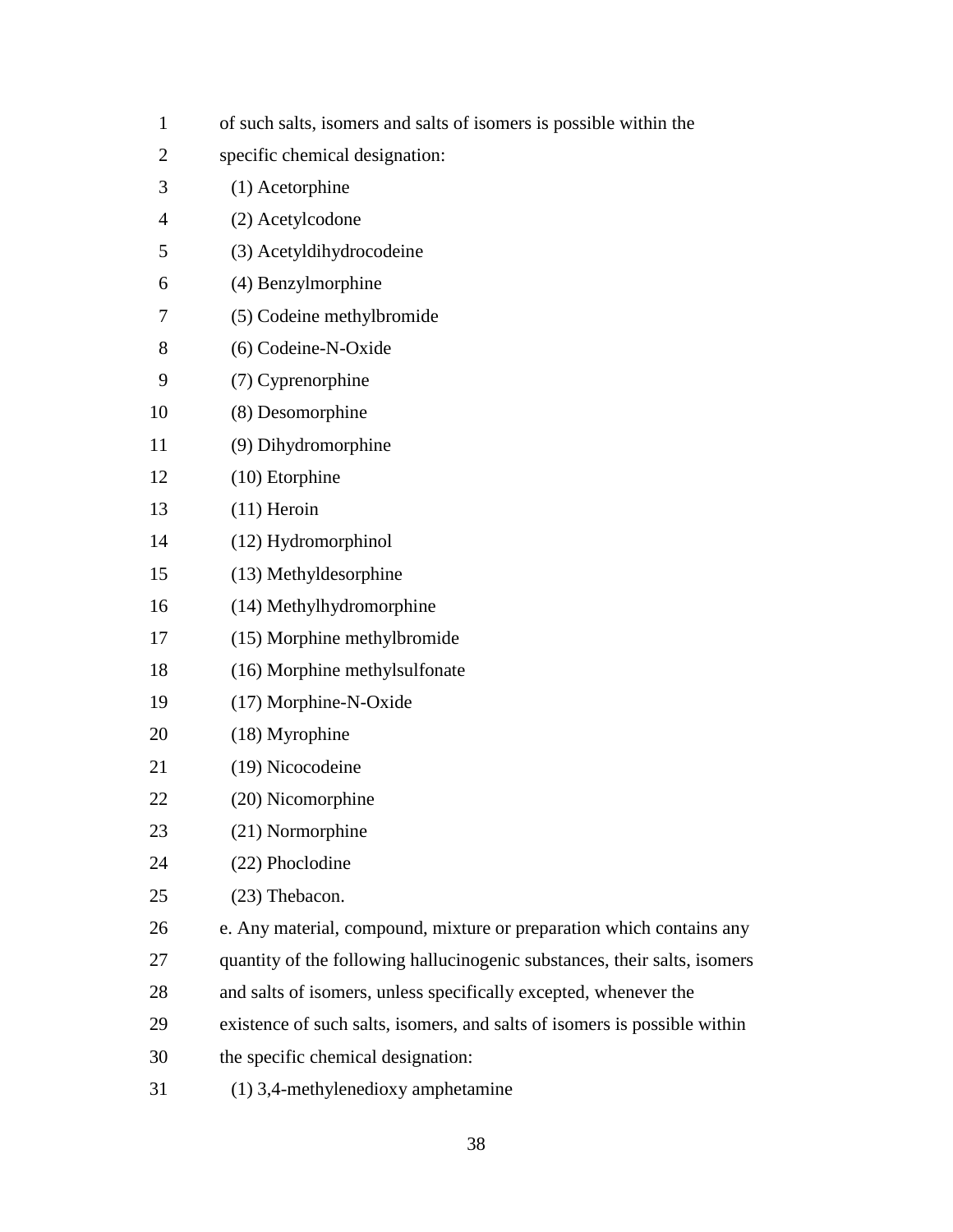| $\mathbf{1}$   | (2) 5-methoxy-3,4-methylenedioxy amphetamine                                  |
|----------------|-------------------------------------------------------------------------------|
| $\overline{2}$ | $(3)$ 3,4,5-trimethoxy amphetamine                                            |
| 3              | (4) Bufotenine                                                                |
| $\overline{4}$ | (5) Diethyltryptamine                                                         |
| 5              | (6) Dimethyltryptamine                                                        |
| 6              | (7) 4-methyl-2,5-dimethoxylamphetamine                                        |
| 7              | (8) Ibogaine                                                                  |
| 8              | (9) Lysergic acid diethylamide                                                |
| 9              | $[(10)$ Marihuana]                                                            |
| 10             | $[(11)]$ $(10)$ Mescaline                                                     |
| 11             | $[(12)] (11)$ Peyote                                                          |
| 12             | $[(13)]$ $(12)$ N-ethyl-3-piperidyl benzilate                                 |
| 13             | $[(14)]$ $(13)$ N-methyl-3-piperidyl benzilate                                |
| 14             | $[(15)]$ $(14)$ Psilocybin                                                    |
| 15             | $[(16)]$ $(15)$ Psilocyn                                                      |
| 16             | $[(17)]$ $(16)$ Tetrahydrocannabinols.                                        |
| 17             |                                                                               |
| 18             | 37. N.J.S.A. 2C:36-1 is amended to read as follows:                           |
| 19             | As used in this act, "drug paraphernalia" means all equipment, products       |
| 20             | and materials of any kind which are used or intended for use in planting,     |
| 21             | propagating, cultivating, growing, harvesting, manufacturing,                 |
| 22             | compounding, converting, producing, processing, preparing, testing,           |
| 23             | analyzing, packaging, repackaging, storing, containing, concealing,           |
| 24             | ingesting, inhaling, or otherwise introducing into the human body a           |
| 25             | controlled dangerous substance, controlled substance analog or toxic          |
| 26             | chemical in violation of the provisions of chapter 35 of this title. It shall |
| 27             | include, but not be limited to: a. kits used or intended for use in planting, |
| 28             | propagating, cultivating, growing or harvesting of any species of plant       |
| 29             | which is a controlled dangerous substance or from which a controlled          |
| 30             | dangerous substance can be derived; b. kits used or intended for use in       |
| 31             | manufacturing, compounding, converting, producing, processing, or             |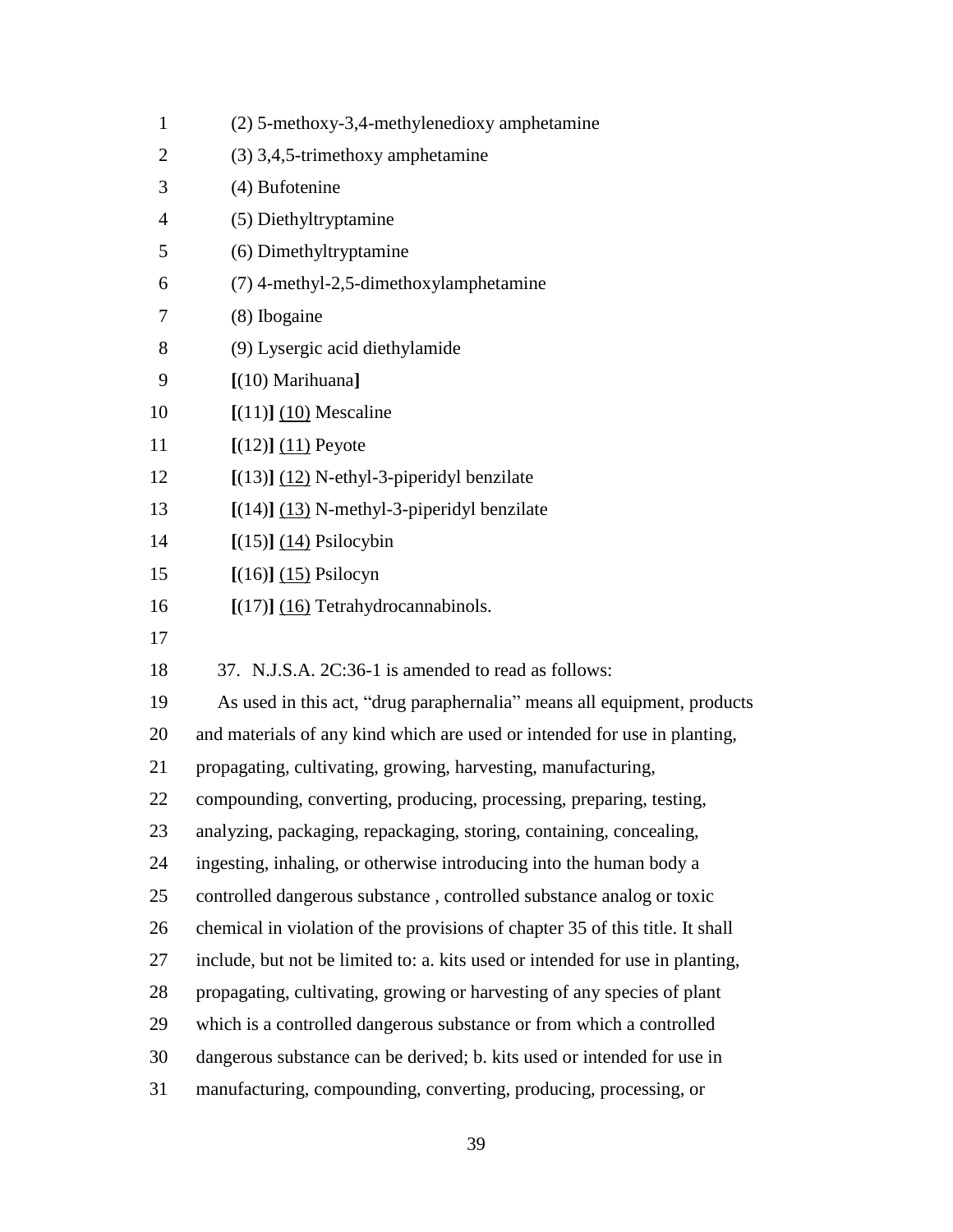preparing controlled dangerous substances or controlled substance analogs; c. isomerization devices used or intended for use in increasing the potency of any species of plant which is a controlled dangerous substance; d. testing equipment used or intended for use identifying, or in analyzing the strength, effectiveness or purity of controlled dangerous substances or controlled substance analogs; e. scales and balances used or intended for use in weighing or measuring controlled dangerous substances or controlled substance analogs; f. dilutants and adulterants, such as quinine hydrochloride, mannitol, mannite, dextrose and lactose, used or intended for use in cutting controlled dangerous substances or controlled substance analogs; **[**g. separation gins and sifters used or intended for use in removing twigs and seeds from, or in otherwise cleaning or refining, marijuana; h**]** g. blenders, bowls, containers, spoons and mixing devices used or intended for use in compounding controlled dangerous substances or controlled substance analogs; **[**i]h. capsules, balloons, envelopes and other containers used or intended for use in packaging small quantities of controlled dangerous substances or controlled substance analogs; **[**j**]**i. containers and other objects used or intended for use in storing or concealing controlled dangerous substances , controlled substance analogs or toxic chemicals; **[k]**j. objects used or intended for use in ingesting, 21 inhaling, or otherwise introducing [marijuana, **-l**<sub>c</sub>ocaine, [hashish, hashish] oil,**]** nitrous oxide or the fumes of a toxic chemical into the human body, such as (1) metal, wooden, acrylic, glass, stone, plastic, or ceramic pipes with or without screens, permanent screens, **[**hashish heads,**]** or punctured metal bowls; **[**(2) water pipes; (**3]**2) carburetion tubes and devices; (**[4]**3) smoking and carburetion masks; **[**(5) roach clips, meaning objects used to hold burning material, such as a marijuana cigarette, that has become too small or too short to be held in the hand; (**6]**4) miniature cocaine spoons, and cocaine vials; **[**(7) chamber pipes; (8) carburetor pipes; (9) electric pipes; (10) air-driven pipes; (11) chillums; (12) bongs; (13) ice pipes or chillers; (**14]**5) compressed gas containers, such as tanks, cartridges or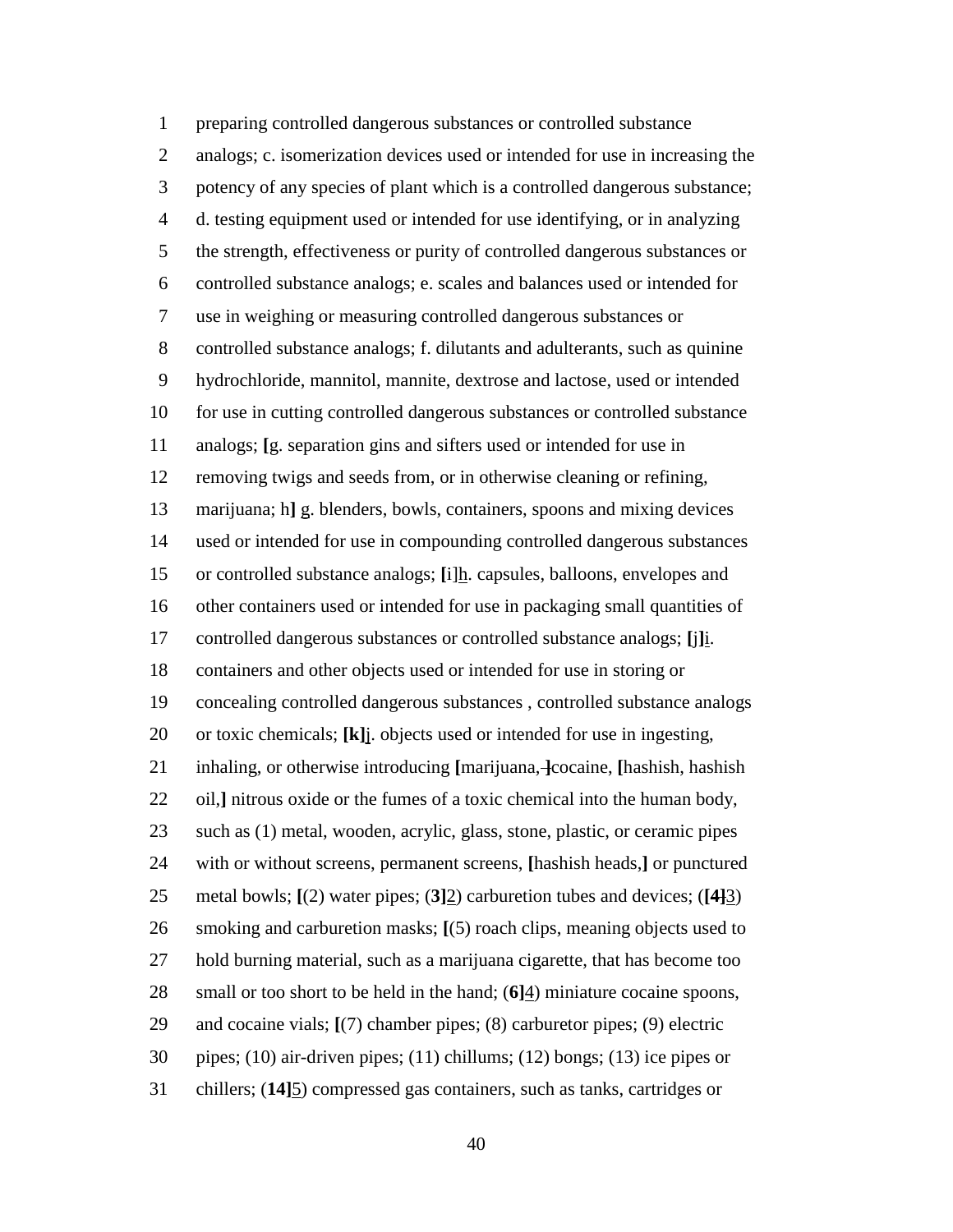canisters, that contain food grade or pharmaceutical grade nitrous oxide as a principal ingredient; (**[**15**]**6) chargers or charging bottles, meaning metal, ceramic or plastic devices that contain an interior pin that may be used to expel compressed gas from a cartridge or canister; and (**[**16**]**7) tubes, balloons, bags, fabrics, bottles or other containers used to concentrate or hold in suspension a toxic chemical or the fumes of a toxic chemical.

 In determining whether or not an object is drug paraphernalia, the trier of fact, in addition to or as part of the proofs, may consider the following factors: a. statements by an owner or by anyone in control of the object concerning its use; b. the proximity of the object of illegally possessed controlled dangerous substances, controlled substance analogs or toxic chemicals; c. the existence of any residue of illegally possessed controlled dangerous substances, controlled substance analogs or toxic chemicals on the object; d. direct or circumstantial evidence of the intent of an owner, or of anyone in control of the object, to deliver it to persons whom he knows intend to use the object to facilitate a violation of this act; the innocence of an owner, or of anyone in control of the object, as to a direct violation of this act shall not prevent a finding that the object is intended for use as drug paraphernalia; e. instructions, oral or written, provided with the object concerning its use; f. descriptive materials accompanying the object which explain or depict its use; g. national or local advertising whose purpose the person knows or should know is to promote the sale of objects intended for use as drug paraphernalia; h. the manner in which the object is displayed for sale; i. the existence and scope of legitimate uses for the object in the community; and j. expert testimony concerning its use.

38. N.J.S. 2C:33-13 is amended to read as follows:

2C:33-13. Smoking in public

29 a. Any person who smokes or carries lighted tobacco, lighted

marijuana, or lighted marijuana product in or upon any bus or other public

conveyance, except group charter buses, specially marked railroad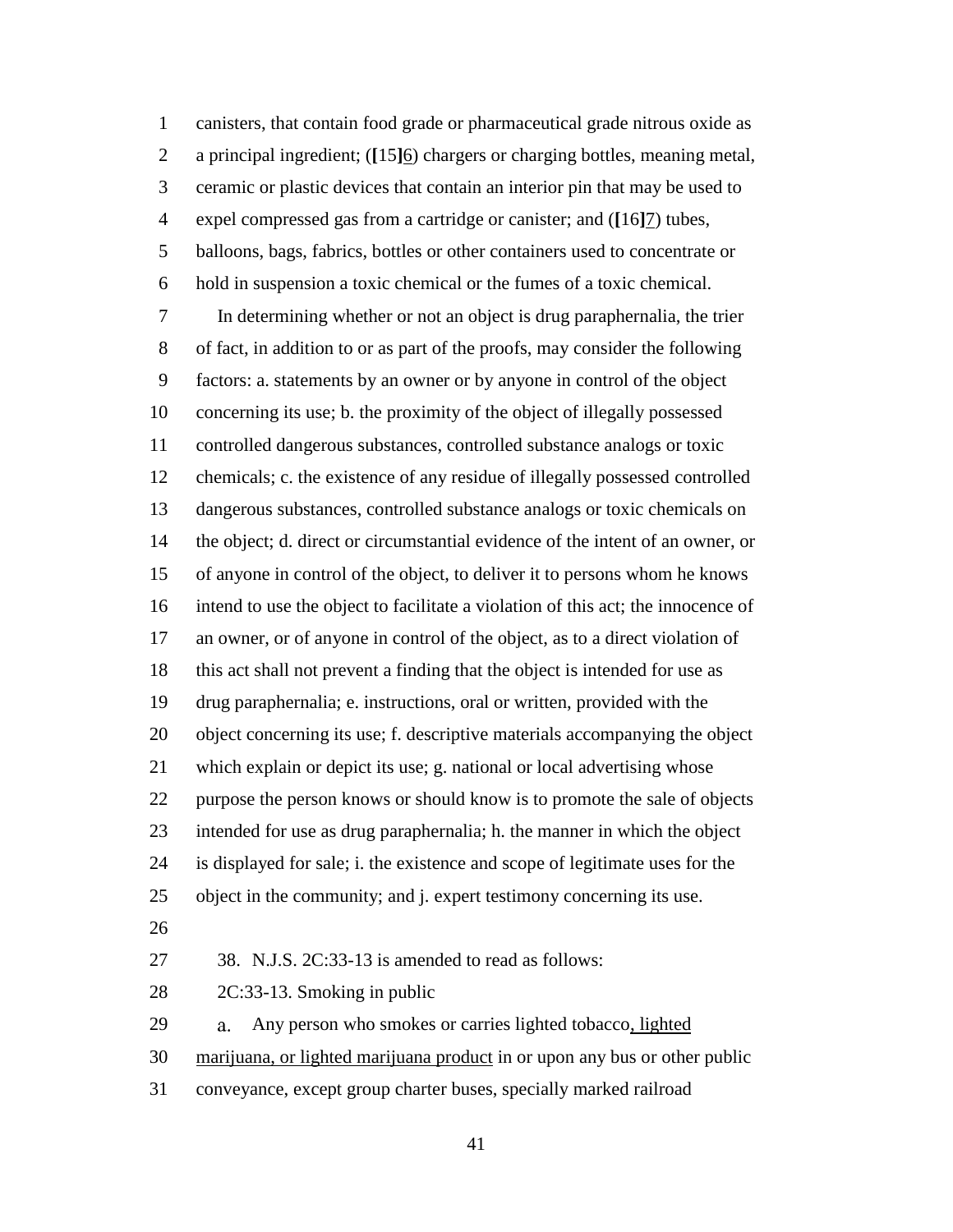smoking cars, limousines or livery services, and, when the driver is the only person in the vehicle, autocabs, is a petty disorderly person. For the purposes of this section, "bus" includes school buses and other vehicles owned or contracted for by the governing body, board or individual of a nonpublic school, a public or private college, university, or professional training school, or a board of education of a school district, that are used to transport students to and from school and school- related activities; and the prohibition on smoking or carrying lighted tobacco shall apply even if students are not present in the vehicle. Any person who smokes or carries lighted tobacco, lighted marijuana, or lighted marijuana product in any public place, including but not limited to places of public accommodation, where such smoking is prohibited by municipal ordinance under authority of R.S.40:48-1 and 40:48-2 or by the owner or person responsible for the operation of the public place, and when adequate notice of such prohibition has been conspicuously posted, is a petty disorderly person. Notwithstanding the provisions of 2C:43-3, the maximum fine which can be imposed for violation of this section is \$200. 19 c. The provisions of this section shall supersede any other statute and any rule or regulation adopted pursuant to law. 39. N.J.S.2C:35-4 is amended to read as follows: 23 2C:35-4. Except as permitted by P.L.1970, c.226 (C.24:21-1 et 24 seq.), <u>or P.L., c.</u> (C. ) (pending before the Legislature as this bill), any person who knowingly maintains or operates any premises, place or facility used for the manufacture of methamphetamine, lysergic acid diethylamide, phencyclidine, gamma hydroxybutyrate, flunitrazepam, **[**marijuana in an amount greater than five pounds or ten plants**]**or any substance listed in Schedule I or II of N.J.S. 24:21, et seq., or the analog of

any such substance, or any person who knowingly aids, promotes,

finances or otherwise participates in the maintenance or operations of such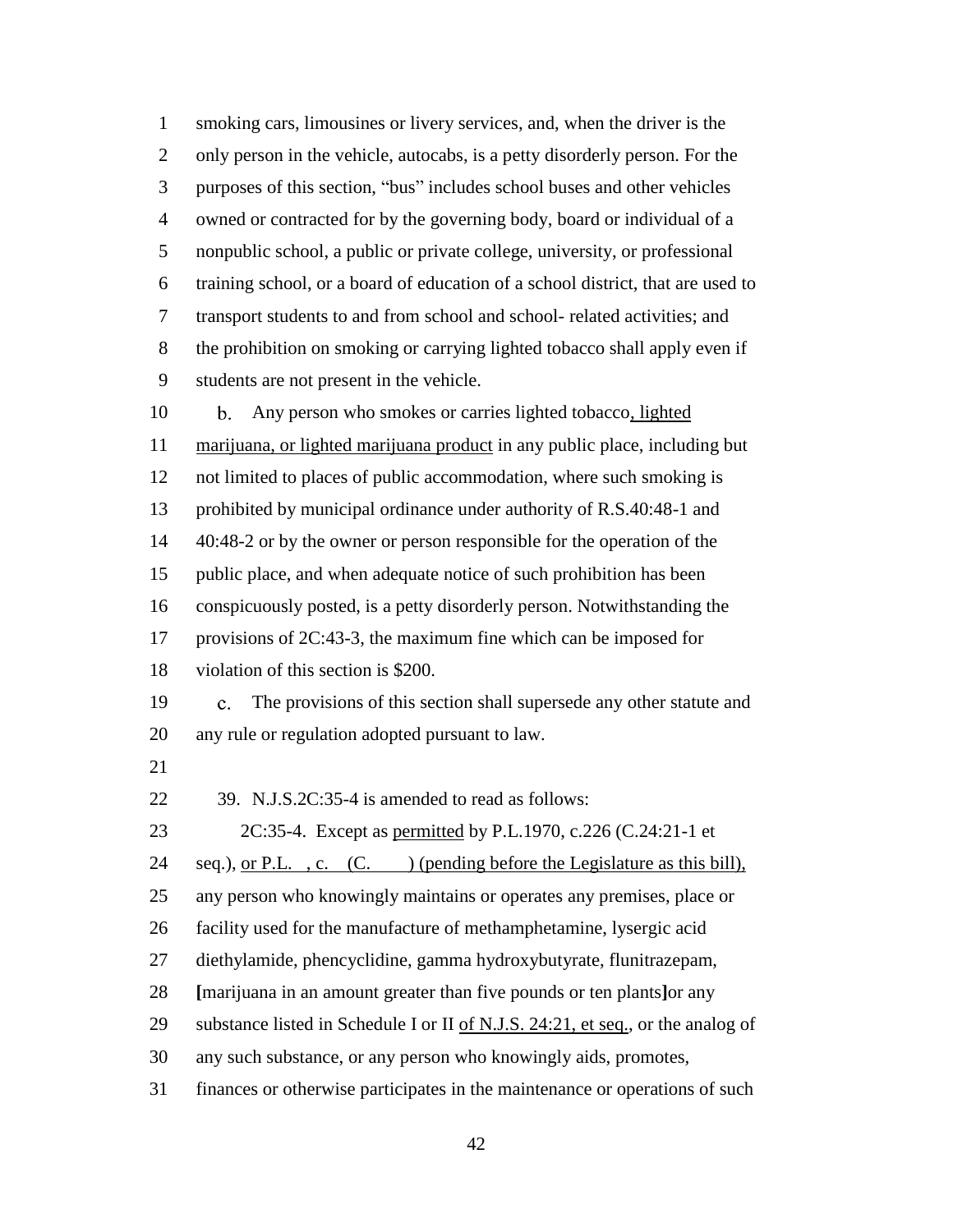| $\mathbf{1}$   | premises, place or facility, is guilty of a crime of the first degree and shall, |
|----------------|----------------------------------------------------------------------------------|
| $\overline{2}$ | except as provided in N.J.S.2C:35-12, be sentenced to a term of                  |
| 3              | imprisonment which shall include the imposition of a minimum term                |
| $\overline{4}$ | which shall be fixed at, or between, one-third and one-half of the sentence      |
| 5              | imposed, during which the defendant shall be ineligible for parole.              |
| 6              | Notwithstanding the provisions of subsection a. of N.J.S.2C:43-3, the            |
| 7              | court may also impose a fine not to exceed \$750,000.00 or five times the        |
| 8              | street value of all controlled dangerous substances, controlled substance        |
| 9              | analogs, gamma hydroxybutyrate or flunitrazepam at any time                      |
| 10             | manufactured or stored at such premises, place or facility, whichever is         |
| 11             | greater.                                                                         |
| 12             | (cf: P.L.1999, c.133, s.2)                                                       |
| 13             |                                                                                  |
| 14             | 40. N.J.S.2C:35-5 is amended to read as follows:                                 |
| 15             | 2C:35-5. Manufacturing, Distributing or Dispensing.                              |
| 16             | Except as [authorized] permitted by P.L.1970, c.226 (C.24:21-1 et<br>a.          |
| 17             | seq.) or P.L., c. $(C.$ (pending before the Legislature as this bill) it         |
| 18             | shall be unlawful for any person knowingly or purposely:                         |
| 19             | (1) To manufacture, distribute or dispense, or to possess or have under          |
| 20             | his control with intent to manufacture, distribute or dispense, a controlled     |
| 21             | dangerous substance, as defined by N.J.S. 24:21, et seq or controlled            |
| 22             | substance analog; or                                                             |
| 23             | (2) To create, distribute, or possess or have under his control with             |
| 24             | intent to distribute, a counterfeit controlled dangerous substance.              |
| 25             | Any person who violates subsection a. with respect to:<br>$\mathbf{b}$ .         |
| 26             | (1) Heroin, or its analog, or coca leaves and any salt, compound,                |
| 27             | derivative, or preparation of coca leaves, and any salt, compound,               |
| 28             | derivative, or preparation thereof which is chemically equivalent or             |
| 29             | identical with any of these substances, or analogs, except that the              |
| 30             | substances shall not include decocainized coca leaves or extractions which       |
| 31             | do not contain cocaine or ecogine, or 3,4-                                       |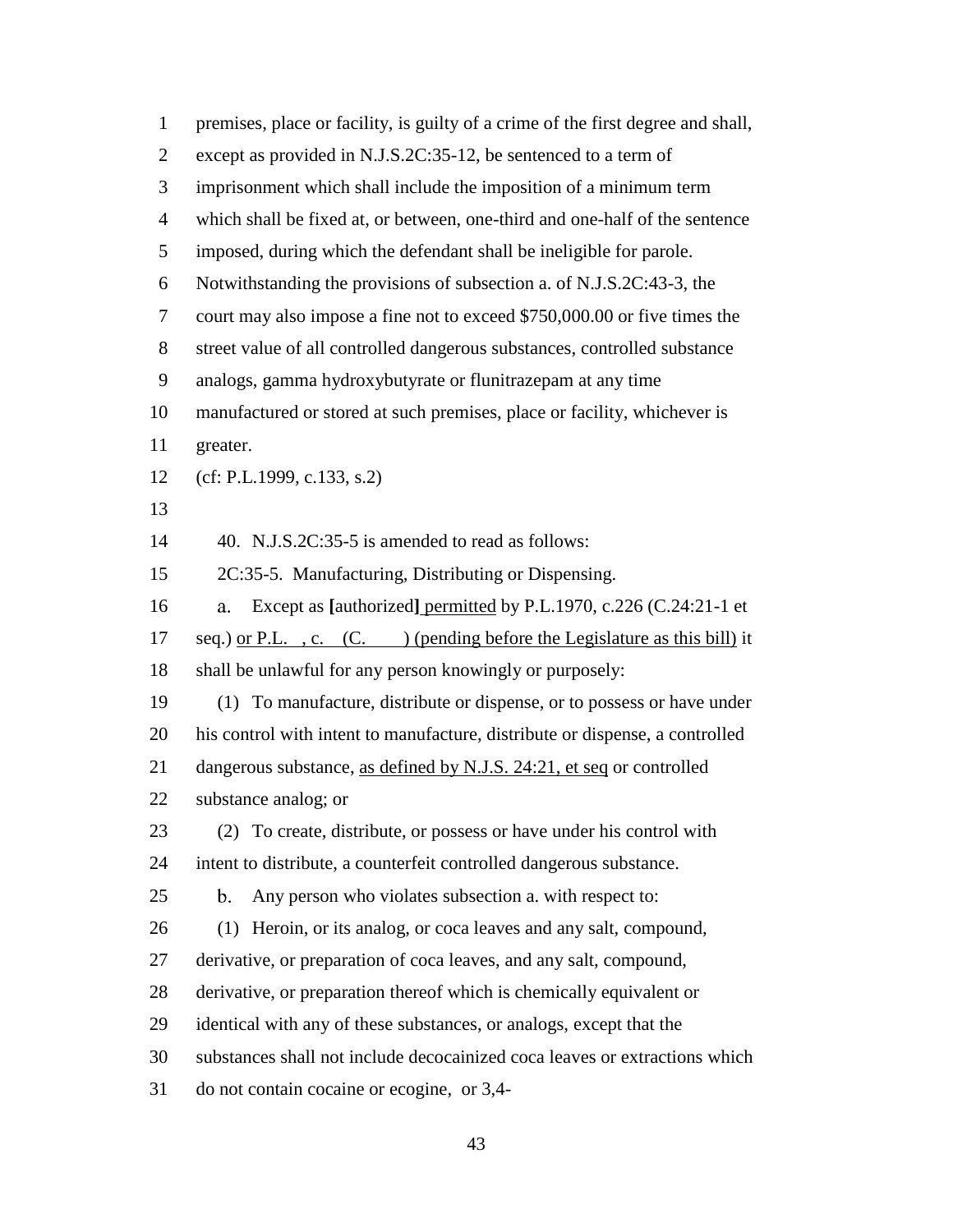methylenedioxymethamphetamine or 3,4-methylenedioxyamphetamine, in a quantity of five ounces or more including any adulterants or dilutants is guilty of a crime of the first degree. The defendant shall, except as provided in N.J.S.2C:35-12, be sentenced to a term of imprisonment by the court. The term of imprisonment shall include the imposition of a minimum term which shall be fixed at, or between, one-third and one-half of the sentence imposed, during which the defendant shall be ineligible for parole. Notwithstanding the provisions of subsection a. of N.J.S.2C:43-3, a fine of up to \$500,000.00 may be imposed; (2) A substance referred to in paragraph (1) of this subsection, in a quantity of one-half ounce or more but less than five ounces, including any adulterants or dilutants is guilty of a crime of the second degree; (3) A substance referred to paragraph (1) of this subsection in a quantity less than one-half ounce including any adulterants or dilutants is guilty of a crime of the third degree except that, notwithstanding the provisions of subsection b. of N.J.S.2C:43-3, a fine of up to \$75,000.00 may be imposed; 18 (4) A substance classified as a narcotic drug in Schedule I or II, as defined by N.J.S. 24:21, et seq other than those specifically covered in this section, or the analog of any such substance, in a quantity of one ounce or more including any adulterants or dilutants is guilty of a crime of the second degree; (5) A substance classified as a narcotic drug in Schedule I or II, as 24 defined by N.J.S. 24:21, et seq., other than those specifically covered in this section, or the analog of any such substance, in a quantity of less than one ounce including any adulterants or dilutants is guilty of a crime of the third degree except that, notwithstanding the provisions of subsection b. of N.J.S.2C:43-3, a fine of up to \$75,000.00 may be imposed; (6) Lysergic acid diethylamide, or its analog, in a quantity of 100 milligrams or more including any adulterants or dilutants, or phencyclidine, or its analog, in a quantity of 10 grams or more including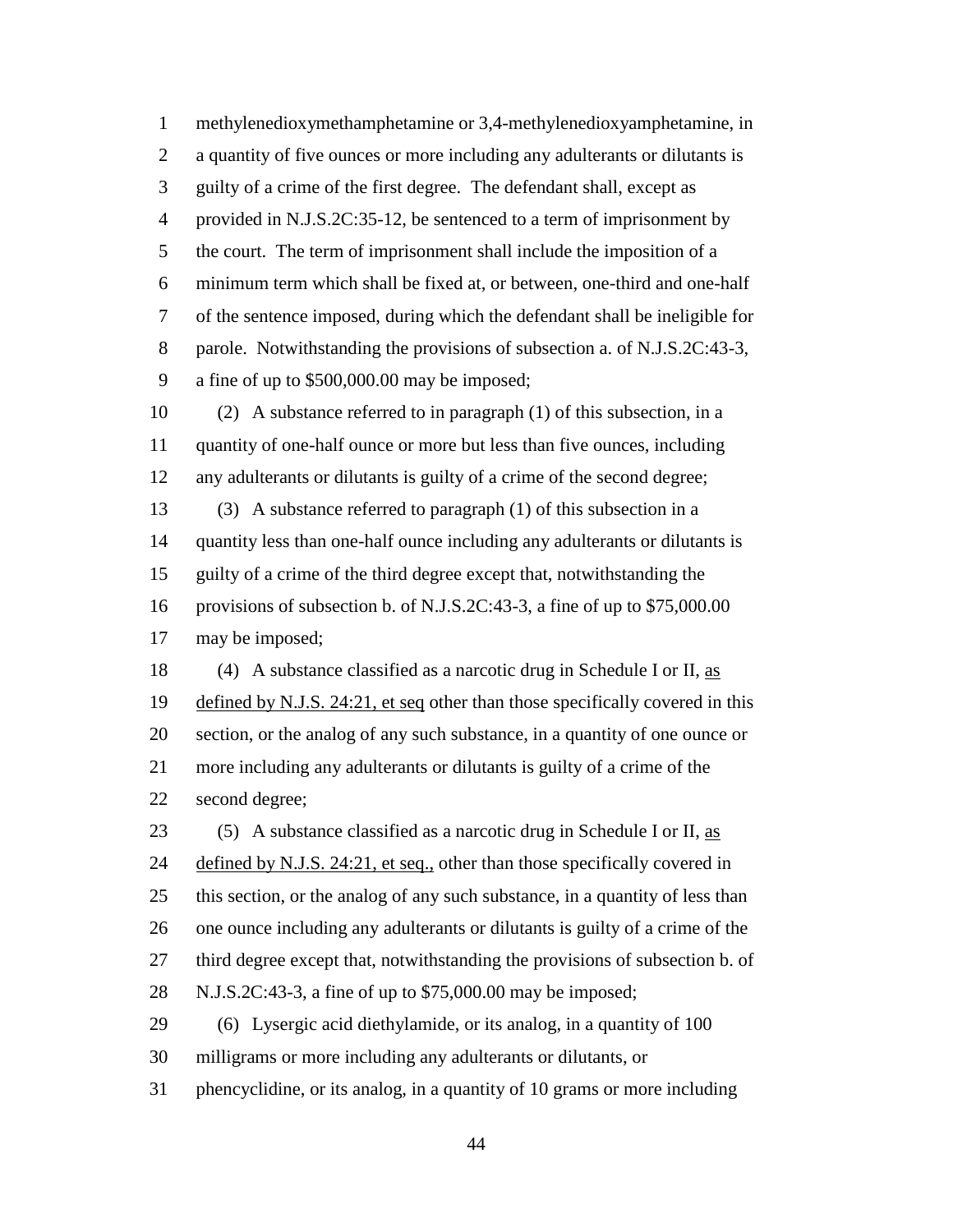any adulterants or dilutants, is guilty of a crime of the first degree. Except as provided in N.J.S.2C:35-12, the court shall impose a term of imprisonment which shall include the imposition of a minimum term, fixed at, or between, one-third and one-half of the sentence imposed by the court, during which the defendant shall be ineligible for parole. Notwithstanding the provisions of subsection a. of N.J.S.2C:43-3, a fine of up to \$500,000.00 may be imposed; (7) Lysergic acid diethylamide, or its analog, in a quantity of less than 100 milligrams including any adulterants or dilutants, or where the amount is undetermined, or phencyclidine, or its analog, in a quantity of less than 11 10 grams including any adulterants or dilutants, or where the amount is undetermined, is guilty of a crime of the second degree; (8) Methamphetamine, or its analog, or phenyl-2-propanone (P2P), in a quantity of five ounces or more including any adulterants or dilutants is guilty of a crime of the first degree. Notwithstanding the provisions of subsection a. of N.J.S.2C:43-3, a fine of up to \$300,000.00 may be imposed; (9) (a) Methamphetamine, or its analog, or phenyl-2-propanone (P2P), in a quantity of one-half ounce or more but less than five ounces including any adulterants or dilutants is guilty of a crime of the second degree; (b) Methamphetamine, or its analog, or phenyl-2-propanone (P2P), in a quantity of less than one-half ounce including any adulterants or dilutants is guilty of a crime of the third degree except that notwithstanding the provisions of subsection b. of N.J.S.2C:43-3, a fine of up to \$75,000.00 may be imposed; (10) (a) Marijuana in a quantity of 25 pounds or more including any adulterants or dilutants, or 50 or more marijuana plants, regardless of weight, or hashish manufactured without the use of an explosive gas, such as butane, in a quantity of five pounds or more including any adulterants or dilutants, shall be subject to a civil penalty of \$250 for the first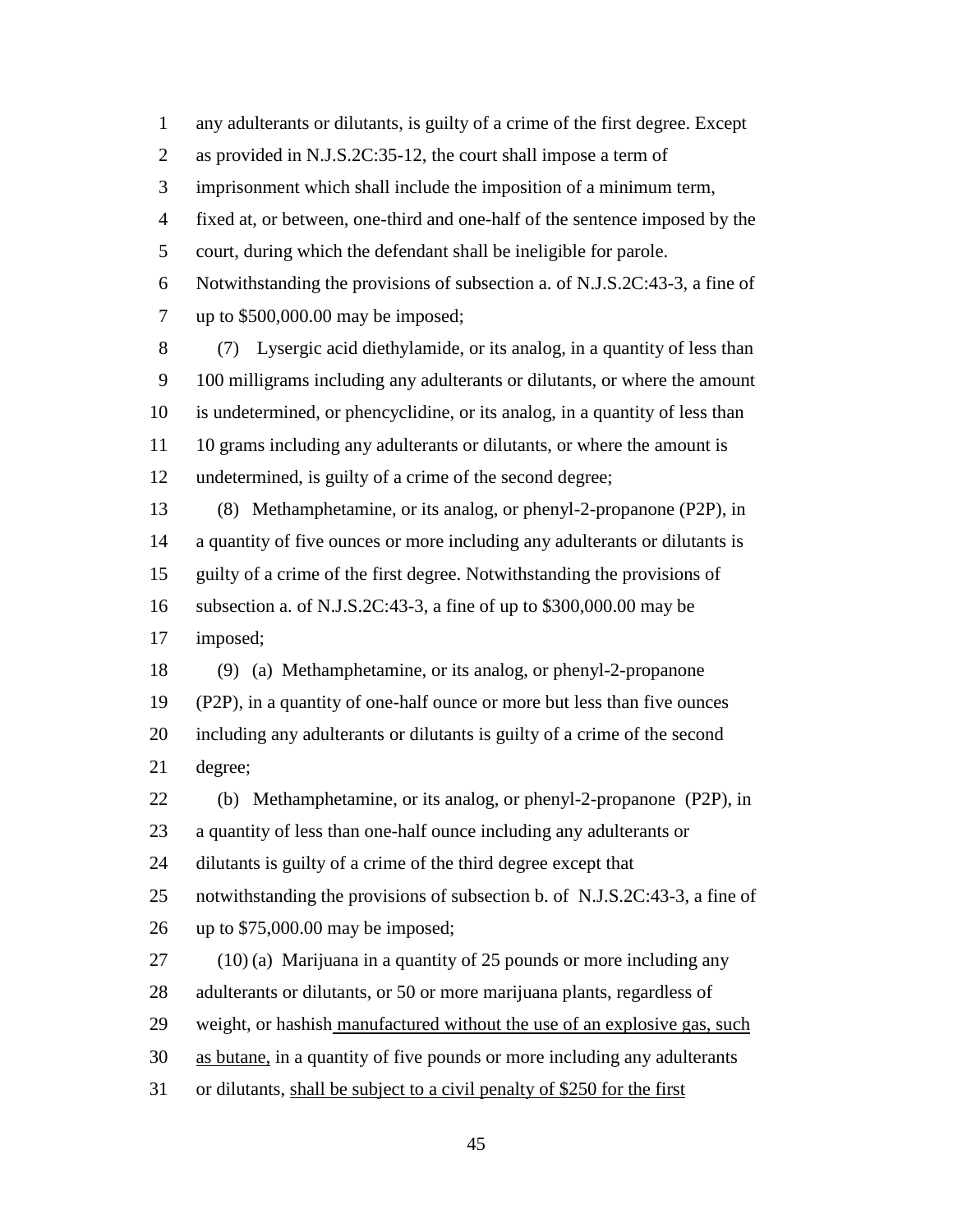violation, \$500 for the second violation, and \$1,000 for the third and each subsequent violation**[**is guilty of a crime of the second degree. Notwithstanding the provisions of subsection a. of N.J.S.2C:43-3, a fine of up to \$300,000.00 may be imposed**]**; (11) (b) Marijuana in a quantity of five pounds or more but less than 25 pounds including any adulterants or dilutants, or 10 or more but fewer than 50 marijuana plants, regardless of weight, or hashish manufactured without the use of an explosive gas, such as butane, in a quantity of one pound or more but less than five pounds, including any adulterants and dilutants, shall be subject to a civil penalty of \$200 for the first violation, \$350 for the second violation, and \$750 for the third and each subsequent violation **[**is guilty of a crime of the third degree**]**;Marijuana in a quantity of **[**one ounce**]**more than 50 grams **[**or more **]**but less than five pounds including any adulterants or dilutants, or hashish manufactured without the use of explosive an gas, such as butane, in a quantity of **[**five**]**more than 14 grams **[**or more **]**but less than one pound including any adulterants or dilutants, shall be subject to a civil penalty of \$150 for a first violation, \$200 for a second violation, and \$500 for a third or subsequent violation**[**is guilty of a crime of the fourth degree except that, notwithstanding the provisions of subsection b. of N.J.S.2C:43-3, a fine of up to \$25,000.00 may be imposed**]**; (12) Marijuana in a quantity of **[**less than one ounce**]**50 grams or less including any adulterants or dilutants or hashish manufactured without the use of an explosive gas, such as butane, in a quantity of **[**less than five**]**14 grams or less including any adulterants or dilutants by a person under the age of 21 years, shall be subject to a civil penalty of \$100 **[**is guilty of a crime of the fourth degree**]**; (13) (a) Hashish manufactured with the use of an explosive gas, such as butane, and without a license pursuant to section 9 of Section 9 of P.L. c. (C. ) (pending before the Legislature as this bill) in a quantity of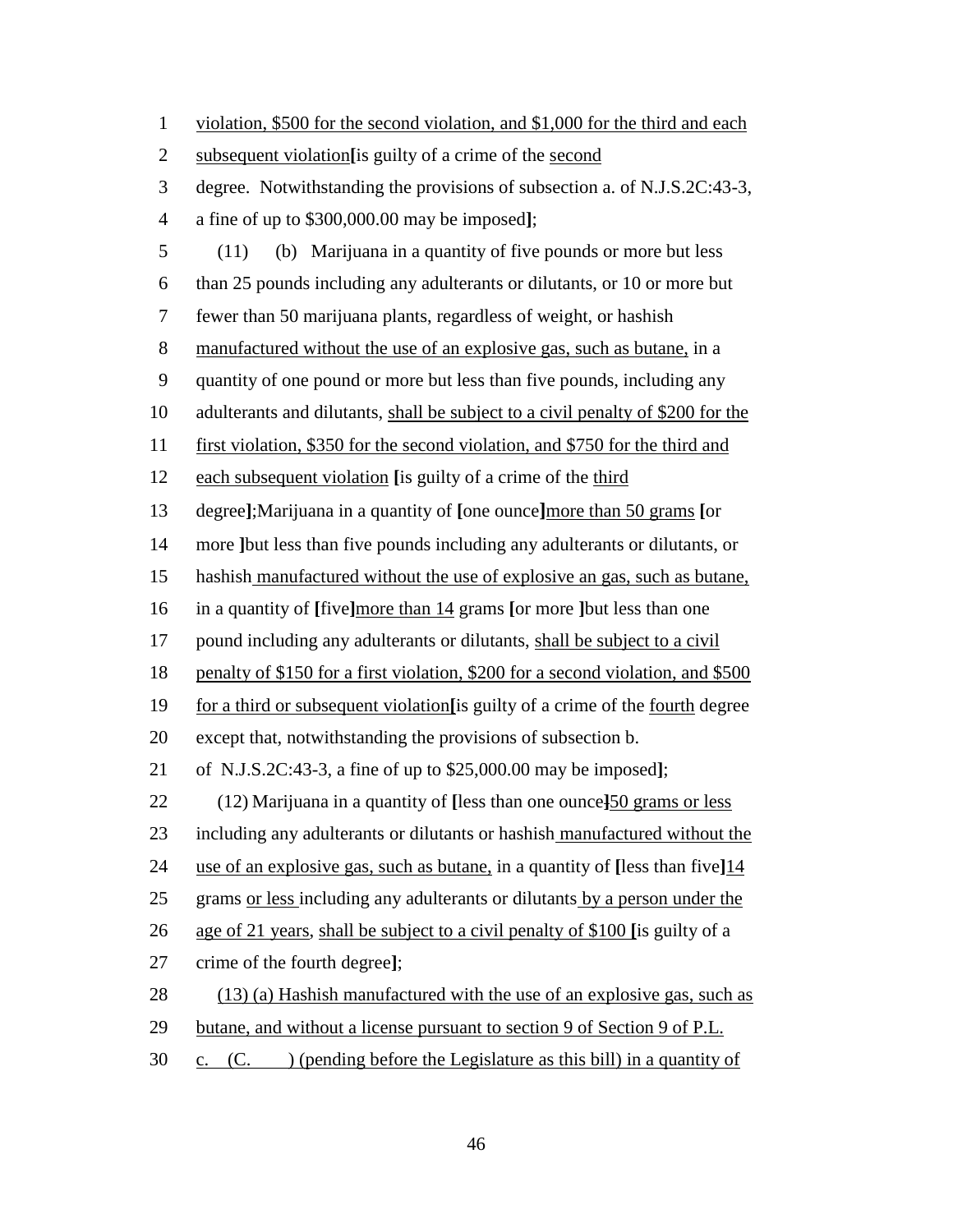| $\mathbf{1}$   | five pounds or more including adulterants or dilutants, is guilty of a crime      |
|----------------|-----------------------------------------------------------------------------------|
| $\mathbf{2}$   | in the third degree;                                                              |
| 3              | (b) Hashish manufactured with the use of an explosive gas, such as                |
| $\overline{4}$ | butane, and without a license pursuant to section 9 of Section 9 of P.L.          |
| 5              | c. $(C.$ (pending before the Legislature as this bill) in a quantity of           |
| 6              | one pound or more but less than five pounds, including any adulterants            |
| $\tau$         | and dilutants is guilty of a crime in the fourth degree;                          |
| $8\,$          | (c) Hashish manufactured with the use of an explosive gas, such as                |
| 9              | butane, and without a license pursuant to section 9 of Section 9 of P.L.          |
| 10             | c. $(C.$ (pending before the Legislature as this bill) in a quantity of           |
| 11             | more than 14 grams but less than one pound including any adulterants or           |
| 12             | dilutants is a disorderly person;                                                 |
| 13             | (d) Hashish manufactured with the use of an explosive gas, such as                |
| 14             | butane and without a license pursuant to section 9 of Section 9 of P.L. c.        |
| 15             | $(C.$ (pending before the Legislature as this bill) in a quantity of 14           |
| 16             | grams or less including any adulterants or dilutants, shall be subject to a       |
| 17             | civil penalty of \$150 for a first violation, \$200 for a second violation, and   |
| 18             | \$500 for a third or subsequent violation;                                        |
| 19             | $[(13)](14)$ Any other controlled dangerous substance classified in               |
| 20             | Schedule I, II, III or IV, as defined by N.J.S. 24:21, et seq., or its analog, is |
| 21             | guilty of a crime of the third degree, except that, notwithstanding the           |
| 22             | provisions of subsection b. of N.J.S.2C:43-3, a fine of up to \$25,000.00         |
| 23             | may be imposed; or                                                                |
| 24             | $[(14)](15)$ Any Schedule V substance, or its analog, is guilty of a crime        |
| 25             | of the fourth degree except that, notwithstanding the provisions of               |
| 26             | subsection b. of N.J.S.2C:43-3, a fine of up to $$25,000.00$ may be               |
| 27             | imposed.                                                                          |
| 28             | Where the degree of the offense for violation of this section<br>c.               |
| 29             | depends on the quantity of the substance, the quantity involved shall be          |
| 30             | determined by the trier of fact. Where the indictment or accusation so            |
| 31             | provides, the quantity involved in individual acts of manufacturing,              |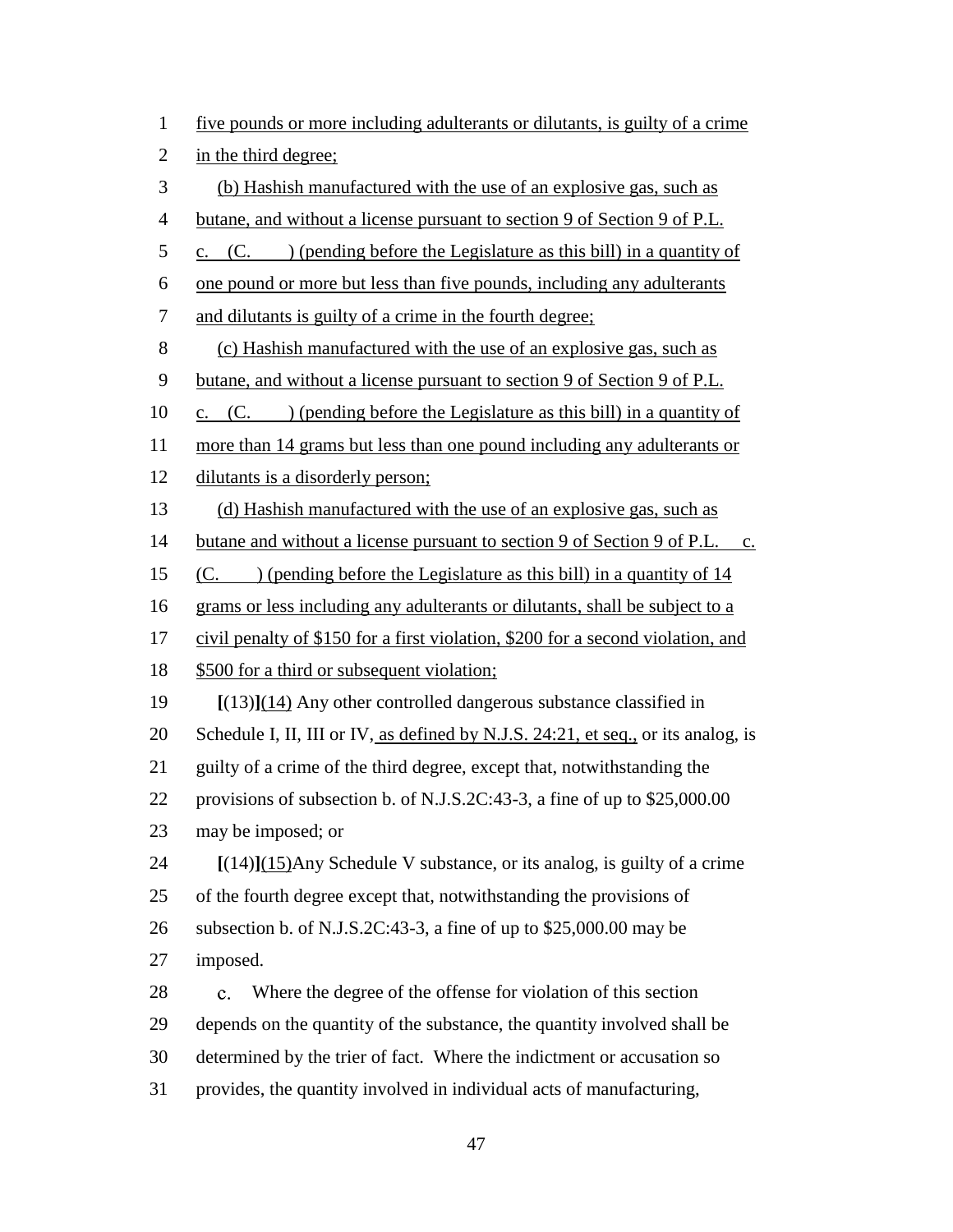distribution, dispensing or possessing with intent to distribute may be aggregated in determining the grade of the offense, whether distribution or dispensing is to the same person or several persons, provided that each individual act of manufacturing, distribution, dispensing or possession with intent to distribute was committed within the applicable statute of limitations. (cf: P.L.2000, c.136) d. The civil penalties in this section shall be collected pursuant to the 9 "Penalty Enforcement Law of 1999," [P.L.1999, c. 274](https://1.next.westlaw.com/Link/Document/FullText?findType=l&pubNum=1077005&cite=UUID(I0718A606DE-A641EDAEFAE-15A66010634)&originatingDoc=N5BF85E50970411DD8E3AF3CB9E177F9B&refType=SL&originationContext=document&transitionType=DocumentItem&contextData=(sc.History*oc.Search)) (C.2A:58-10 et [seq.\)](https://1.next.westlaw.com/Link/Document/FullText?findType=L&pubNum=1000045&cite=NJST2A%3a58-10&originatingDoc=N5BF85E50970411DD8E3AF3CB9E177F9B&refType=LQ&originationContext=document&transitionType=DocumentItem&contextData=(sc.History*oc.Search)). 41. Section 1 of P.L.1987, c.101 (C.2C:35-7) is amended to read as follows: 15 a. a. Any person who violates subsection a. of [N.J.S.2C:35-5](https://1.next.westlaw.com/Link/Document/FullText?findType=L&pubNum=1000045&cite=NJST2C%3a35-5&originatingDoc=NE01D7210079211DFB7EDF4E37AE44727&refType=LQ&originationContext=document&transitionType=DocumentItem&contextData=(sc.Category)) by distributing, dispensing or possessing with intent to distribute a controlled dangerous substance, as defined by N.J.S. 24:21, et seq., or controlled substance analog while on any school property used for school purposes which is owned by or leased to any elementary or secondary school or school board, or within 1,000 feet of such school property or a school bus, or while on any school bus, is guilty of a crime of the third degree and 22 shall, except as provided in [N.J.S.2C:35-12,](https://1.next.westlaw.com/Link/Document/FullText?findType=L&pubNum=1000045&cite=NJST2C%3a35-12&originatingDoc=NE01D7210079211DFB7EDF4E37AE44727&refType=LQ&originationContext=document&transitionType=DocumentItem&contextData=(sc.Category)) be sentenced by the court to a term of imprisonment. **[**Where the violation involves less than one ounce of marijuana, the term of imprisonment shall include the imposition of a minimum term which shall be fixed at, or between, one-third and one-half of the sentence imposed, or one year, whichever is greater, during which the defendant shall be ineligible for parole.**]** In all other cases, the term of imprisonment shall include the imposition of a minimum term which shall be fixed at, or between, one-third and one-half of the sentence imposed, or three years, whichever is greater, during which the defendant shall be ineligible for parole. Notwithstanding the provisions of subsection b. of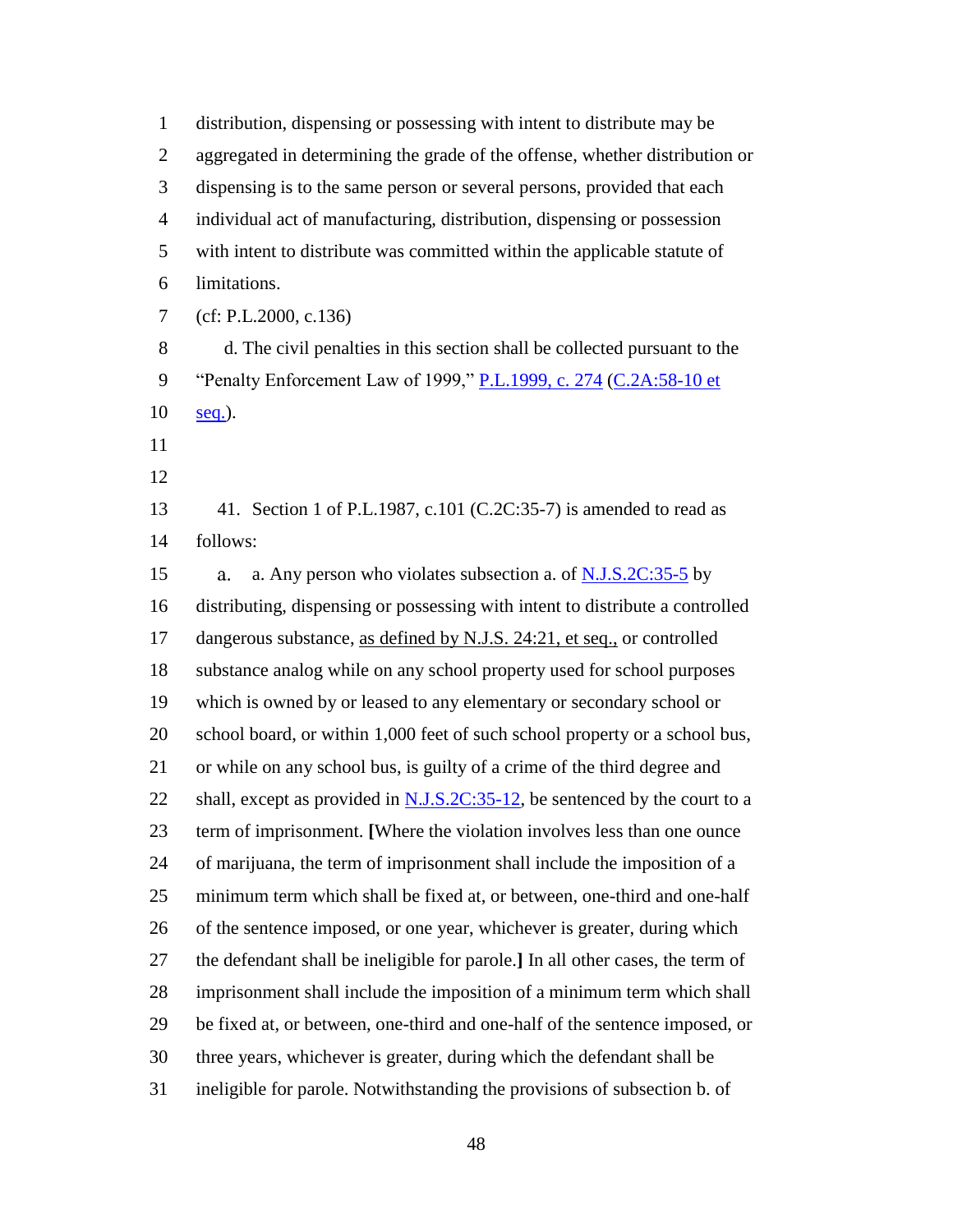[N.J.S.2C:43-3,](https://1.next.westlaw.com/Link/Document/FullText?findType=L&pubNum=1000045&cite=NJST2C%3a43-3&originatingDoc=NE01D7210079211DFB7EDF4E37AE44727&refType=LQ&originationContext=document&transitionType=DocumentItem&contextData=(sc.Category)) a fine of up to \$150,000 may also be imposed upon any conviction for a violation of this section.

 (1) Notwithstanding the provisions of N.J.S.2C:35-12 or subsection a. of this section, the court may waive or reduce the minimum term of parole ineligibility required under subsection a. of this section or place the defendant on probation pursuant to paragraph (2) of subsection b. of N.J.S.2C:43-2. In making this determination, the court shall consider:

9 (a) the extent of the defendant's prior criminal record and the seriousness of the offenses for which the defendant has been convicted;

11 (b) the specific location of the present offense in relation to the school property, including distance from the school and the reasonable likelihood of exposing children to drug-related activities at that location;

14 (c) whether school was in session at the time of the offense; and

15 (d) whether children were present at or in the immediate vicinity of 16 the location when the offense took place.

17 (2) The court shall not waive or reduce the minimum term of parole ineligibility or sentence the defendant to probation if it finds that:

19 (a) the offense took place while on any school property used for school purposes which is owned by or leased to any elementary or secondary school or school board, or while on any school bus; or

22 (b) the defendant in the course of committing the offense used or threatened violence or was in possession of a firearm.

24 If the court at sentencing elects not to impose a minimum term of imprisonment and parole ineligibility pursuant to this subsection, imposes a term of parole ineligibility less than the minimum term prescribed in subsection a. of this section, or places the defendant on probation for a violation of subsection a. of this section, the sentence shall not become final for 10 days in order to permit the prosecution to appeal the court's finding and the sentence imposed. The Attorney General shall develop guidelines to ensure the uniform exercise of discretion in making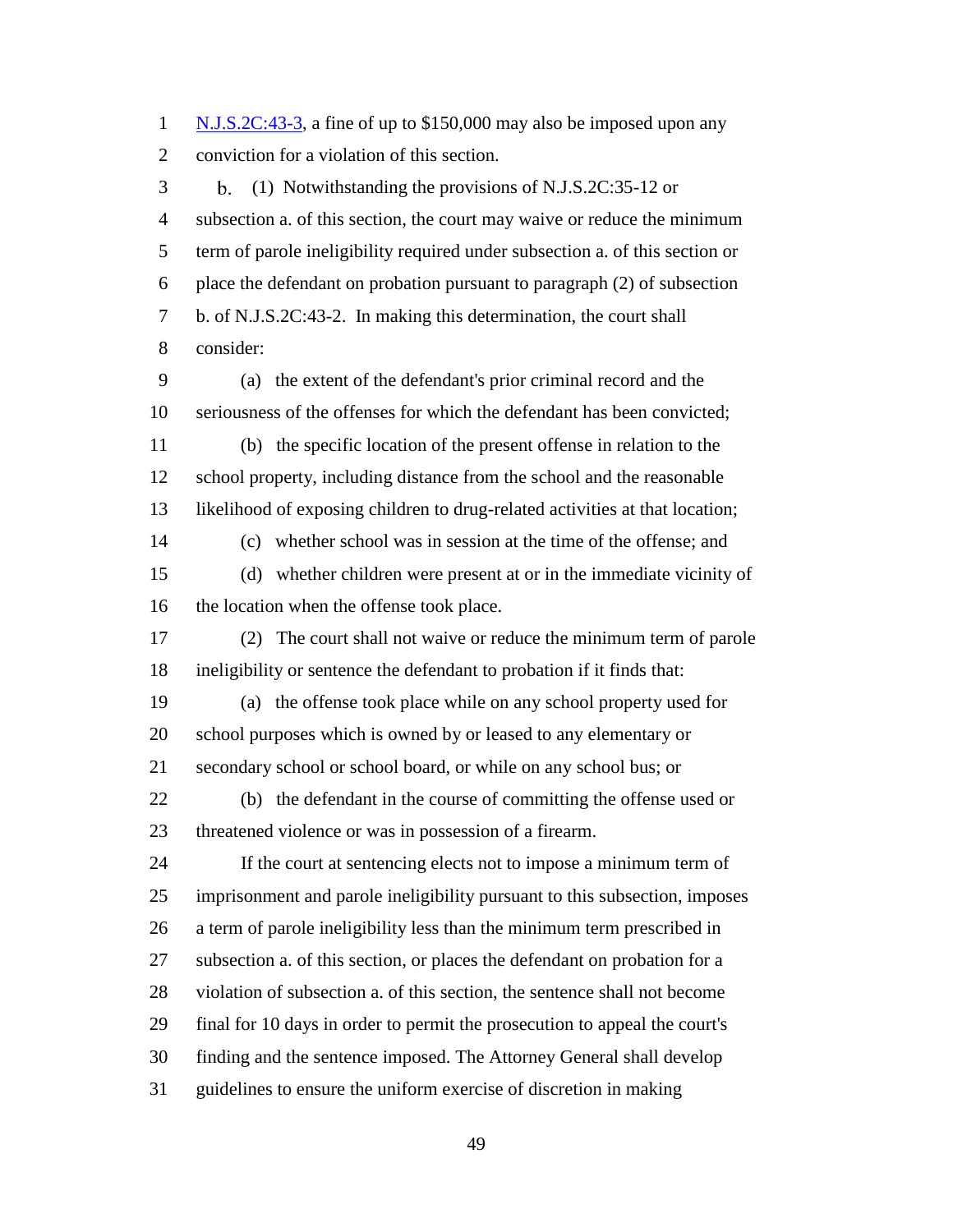determinations regarding whether to appeal a decision to waive or reduce the minimum term of parole ineligibility or place the defendant on probation.

4 Nothing in this subsection shall be construed to establish a basis for overcoming a presumption of imprisonment authorized or required by subsection d. of N.J.S.2C:44-1, or a basis for not imposing a term of imprisonment or term of parole ineligibility authorized or required to be imposed pursuant to subsection f. of N.J.S.2C:43-6 or upon conviction for a crime other than the offense set forth in this subsection.

10 c. Notwithstanding the provisions of N.J.S.2C:1-8 or any other provisions of law, a conviction arising under this section shall not merge with a conviction for a violation of subsection a. of N.J.S.2C:35-5 (manufacturing, distributing or dispensing) or N.J.S.2C:35-6 (employing a 14 juvenile in a drug distribution scheme).

 It shall be no defense to a prosecution for a violation of this section that the actor was unaware that the prohibited conduct took place while on or within 1,000 feet of any school property. Nor shall it be a defense to a prosecution under this section, or under any other provision of this title, that no juveniles were present on the school property at the time of the offense or that the school was not in session.

21 e. It is an affirmative defense to prosecution for a violation of this section that the prohibited conduct took place entirely within a private residence, that no person 17 years of age or younger was present in such private residence at any time during the commission of the offense, and that the prohibited conduct did not involve distributing, dispensing or possessing with the intent to distribute or dispense any controlled dangerous substance or controlled substance analog for profit. The affirmative defense established in this section shall be proved by the defendant by a preponderance of the evidence. Nothing herein shall be construed to establish an affirmative defense with respect to a prosecution for an offense defined in any other section of this chapter.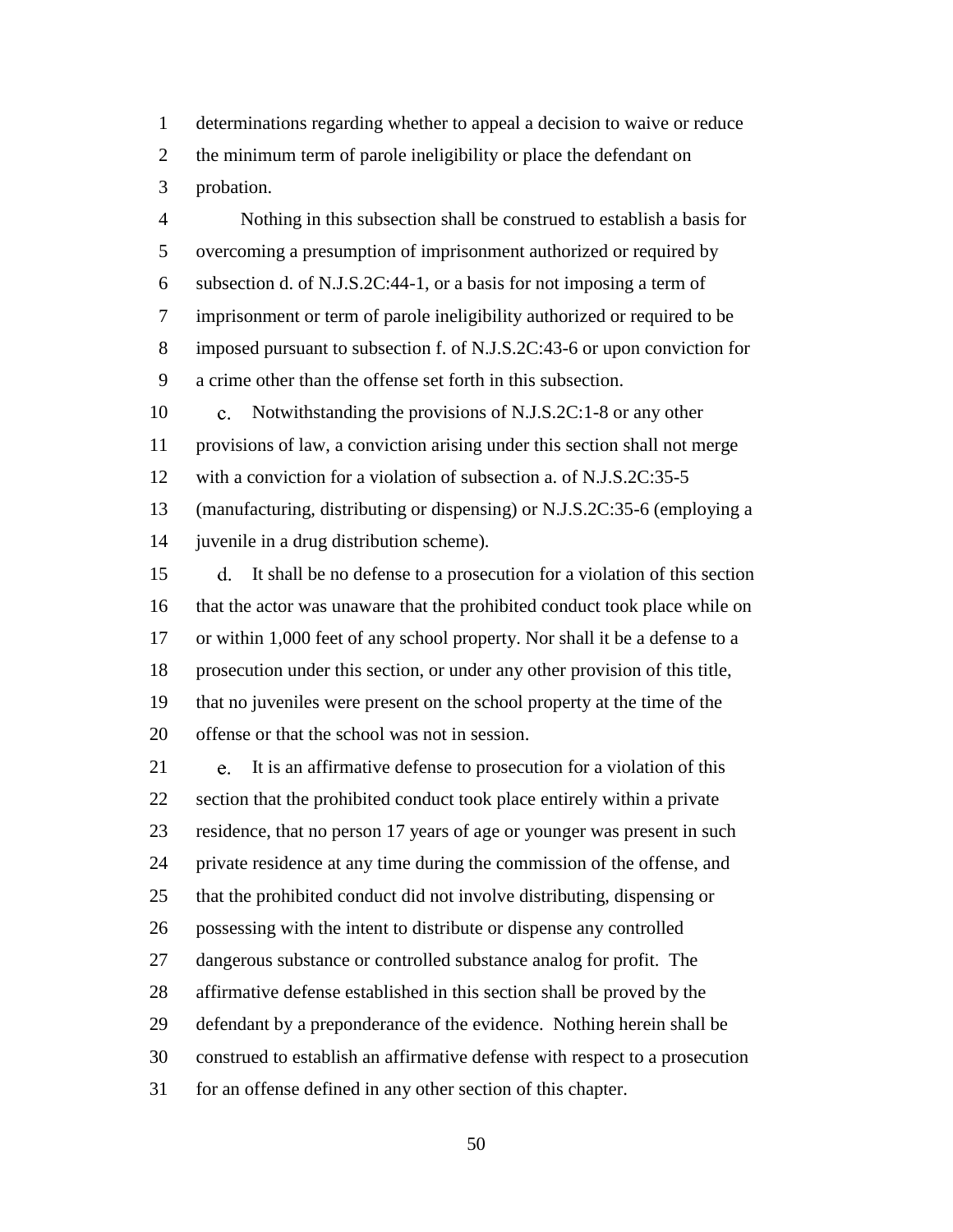1 In a prosecution under this section, a map produced or reproduced by any municipal or county engineer for the purpose of depicting the location and boundaries of the area on or within 200 feet of any property used for school purposes which is owned by or leased to any elementary or secondary school or school board, or a true copy of such a map, shall, upon proper authentication, be admissible and shall constitute prima facie evidence of the location and boundaries of those areas, provided that the governing body of the municipality or county has adopted a resolution or ordinance approving the map as official finding and record of the location and boundaries of the area or areas on or within 200 feet of the school property. Any map approved pursuant to this section may be changed from time to time by the governing body of the municipality or county. The original of every map approved or revised pursuant to this section, or a true copy thereof, shall be filed with the clerk of the municipality or county, and shall be maintained as an official record of the municipality or county. Nothing in this section shall be construed to preclude the prosecution from introducing or relying upon any other evidence or testimony to establish any element of this offense; nor shall this section be construed to preclude the use or admissibility of any map or diagram other than one which has been approved by the governing body of a municipality or county, provided that the map or diagram is otherwise admissible pursuant to the Rules of Evidence. (cf: P.L.2009, c.192, s.1) 42. Section 1 of P.L.1997, c.327 (C.2C:35-7.1) is amended to read as follows: 27 a. Any person who violates subsection a. of N.J.S.2C:35-5 by distributing, dispensing or possessing with intent to distribute a controlled dangerous substance, as defined by N.J.S. 24:21, et seq., or controlled substance analog while in, on or within 500 feet of the real property comprising a public housing facility, a public park, or a public building is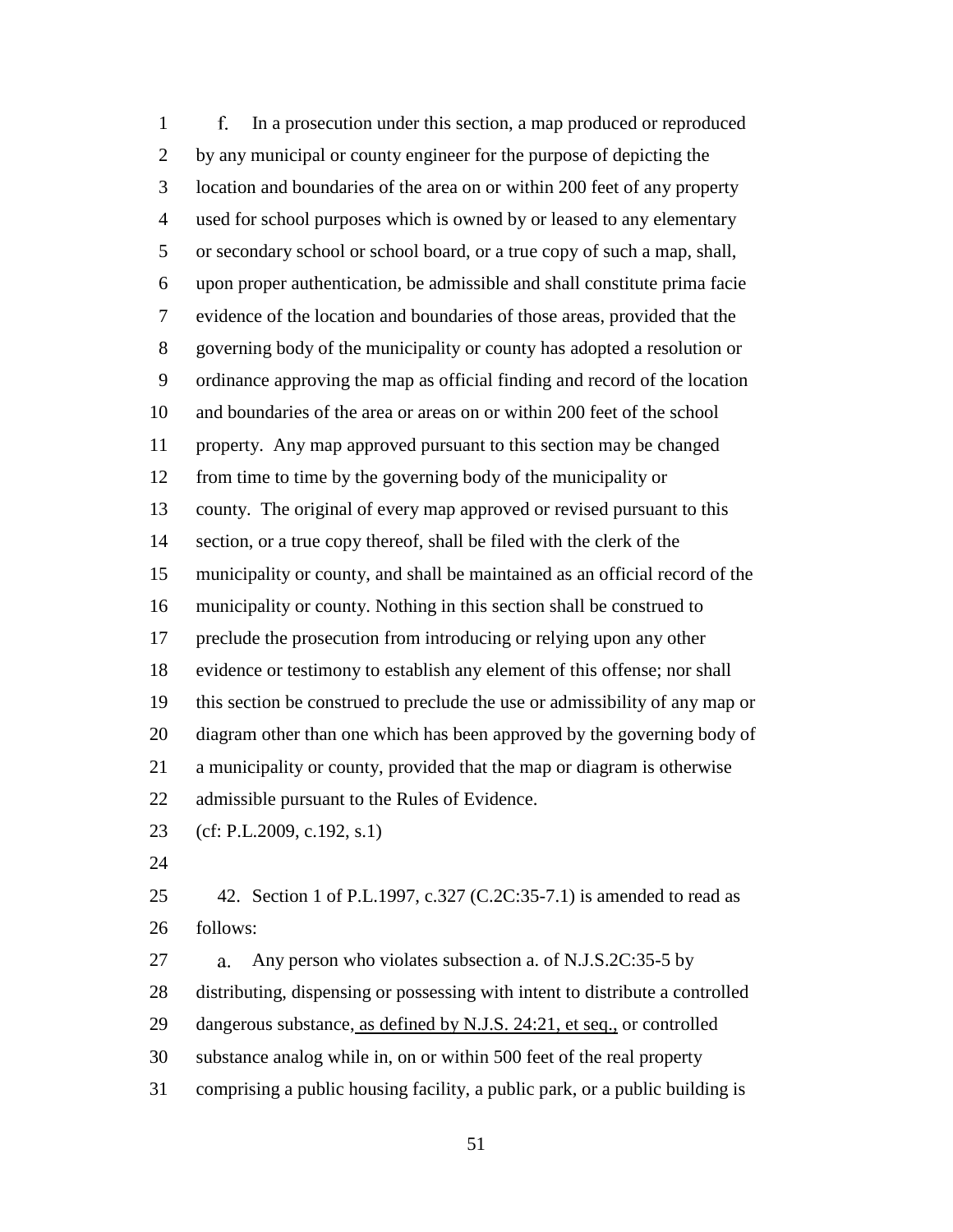guilty of a crime of the second degree**[**, except that it is a crime of the third degree if the violation involved less than one ounce of marijuana**]**.

3 b. It shall be no defense to a prosecution for violation of this section that the actor was unaware that the prohibited conduct took place while on or within 500 feet of a public housing facility, a public park, or a public building.

 Notwithstanding the provisions of N.J.S.2C:1-8 or any other provisions of law, a conviction arising under this section shall not merge with a conviction for a violation of subsection a. of N.J.S.2C:35-5 (manufacturing, distributing or dispensing) or N.J.S.2C:35-6 (employing a juvenile in a drug distribution scheme). Nothing in this section shall be construed to preclude or limit a prosecution or conviction for a violation of N.J.S.2C:35-7 or any other offense defined in this chapter.

14 d. It is an affirmative defense to prosecution for a violation of this section that the prohibited conduct did not involve distributing, dispensing or possessing with the intent to distribute or dispense any controlled dangerous substance or controlled substance analog for profit, and that the prohibited conduct did not involve distribution to a person 17 years of age or younger. The affirmative defense established in this section shall be proved by the defendant by a preponderance of the evidence. Nothing herein shall be construed to establish an affirmative defense with respect to a prosecution for an offense defined in any other section of this chapter. In a prosecution under this section, a map produced or reproduced by any municipal or county engineer for the purpose of depicting the location and boundaries of the area on or within 500 feet of a public housing facility which is owned by or leased to a housing authority according to the "Local Redevelopment and Housing Law," P.L.1992, c.79 (C.40A:12A-1 et seq.), the area in or within 500 feet of a public park, or the area in or within 500 feet of a public building, or a true copy of such a map, shall, upon proper authentication, be admissible and shall constitute prima facie evidence of the location and boundaries of those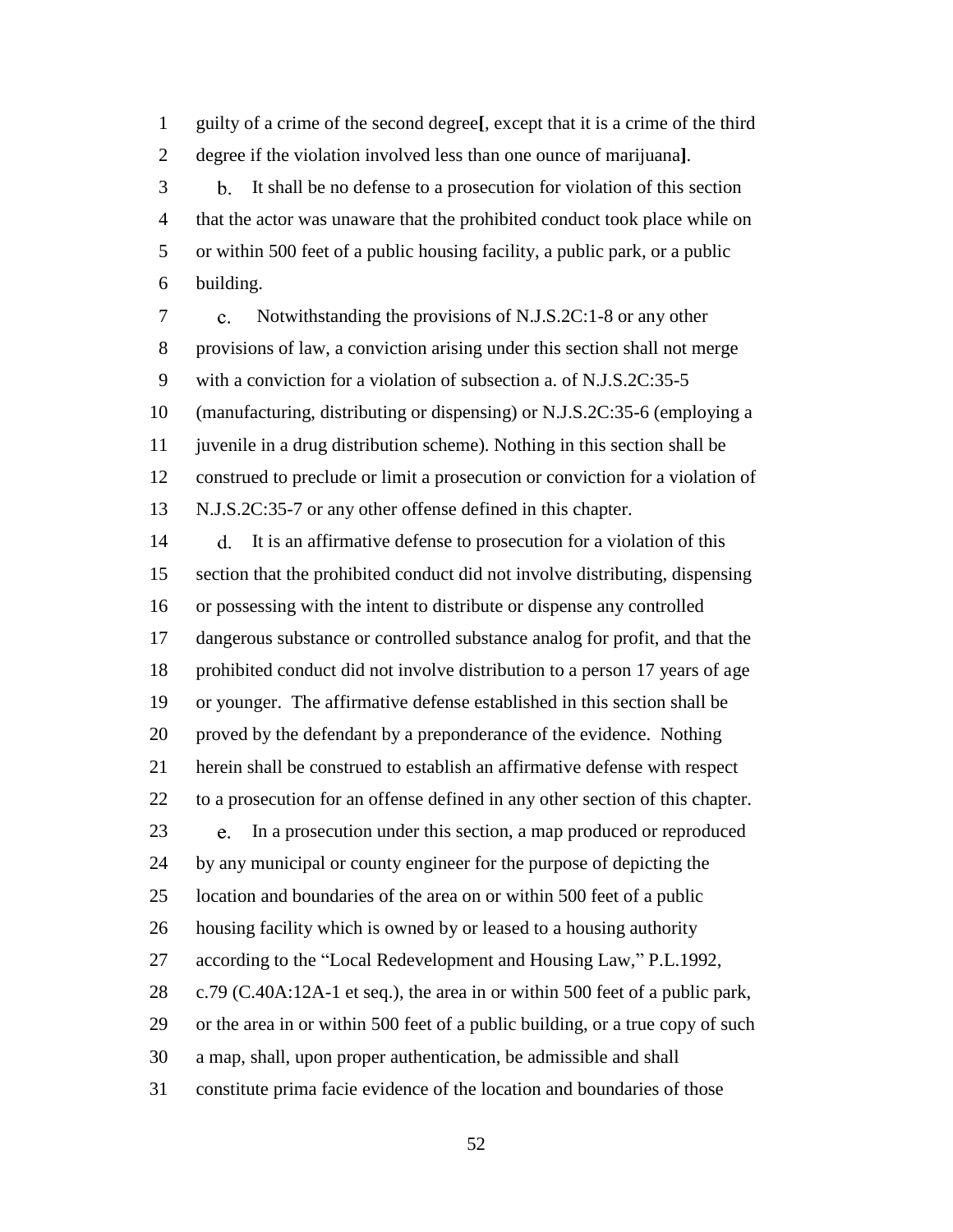areas, provided that the governing body of the municipality or county has adopted a resolution or ordinance approving the map as official finding and record of the location and boundaries of the area or areas on or within 500 feet of a public housing facility, a public park, or a public building. Any map approved pursuant to this section may be changed from time to time by the governing body of the municipality or county. The original of every map approved or revised pursuant to this section, or a true copy thereof, shall be filed with the clerk of the municipality or county, and shall be maintained as an official record of the municipality or county. Nothing in this section shall be construed to preclude the prosecution from introducing or relying upon any other evidence or testimony to establish any element of this offense; nor shall this section be construed to preclude the use or admissibility of any map or diagram other than one which has been approved by the governing body of a municipality or county, provided that the map or diagram is otherwise admissible pursuant to the Rules of Evidence. 17 f. As used in this act: 18 "Public housing facility" means any dwelling, complex of dwellings, accommodation, building, structure or facility and real property of any nature appurtenant thereto and used in connection therewith, which is owned by or leased to a local housing authority in accordance with the "Local Redevelopment and Housing Law," P.L.1992, c.79 (C.40A:12A-1 et seq.) for the purpose of providing living accommodations to persons of low income. 25 "Public park" means a park, recreation facility or area or playground owned or controlled by a State, county or local government unit. 27 "Public building" means any publicly owned or leased library or museum. (cf: P.L.1997, c.327, s.1) 43. N.J.S.2C:35-10 is amended to read as follows: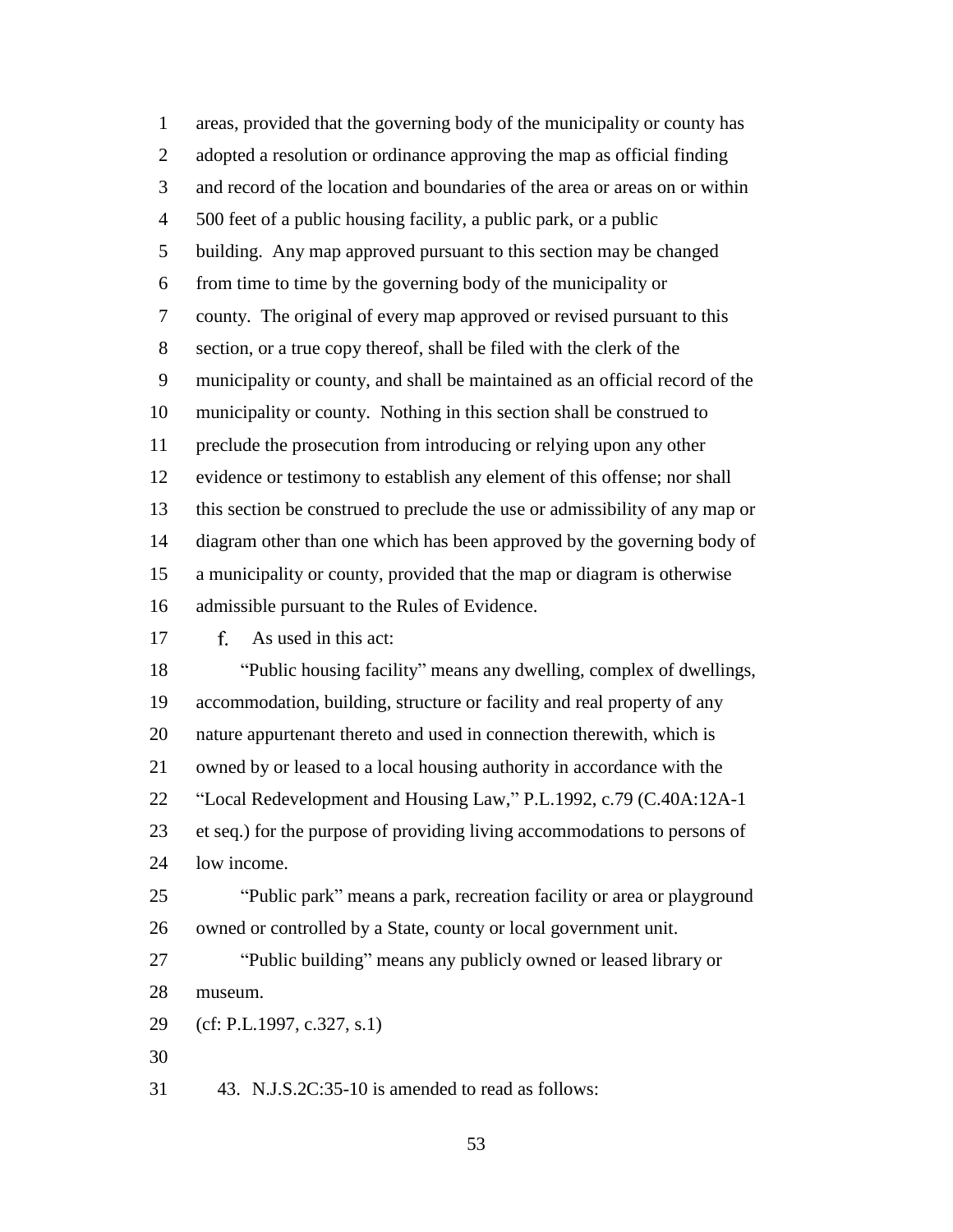2C:35-10. Possession, Use or Being Under the Influence, or Failure to Make Lawful Disposition. 3 a. It is unlawful for any person, knowingly or purposely, to obtain, or to possess, actually or constructively, a controlled dangerous substance or controlled substance analog, unless the substance was obtained directly, or pursuant to a valid prescription or order form from a practitioner, while acting in the course of his professional practice, or except as otherwise **[**authorized**]** permitted by P.L.1970, c.226 (C.24:21-1 et seq.) or P.L. , c. (C. ) (pending before the Legislature as this bill). Any person who violates this section with respect to: (1) A controlled dangerous substance, or its analog, classified in 12 Schedule I, II, III or IV other than those specifically covered in this section, is guilty of a crime of the third degree except that, notwithstanding the provisions of subsection b. of N.J.S.2C:43-3, a fine of up to \$35,000.00 may be imposed; (2) Any controlled dangerous substance, or its analog, classified in Schedule V, is guilty of a crime of the fourth degree except that, notwithstanding the provisions of subsection b. of N.J.S.2C:43-3, a fine of up to \$15,000.00 may be imposed; (3) Possession of more than 50 grams of marijuana, including any adulterants or dilutants, or more than **[**five**]**14 grams of hashish is not a violation of this title, but shall be subject to the penalties set forth in 23 section 47 of P.L., c. (C. ) (pending before the Legislature as this bill)**[**guilty of a crime of the fourth degree, except that, notwithstanding the provisions of subsection b. of N.J.S.2C:43-3, a fine of up to

\$25,000.00 may be imposed**]**; or

(4) Possession of 50 grams or less of marijuana, including any

- adulterants or dilutants, or **[**five**]**14 grams or less of hashish by a person
- under 21 years of age, is not a violation of this title, but shall be subject to

the penalties set forth in section 47 of P.L. , c. (C. ) (pending before

the Legislature as this bill).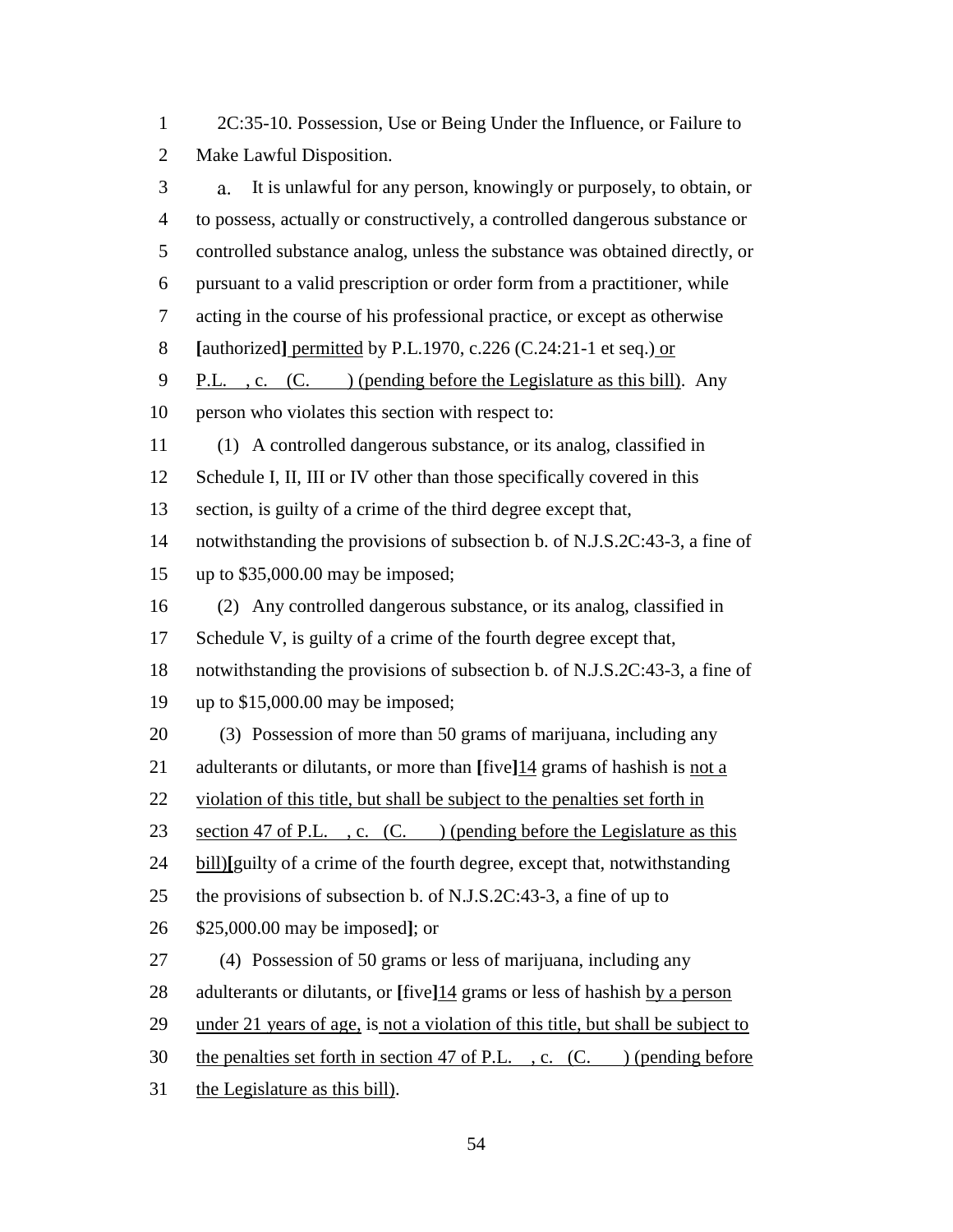Any person who commits any offense defined in this section while on any property used for school purposes which is owned by or leased to any elementary or secondary school or school board, or within 1,000 feet of any such school property or a school bus, or while on any school bus, and who is not sentenced to a term of imprisonment, shall, in addition to any other sentence which the court may impose, be required to perform not less than 100 hours of community service.

8 b. Any person who uses or who is under the influence of any controlled dangerous substance, or its analog, for a purpose other than the treatment of sickness or injury as lawfully prescribed or administered by a physician is a disorderly person. Notwithstanding the provisions of this subsection, it shall not be a violation of this section for a person to be under the influence of marijuana.

14 In a prosecution under this subsection, it shall not be necessary for the State to prove that the accused did use or was under the influence of any specific drug, but it shall be sufficient for a conviction under this subsection for the State to prove that the accused did use or was under the influence of some controlled dangerous substance, counterfeit controlled dangerous substance, or controlled substance analog, other than marijuana, by proving that the accused did manifest physical and physiological symptoms or reactions caused by the use of any controlled dangerous substance or controlled substance analog. 23 c. Any person who knowingly obtains or possesses a controlled dangerous substance or controlled substance analog in violation of subsection a. of this section and who fails to voluntarily deliver the

substance to the nearest law enforcement officer is guilty of a disorderly

persons offense. Nothing in this subsection shall be construed to preclude

a prosecution or conviction for any other offense defined in this title or

any other statute. This subsection shall not apply to possession of 50

grams or less of marijuana or 14 grams or less of hashish.

(cf: P.L.1997, c.181, s.6)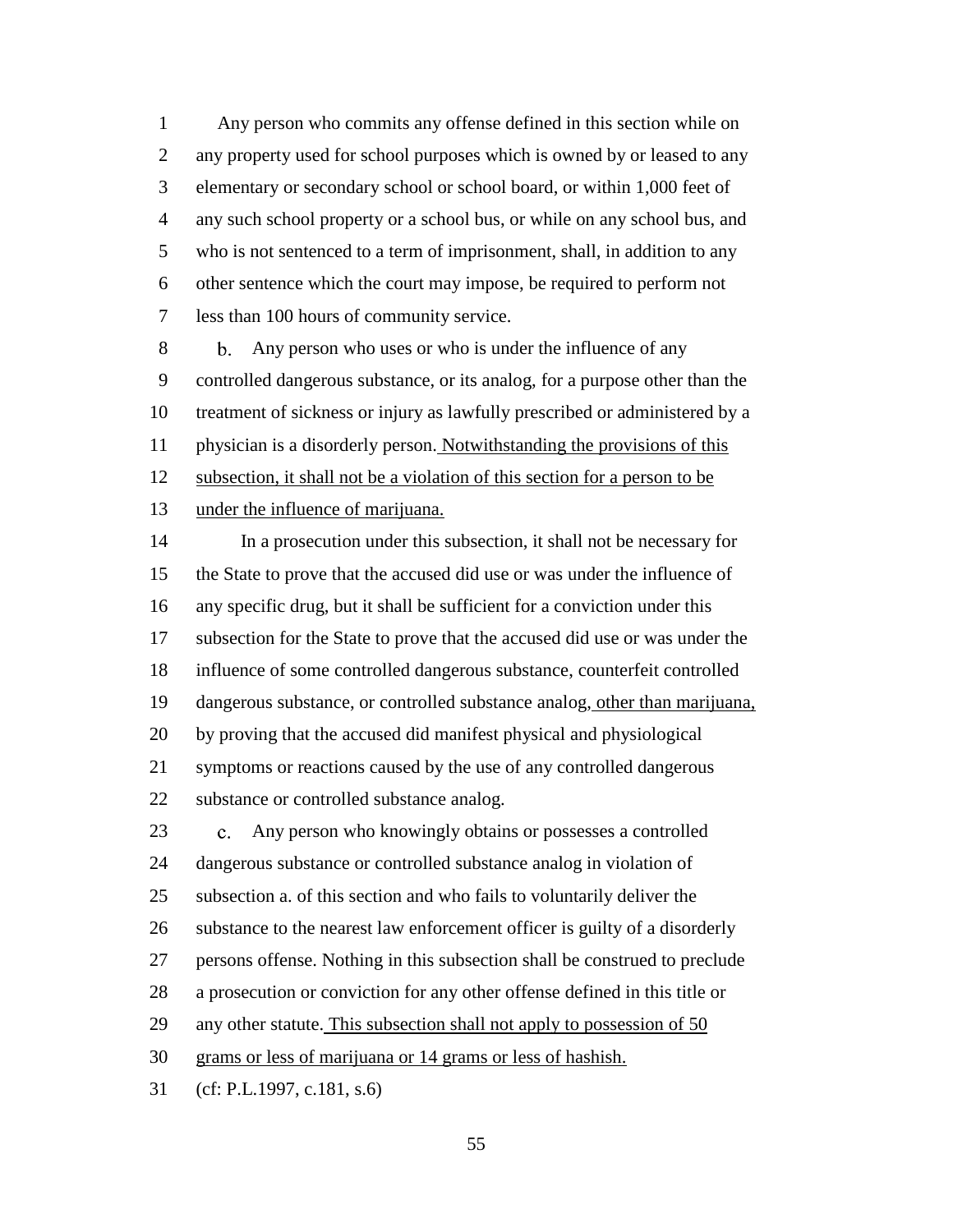44. N.J.S.2C:36-1 is amended to read as follows: As used in this act, "drug paraphernalia" means all equipment, products and materials of any kind which are used or intended for use in planting, propagating, cultivating, growing, harvesting, manufacturing, compounding, converting, producing, processing, preparing, testing, analyzing, packaging, repackaging, storing, containing, concealing, ingesting, inhaling, or otherwise introducing into the human body a controlled dangerous substance , controlled substance analog or toxic chemical in violation of the provisions of chapter 35 of this title. It shall include, but not be limited to: a. kits used or intended for use in planting, propagating, cultivating, growing or harvesting of any species of plant which is a controlled dangerous substance or from which a controlled dangerous substance can be derived; b. kits used or intended for use in manufacturing, compounding, converting, producing, processing, or preparing controlled dangerous substances or controlled substance analogs; c. isomerization devices used or intended for use in increasing the potency of any species of plant which is a controlled dangerous substance; d. testing equipment used or intended for use identifying, or in analyzing the strength, effectiveness or purity of controlled dangerous substances or controlled substance analogs; e. scales and balances used or intended for use in weighing or measuring controlled dangerous substances or controlled substance analogs; f. dilutants and adulterants, such as quinine hydrochloride, mannitol, mannite, dextrose and lactose, used or intended for use in cutting controlled dangerous substances or controlled substance analogs; g. **[**separation gins and sifters used or intended for use in removing twigs and seeds from, or in otherwise cleaning or refining, marihuana; h. **]**blenders, bowls, containers, spoons and mixing devices used or intended for use in compounding controlled dangerous substances or controlled substance analogs; **[**i**]**h. capsules, balloons, envelopes and other containers used or intended for use in packaging small quantities of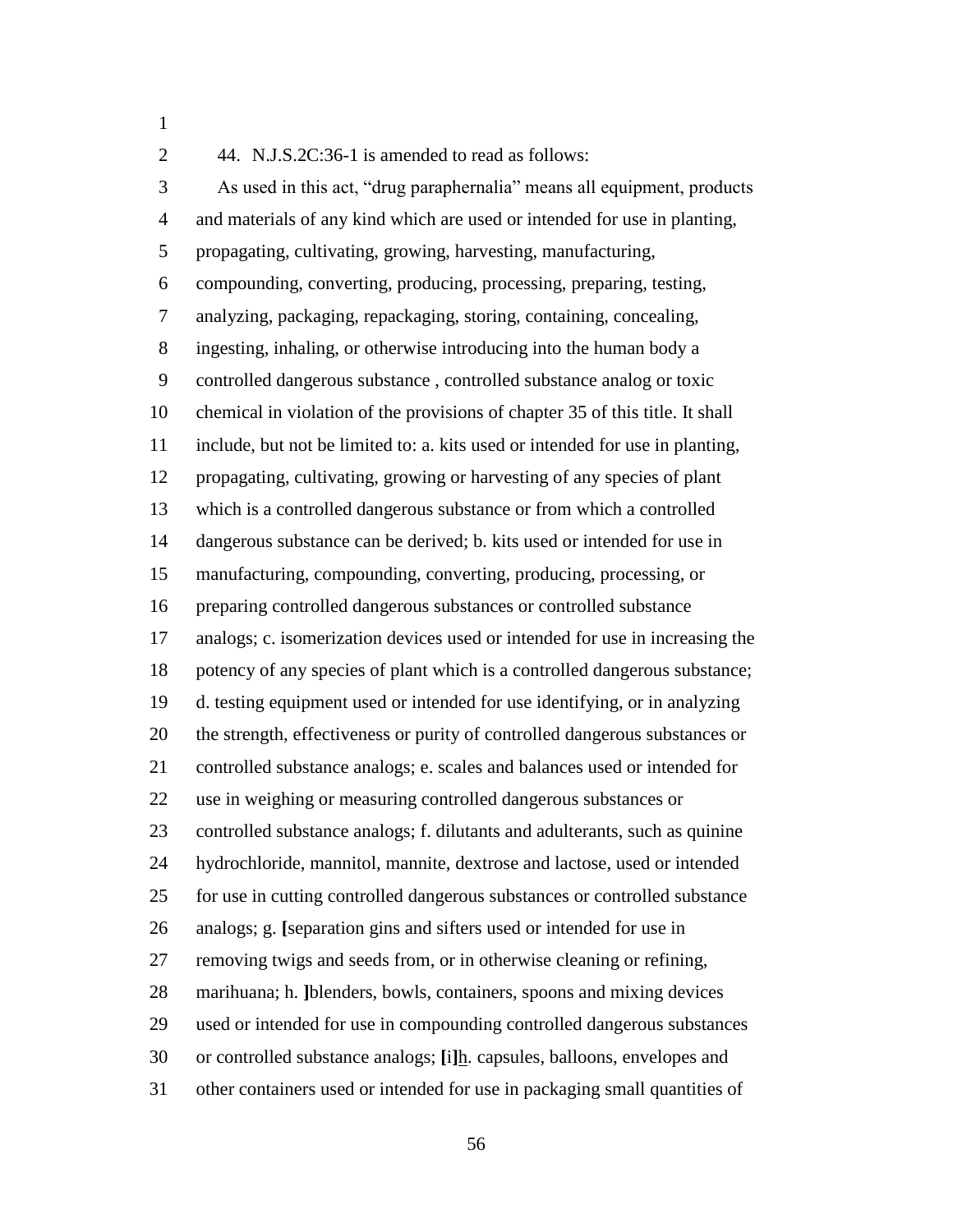controlled dangerous substances or controlled substance analogs; **[**j**]**i. containers and other objects used or intended for use in storing or concealing controlled dangerous substances , controlled substance analogs or toxic chemicals; k. objects used or intended for use in ingesting, inhaling, or otherwise introducing **[**marihuana, **]**cocaine, **[**hashish, hashish oil, **]**nitrous oxide or the fumes of a toxic chemical into the human body, such as (1) metal, wooden, acrylic, glass, stone, plastic, or ceramic pipes with or without screens, permanent screens, **[**hashish heads, **]**or punctured metal bowls; (2) water pipes; (3) carburetion tubes and devices; (4) smoking and carburetion masks; (5) roach clips, meaning objects used to hold burning material, **[**such as a marihuana cigarette, **]**that has become too small or too short to be held in the hand; (6) miniature cocaine spoons, and cocaine vials; (7) chamber pipes; (8) carburetor pipes; (9) electric pipes; (10) air-driven pipes; (11) chillums; (12) bongs; (13) ice pipes or chillers; (14) compressed gas containers, such as tanks, cartridges or canisters, that contain food grade or pharmaceutical grade nitrous oxide as a principal ingredient; (15) chargers or charging bottles, meaning metal, ceramic or plastic devices that contain an interior pin that may be used to expel compressed gas from a cartridge or canister; and (16) tubes, balloons, bags, fabrics, bottles or other containers used to concentrate or hold in suspension a toxic chemical or the fumes of a toxic chemical. In determining whether or not an object is drug paraphernalia, the trier of fact, in addition to or as part of the proofs, may consider the following factors: a. statements by an owner or by anyone in control of the object concerning its use; b. the proximity of the object of illegally possessed controlled dangerous substances , controlled substance analogs or toxic chemicals; c. the existence of any residue of illegally possessed controlled dangerous substances , controlled substance analogs or toxic chemicals on the object; d. direct or circumstantial evidence of the intent of an owner, or of anyone in control of the object, to deliver it to persons whom he knows intend to use the object to facilitate a violation of this act; the innocence of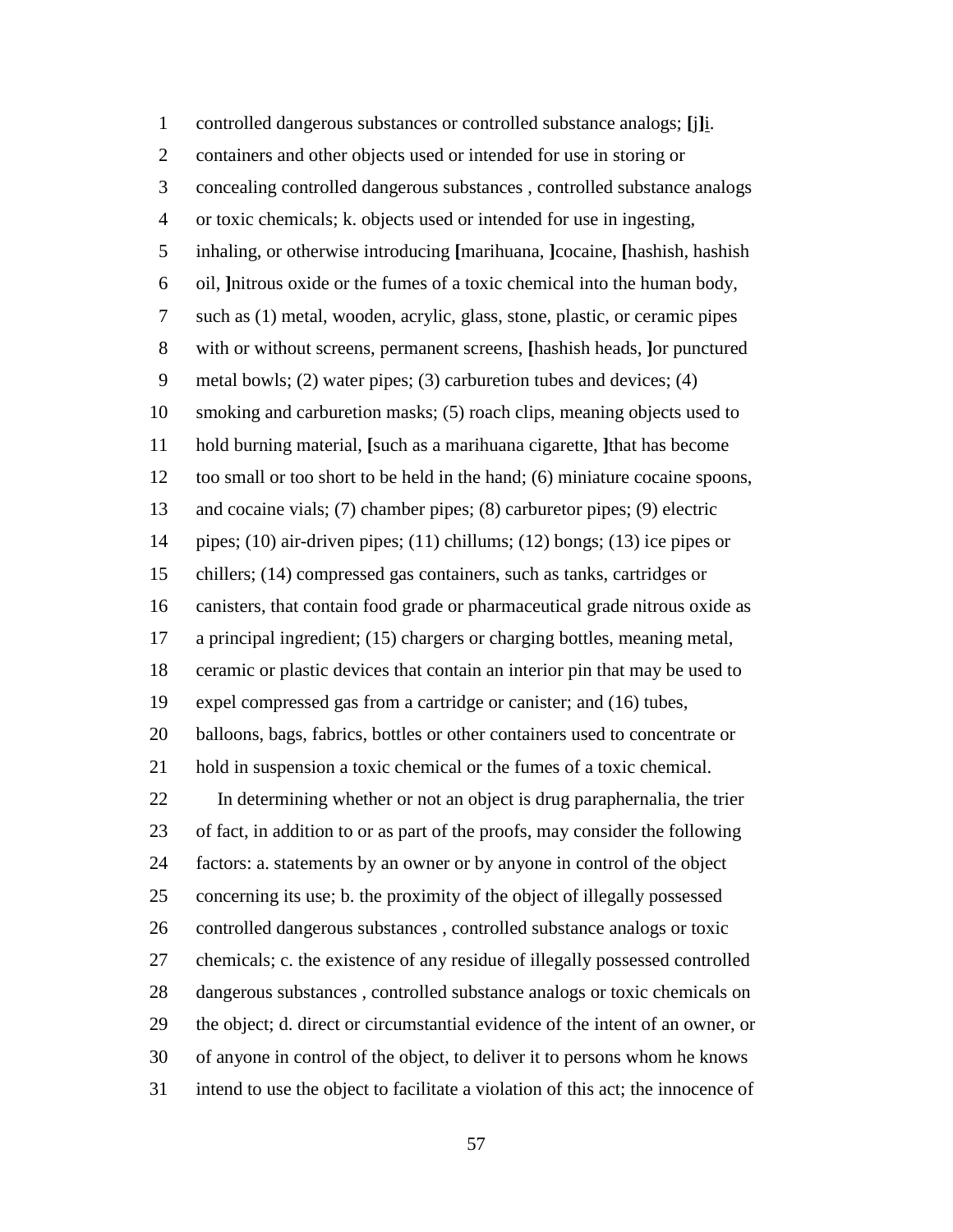| $\mathbf{1}$   | an owner, or of anyone in control of the object, as to a direct violation of  |
|----------------|-------------------------------------------------------------------------------|
| $\overline{2}$ | this act shall not prevent a finding that the object is intended for use as   |
| 3              | drug paraphernalia; e. instructions, oral or written, provided with the       |
| $\overline{4}$ | object concerning its use; f. descriptive materials accompanying the object   |
| 5              | which explain or depict its use; g. national or local advertising whose       |
| 6              | purpose the person knows or should know is to promote the sale of objects     |
| 7              | intended for use as drug paraphernalia; h. the manner in which the object     |
| $8\,$          | is displayed for sale; i. the existence and scope of legitimate uses for the  |
| 9              | object in the community; and j. expert testimony concerning its use.          |
| 10             |                                                                               |
| 11             | 45. N.J.S.2C:36-2 is amended to read as follows:                              |
| 12             | 2C:36-2. Use or possession with intent to use, disorderly persons             |
| 13             | offense.                                                                      |
| 14             | It shall be unlawful for any person to use, or to possess with intent to      |
| 15             | use, drug paraphernalia to plant, propagate, cultivate, grow, harvest,        |
| 16             | manufacture, compound, convert, produce, process, prepare, test, analyze,     |
| 17             | pack, repack, store, contain, conceal, ingest, inhale, or otherwise introduce |
| 18             | into the human body a controlled dangerous substance, controlled              |
| 19             | substance analog or toxic chemical in violation of the provisions of          |
| 20             | chapter 35 of this title. Any person who violates this section is guilty of a |
| 21             | disorderly persons offense.                                                   |
| 22             | Use, or possession with intent to use, marijuana paraphernalia is not a       |
| 23             | violation of this title but shall be subject to the penalties set forth in    |
| 24             | section 48 of P.L., c. $(C.$ (pending before the Legislature as this          |
| 25             | <u>bill).</u>                                                                 |
| 26             | (cf: P.L.2007, c.31, s.3)                                                     |
| 27             |                                                                               |
| 28             | N.J.S.2B:12-17 is amended to read as follows:<br>46.                          |
| 29             | 2B:12-17. Jurisdiction of specified offenses. A municipal court has           |
| 30             | jurisdiction over the following cases within the territorial jurisdiction of  |
| 31             | the court:                                                                    |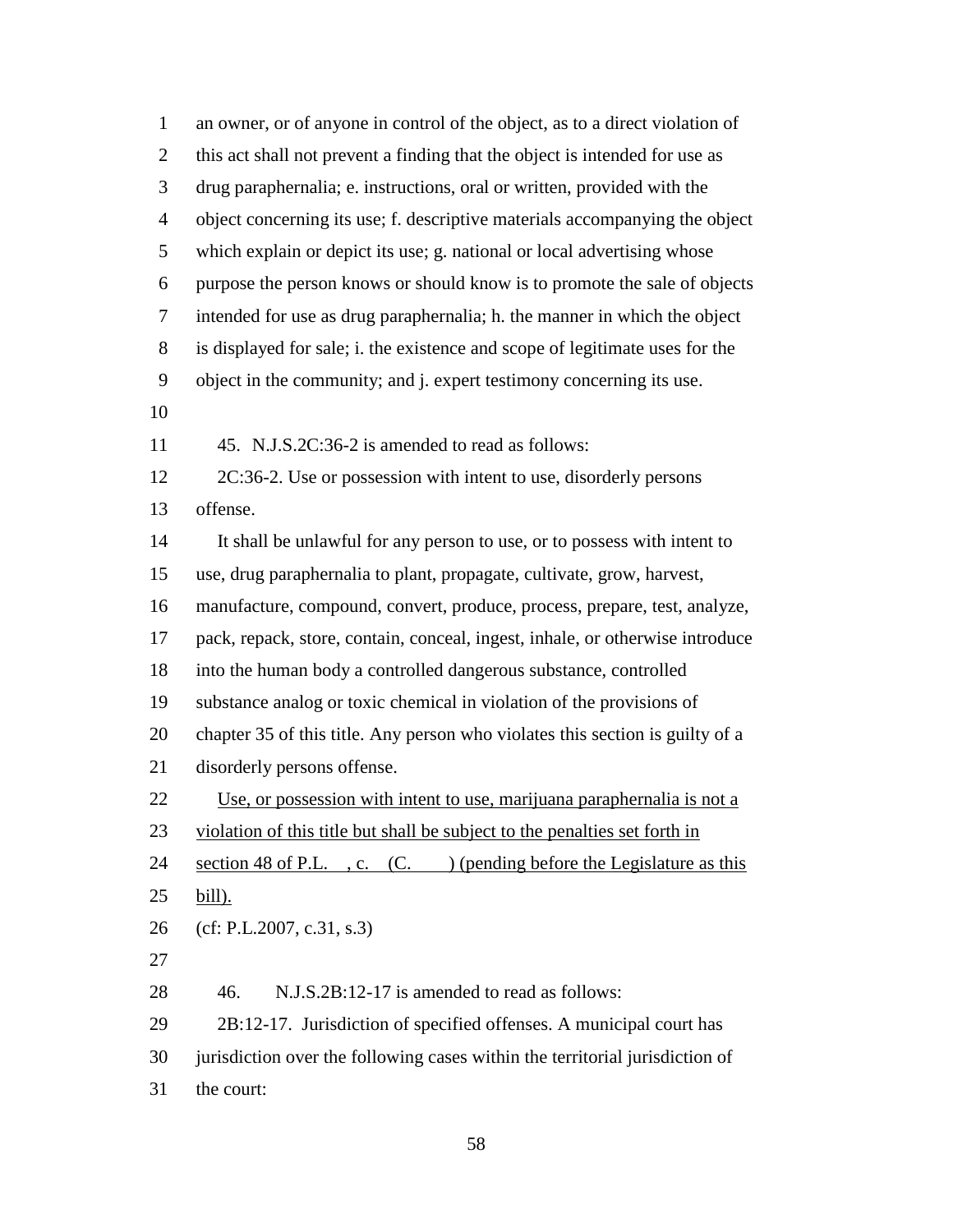| $\mathbf{1}$   | Violations of county or municipal ordinances;<br>a.                           |  |
|----------------|-------------------------------------------------------------------------------|--|
| $\overline{2}$ | Violations of the motor vehicle and traffic laws;<br>b.                       |  |
| 3              | Disorderly persons offenses, petty disorderly persons offenses and<br>c.      |  |
| $\overline{4}$ | other non-indictable offenses except where exclusive jurisdiction is given    |  |
| 5              | to the Superior Court;                                                        |  |
| 6              | Violations of the fish and game laws;<br>d.                                   |  |
| 7              | Proceedings to collect a penalty where jurisdiction is granted by<br>e.       |  |
| 8              | statute;                                                                      |  |
| 9              | f.<br>Violations of laws regulating boating; [and]                            |  |
| 10             | Violations of section 47 and 48 of P.L., c. $(C.$ (pending<br>g.              |  |
| 11             | before the Legislature as this bill); and                                     |  |
| 12             | Any other proceedings where jurisdiction is granted by statute.<br>h.         |  |
| 13             | (cf: P.L.1996, c.95, s.12)                                                    |  |
| 14             |                                                                               |  |
| 15             | Section 1 of P.L.1964, c.289 (C.39:4-49.1) is amended to read as<br>47.       |  |
| 16             | follows:                                                                      |  |
| 17             | No person shall operate a motor vehicle on any highway while<br>1.            |  |
| 18             | knowingly having in his possession or in the motor vehicle any controlled     |  |
| 19             | dangerous substance as classified in Schedules I, II, III, IV and V of the    |  |
| 20             | "New Jersey Controlled Dangerous Substances Act," P.L.1970, c.226             |  |
| 21             | (C.24:21-1 et seq.) or any prescription legend drug, unless the person has    |  |
| 22             | obtained the substance or drug from, or on a valid written prescription of,   |  |
| 23             | a duly licensed physician, veterinarian, dentist or other medical             |  |
| 24             | practitioner licensed to write prescriptions intended for the treatment or    |  |
| 25             | prevention of disease in man or animals or unless the person possesses a      |  |
| 26             | controlled dangerous substance pursuant to a lawful order of a practitioner   |  |
| 27             | or lawfully possesses a Schedule V substance.                                 |  |
| 28             | A person who violates this section shall be fined not less than \$50.00       |  |
| 29             | and shall forthwith forfeit his right to operate a motor vehicle for a period |  |
| 30             | of two years from the date of his conviction. This section shall not apply    |  |
| 31             | to possession of 50 grams or less of marijuana or 14 grams or less of         |  |
|                |                                                                               |  |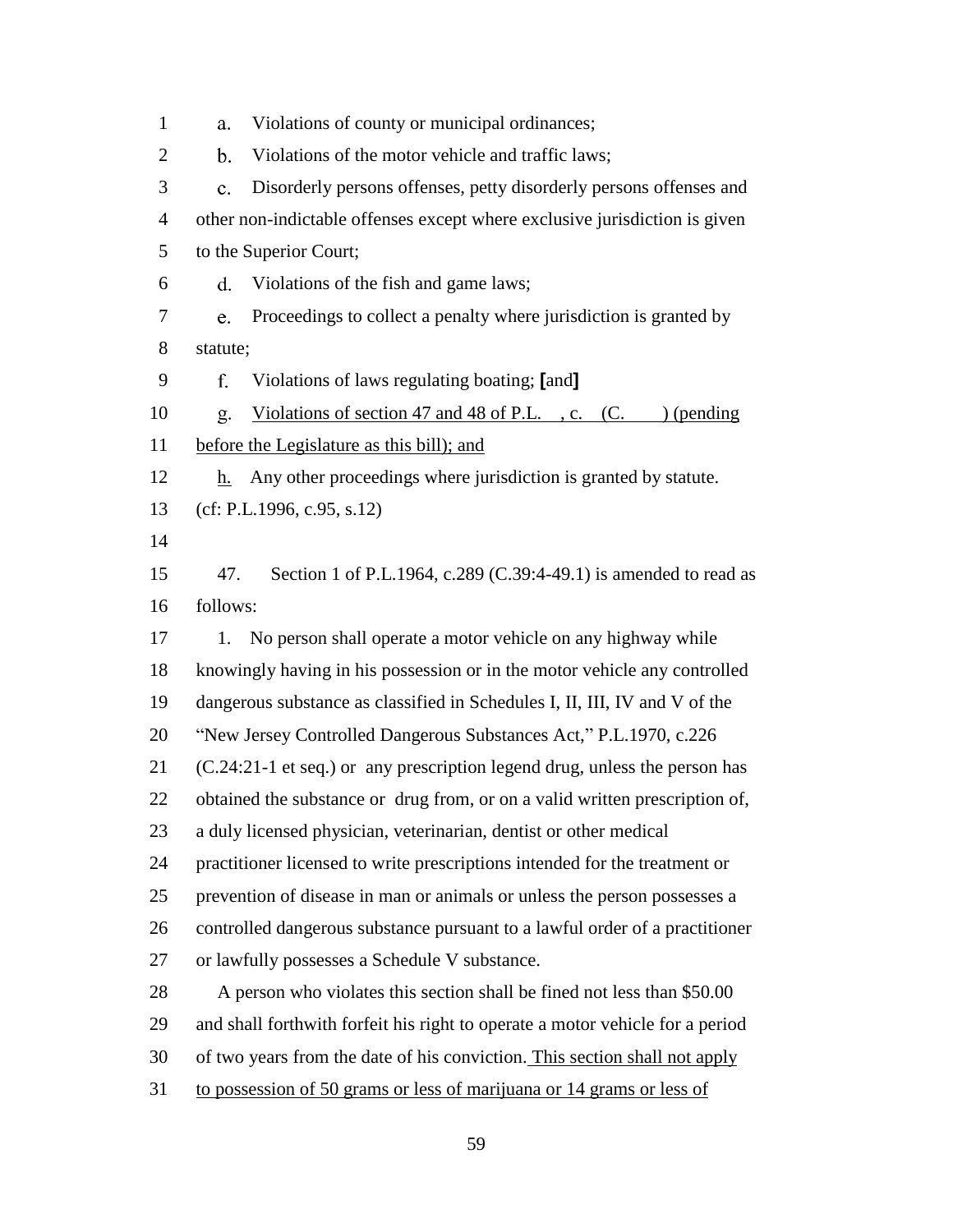| $\mathbf{1}$   | hashish or the lawful possession of more than 50 grams of marijuana or 14        |
|----------------|----------------------------------------------------------------------------------|
| $\overline{2}$ | grams of hashish pursuant to P.L., c. $(C.$ (c. ) (pending before the            |
| 3              | Legislature as this bill) or P.L.2009, c.307 (C.24:6I-1 et seq.).                |
| $\overline{4}$ | (cf: P.L.1985, c.239, s.1)                                                       |
| 5              |                                                                                  |
| 6              | 48. (New section) Penalties.                                                     |
| 7              | a. Any person under 21 years of age who possesses less than 50 grams             |
| 8              | of marijuana or 14 grams or less of hashish, except as permitted by P.L.         |
| 9              | ) (pending before the Legislature as this bill) or P.L.2009,<br>c. $(C.$         |
| 10             | c.307 (C.24:6I-1 et al.), shall be subject to a \$100 civil penalty. No          |
| 11             | additional fines, penalties, or fees shall be imposed by the court, except       |
| 12             | court costs.                                                                     |
| 13             | Any person 21 years of age and older who possesses more than 50<br>$\mathbf b$ . |
| 14             | grams of marijuana or more than 14 grams of hashish, except as permitted         |
| 15             | ) (pending before the Legislature as this bill) or<br>by P.L., c. $(C.$          |
| 16             | P.L.2009, c.307 (C.24:6I-1 et al.), shall be subject to the following civil      |
| 17             | penalties:                                                                       |
| 18             | \$150 for a first violation;<br>(1)                                              |
| 19             | \$200 for a second violation;<br>(2)                                             |
| 20             | (3)<br>\$500 for a third or subsequent violation.                                |
| 21             | No additional fines, penalties, or fees shall be imposed by the court,           |
| 22             | except court costs.                                                              |
| 23             | Any person under 21 years of age who possesses more than 50<br>c.                |
| 24             | grams of marijuana or more than 14 grams of hashish, except as permitted         |
| 25             | by P.L.2009, c.307 (C.24:6I-1 et al.) is a disorderly person.                    |
| 26             | The civil penalties established in subsection a. and b. of this<br>d.            |
| 27             | section shall be collected pursuant to the "Penalty Enforcement Law of           |
| 28             | 1999," P.L.1999, c. 274 (C.2A:58-10 et seq.).                                    |
| 29             | A violation of subsection a. or b. of this section shall be proved by<br>e.      |
| 30             | a preponderance of the evidence. A violation of subsection c. shall be           |
| 31             | proved beyond a reasonable doubt.                                                |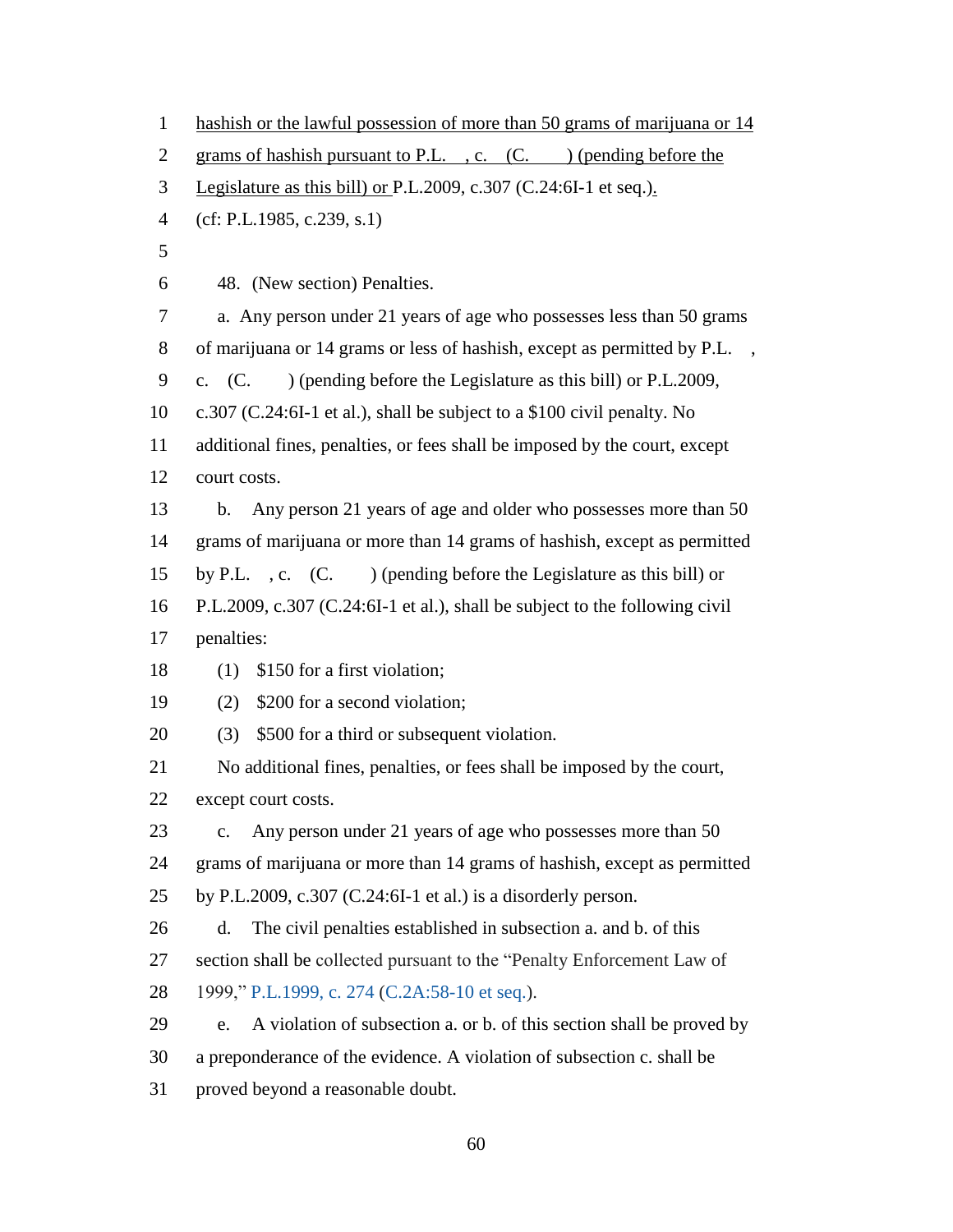| $\mathbf{1}$   |                                                                                   |
|----------------|-----------------------------------------------------------------------------------|
| $\overline{2}$ | 49. (New section) Expungement for Crimes Repealed by this Act.                    |
| 3              | In all cases wherein a person has been arrested or convicted of a<br>a.           |
| $\overline{4}$ | crime under the laws of this State and who would not have been arrested           |
| 5              | or found guilty of a crime under the New Jersey Tax, Regulate and                 |
| 6              | Control Marijuana Act, P.L. c. (C. ) (pending before the                          |
| 7              | Legislature as this bill), had that Act been in effect at the time of the         |
| 8              | crime, such person may present a duly verified petition to the Superior           |
| 9              | Court in the county in which the conviction was entered praying that such         |
| 10             | conviction and all records and information pertaining thereto be expunged.        |
| 11             | (1) The application for expungement shall proceed pursuant to                     |
| 12             | N.J.S.2C:52-1 et seq. except that the requirements related to the expiration      |
| 13             | of the time periods specified in N.J.S. 2C:52-3 through section 1 of P.L.         |
| 14             | 1980, c. 163 shall not apply.                                                     |
| 15             | (2) No fee shall be charged to the person making such application.                |
| 16             | (3) Unless requested by the applicant, no hearing is necessary to grant           |
| 17             | or deny an application filed under subsection a.                                  |
| 18             | (4) Expungement shall have the same meaning as in N.J.S.2C:52-1.                  |
| 19             | The Superior Court shall grant an expungement pursuant to this<br>$\mathbf{b}$ .  |
| 20             | section where the Court finds the application for expungement meets the           |
| 21             | criteria in subsection a.                                                         |
| 22             | Nothing in this section is intended to diminish or abrogate any<br>$c_{\cdot}$    |
| 23             | rights or remedies otherwise available to the applicant.                          |
| 24             |                                                                                   |
| 25             | 50. (New section) Resentencing for Crimes Amended by this Act.                    |
| 26             | In all cases wherein a person has been convicted of a crime under<br>a.           |
| 27             | the laws of this State and for which the crime or penalty has been amended        |
| 28             | by the New Jersey Tax, Regulate and Control Marijuana Act, P.L.<br>$\mathbf{c}$ . |
| 29             | ) (pending before the Legislature as this bill), such person may<br>(C.           |
| 30             | present a duly verified petition to the Superior Court in the county in           |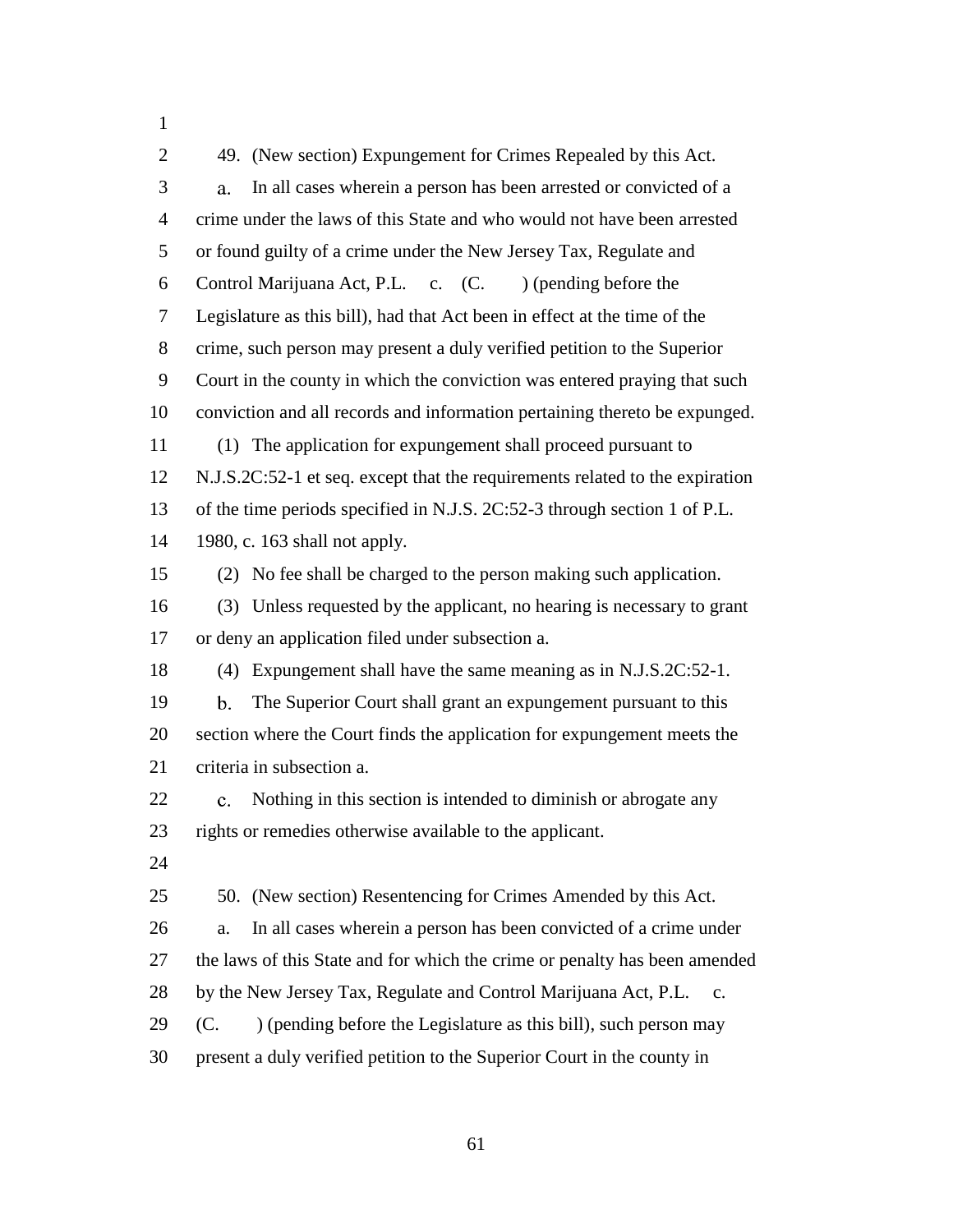| $\mathbf{1}$   | which the conviction was entered praying that such person be resentenced       |
|----------------|--------------------------------------------------------------------------------|
| $\overline{2}$ | and such conviction be reclassified in accordance with the Act.                |
| 3              | (1) The application for resentencing shall proceed pursuant to                 |
| $\overline{4}$ | N.J.S.2C:52-1 et seq. except that the requirements related to the expiration   |
| 5              | of the time periods specified in N.J.S. 2C:52-3 through section 1 of P.L.      |
| 6              | 1980, c. 163 shall not apply.                                                  |
| 7              | (2) No fee shall be charged to the person making such application.             |
| 8              | (3) Unless requested by the applicant, no hearing is necessary to grant        |
| 9              | or deny an application filed under subsection a.                               |
| 10             | The Superior Court shall grant an application pursuant to this<br>b.           |
| 11             | section where the Court finds the application for resentencing meets the       |
| 12             | criteria in subsection a.                                                      |
| 13             | Nothing in this section is intended to diminish or abrogate any<br>c.          |
| 14             | rights or remedies otherwise available to the applicant.                       |
| 15             | Any person who is resentenced pursuant to this section shall be<br>d.          |
| 16             | given credit for any time in custody already served.                           |
| 17             | Under no circumstances may resentencing under this section result<br>e.        |
| 18             | in the imposition of a term longer than the original sentence.                 |
| 19             |                                                                                |
| 20             |                                                                                |
| 21             | 51. (New section) Retroactive application.                                     |
| 22             | The New Jersey Tax, Regulate and Control Marijuana Act, P.L.<br>$\mathbf{c}$ . |
| 23             | ) (pending before the Legislature as this bill), shall apply to arrests<br>(C. |
| 24             | and convictions which occurred prior to, and which occur on or                 |
| 25             | subsequent to, the effective date of this act.                                 |
| 26             |                                                                                |
| 27             | (New section) Industrial hemp.<br>52.                                          |
| 28             | The possession, use, purchase, sale, production, manufacture,                  |
| 29             | packaging, labeling, transporting, storage, distribution, use and transfer of  |
| 30             | industrial hemp shall not be subject to the provisions of P.L. c. (C.          |
| 31             | ) (pending before the Legislature as this bill) with the exception of          |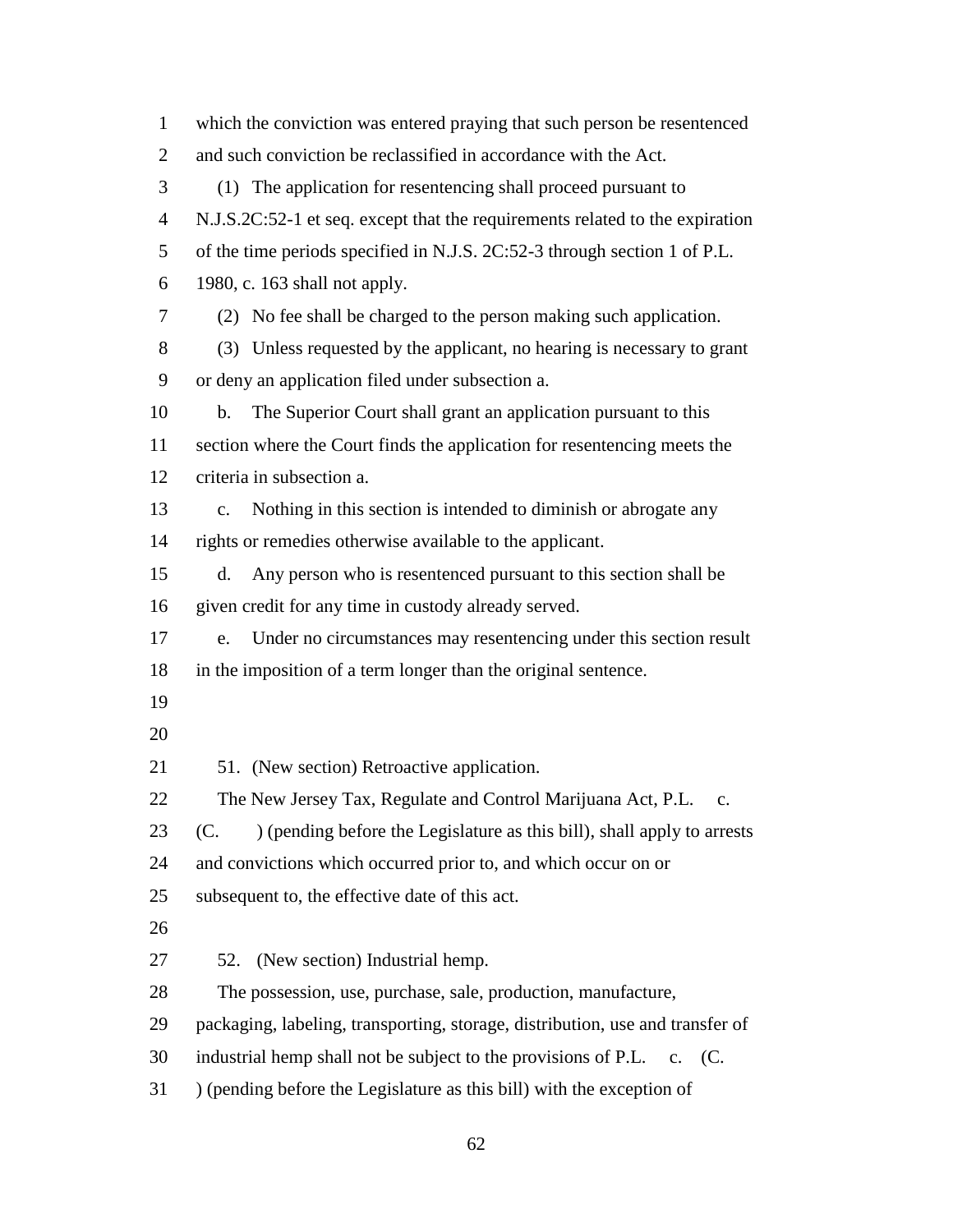1 Sections 52, 53 and 56 of P.L. c. (C. ) (pending before the Legislature as this bill).

53. (New section) Industrial hemp farming.

 Notwithstanding any other law, or rule or regulation adopted pursuant thereto, to the contrary, a person may plant, grow, harvest, possess, process, distribute, buy, or sell industrial hemp in the State, provided the person complies with the rules and regulations adopted pursuant to subsection b.

10 b. In consultation with the Attorney General, the Secretary of Agriculture shall adopt, pursuant to the "Administrative Procedure Act," P.L.1968, c.410 (C.52:14B-1 et seq.), rules and regulations providing for the administrative and enforcement responsibilities of the Department of Agriculture pursuant to this act, including, but not necessarily limited to: (1) Establishment of approved varieties of industrial hemp and

methods to distinguish it from any type of marijuana;

(2) Protocols for testing plant parts during growth for delta-9

- tetrahydrocannabinol;
- (3) Guidelines for monitoring the growth and harvest of industrial hemp;
- (4) Penalties necessary for the administration and enforcement of this act; and

(5) Any other issues required to implement this act.

24 c. The Secretary of Agriculture may defer to the Attorney General rulemaking on any of the issues enumerated above if they determine in the

interest of public safety, that the issue is better addressed by the

Department of Law and Public Safety than by the Department of

Agriculture.

29 d. Annually, at the time required under the rules and regulations

- adopted pursuant to subsection b., each person planting, growing,
- harvesting, processing, distributing, or selling industrial hemp, or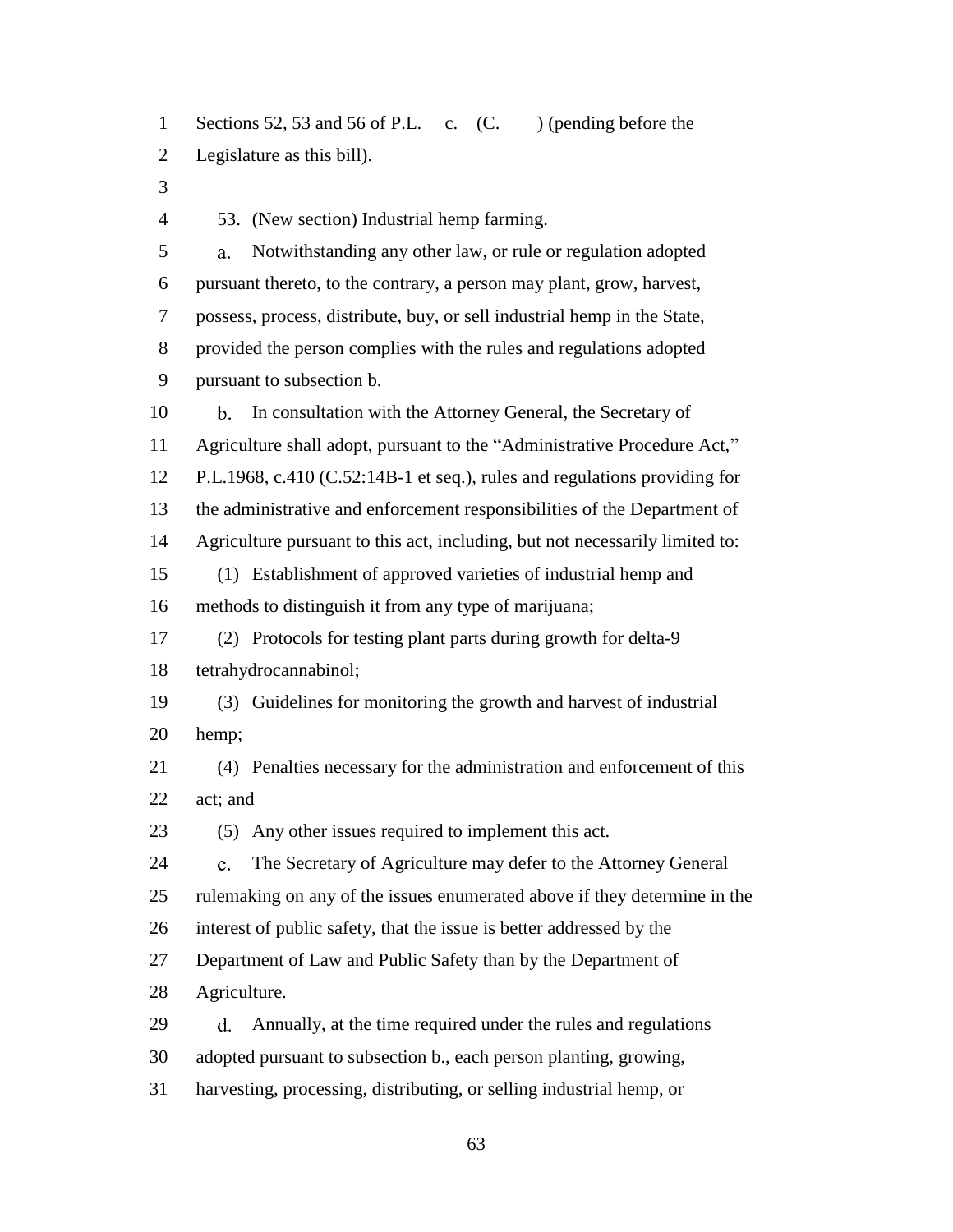possessing industrial hemp for any such purposes, shall file with the Secretary of Agriculture documentation indicating that the industrial hemp is a type and variety of hemp approved by the secretary as having a concentration of no more than 0.3% delta-9-tetrahydrocannabinol by dry weight; and Any person violating this act shall be subject to penalties established pursuant to subsection b. or pursuant to other applicable State and federal laws. 54. (New section) Industrial hemp licensing. 11 a. Not later than six months following the effective date of P.L. c. (C. ) (pending before the Legislature as this bill), the Secretary of Agriculture shall make and prescribe rules and regulations as may be necessary to establish an industrial hemp licensing structure under P.L. c. (C. ) (pending before the Legislature as this bill) and in accordance with the "Administrative Procedure Act," P.L.1968, c.410 (C.52:14B-1 et seq.). Such rules and regulations shall be consistent with 18 the purposes and intent of P.L. c. (C. ) (pending before the Legislature as this bill). Such regulations shall include: (1) Procedures for the issuance, renewal, suspension, and revocation of a license to cultivate industrial hump, with such procedures subject to 22 all requirements of the "Administrative Procedure Act," P.L.1968, c.410 (C.52:14B-1 et seq.); (2) A schedule of application, licensing and renewal fees; (3) Qualifications for licensure that are directly and demonstrably related to the operation of an industrial hemp farm. 55. (New section) Writ of mandamus. Any person may commence a legal action for a writ of mandamus to compel the Division to perform the acts mandated by this P.L. c. (C. ) (pending before the Legislature as this bill).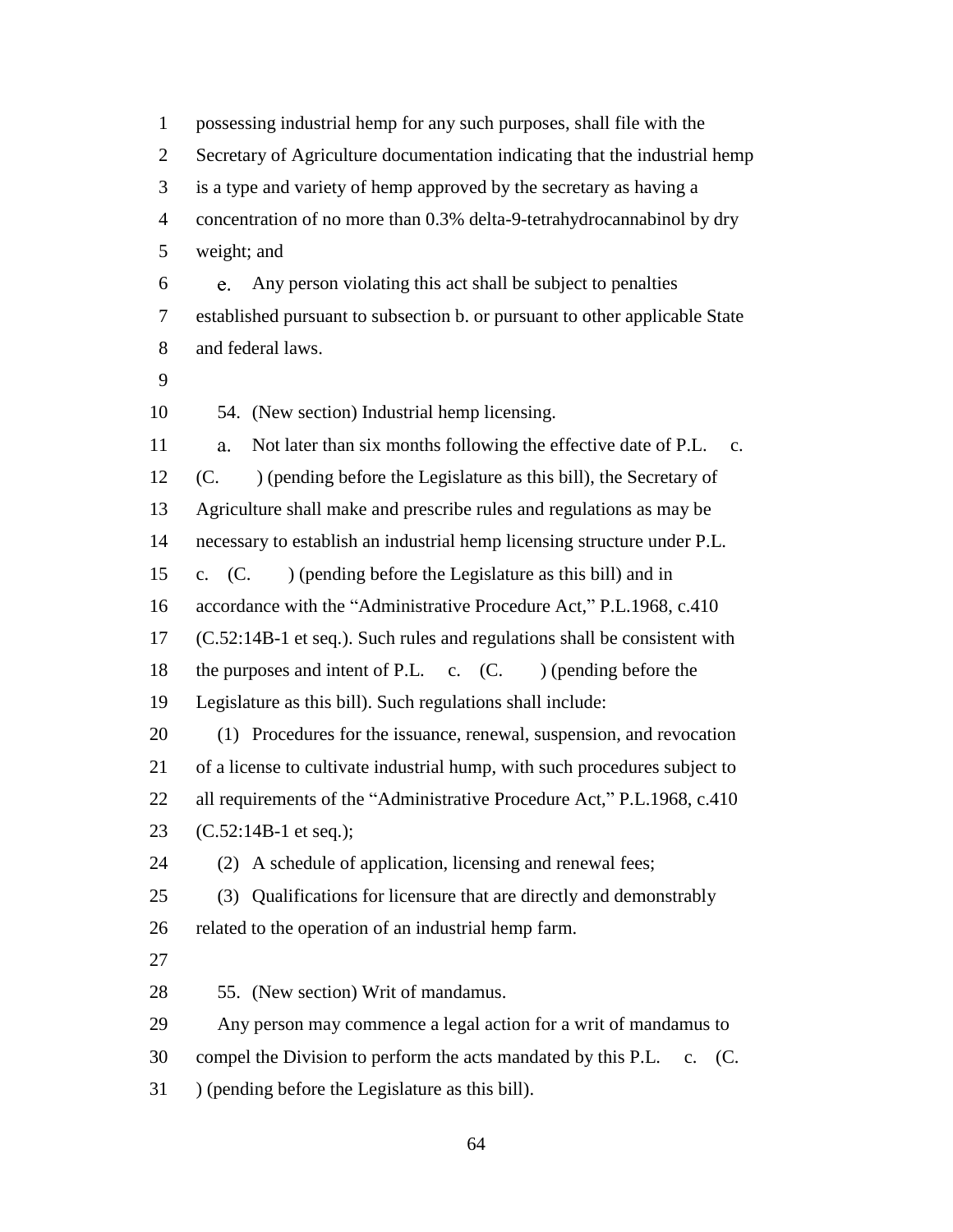56. (New section) Severability.

 If any provision in this Act, or part thereof, or the application of any provision or part to any person or circumstance is held for any reason to be invalid or unconstitutional, the remaining provisions and parts shall not be affected, but shall remain in full force and effect, and to this end the provisions of this Act are severable.

57. (New section) Enactment.

10 This act shall take effect on the  $30<sup>th</sup>$  day after enactment.

## STATEMENT

 This bill would legalize and regulate the cultivation, possession and personal use of small amounts of marijuana for adults age 21 and older. The bill establishes a Division of Marijuana Control within the Department of Law and Public Safety and grants the Division the power, duty, purpose, responsibility, and jurisdiction to regulate commercial marijuana activity within New Jersey. The Division shall make and prescribe reasonable rules and regulations as may be necessary to implement, administer, and enforce its respective duties as outlined by the legislation, including the issuance of rules and regulations that promote and encourage full participation in the regulated marijuana industry by people from communities disproportionately harmed by marijuana prohibition and enforcement. The bill also provides for local jurisdiction regulations or ordinances. The local jurisdiction may enact ordinances or regulations, including but not limited to, local zoning and land use requirements, business license requirements, not in conflict with the provisions of the bill, governing the time, place and manner so long as such regulations are not unreasonably impracticable. Subject to certain restrictions, a local jurisdiction may

allow for the smoking, vaporizing, and ingesting of marijuana or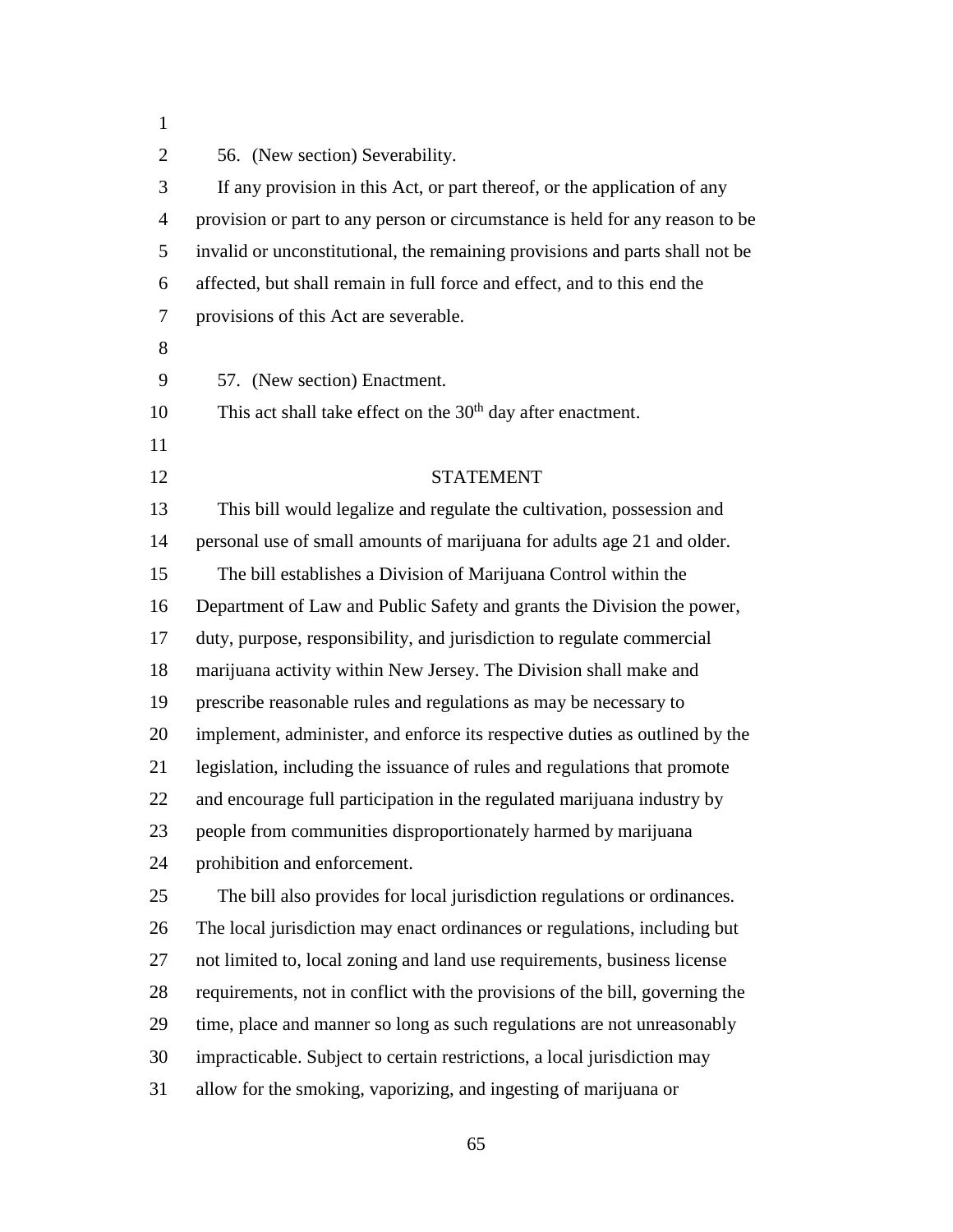marijuana products on the premises of a marijuana retailer or

microbusiness.

 Under the bill, the Division is granted the authority to issue licenses that it deems necessary to carry out the purpose of the legislation, including, but not limited to, licenses to marijuana cultivators, marijuana manufacturers, marijuana microbusinesses, marijuana nurseries, marijuana distributers, marijuana retailers and marijuana testing facilities. The bill establishes the following taxes to be levied and imposes: (1) A cultivation tax upon all harvested marijuana that enters the commercial market upon all persons required to be licensed to cultivate marijuana; (2) A nursery tax upon all immature plants that enter the commercial market upon all persons required to be licensed to produce immature plants; (3) A tax upon marijuana sold or otherwise transferred by a marijuana cultivation facility to a marijuana product manufacturing facility or to a retail marijuana store at a rate equivalent to the rate established under the "Sales and Use Tax Act;" and (4) A marijuana excise tax upon customers of nonmedical marijuana or nonmedical marijuana products sold in this State by a retailer, microbusiness, or other person required to be licensed. The Division of Taxation shall establish procedures for the collection of all taxes levied. The bill specifies that no tax would be levied upon marijuana intended for sale at alternative treatment centers pursuant to the "New Jersey Compassionate Use Medical Marijuana Act," P.L.2009, c.307 (C.24:6I-1 et seq.). The bill requires all revenue to be deposited into the Dedicated Marijuana Tax Revenue Fund and mandates how the State Treasurer shall disburse the revenue from the fund. After the State Treasurer disburses reasonable costs to the Division of Taxation and the Division, the State Treasurer shall, in the order below: